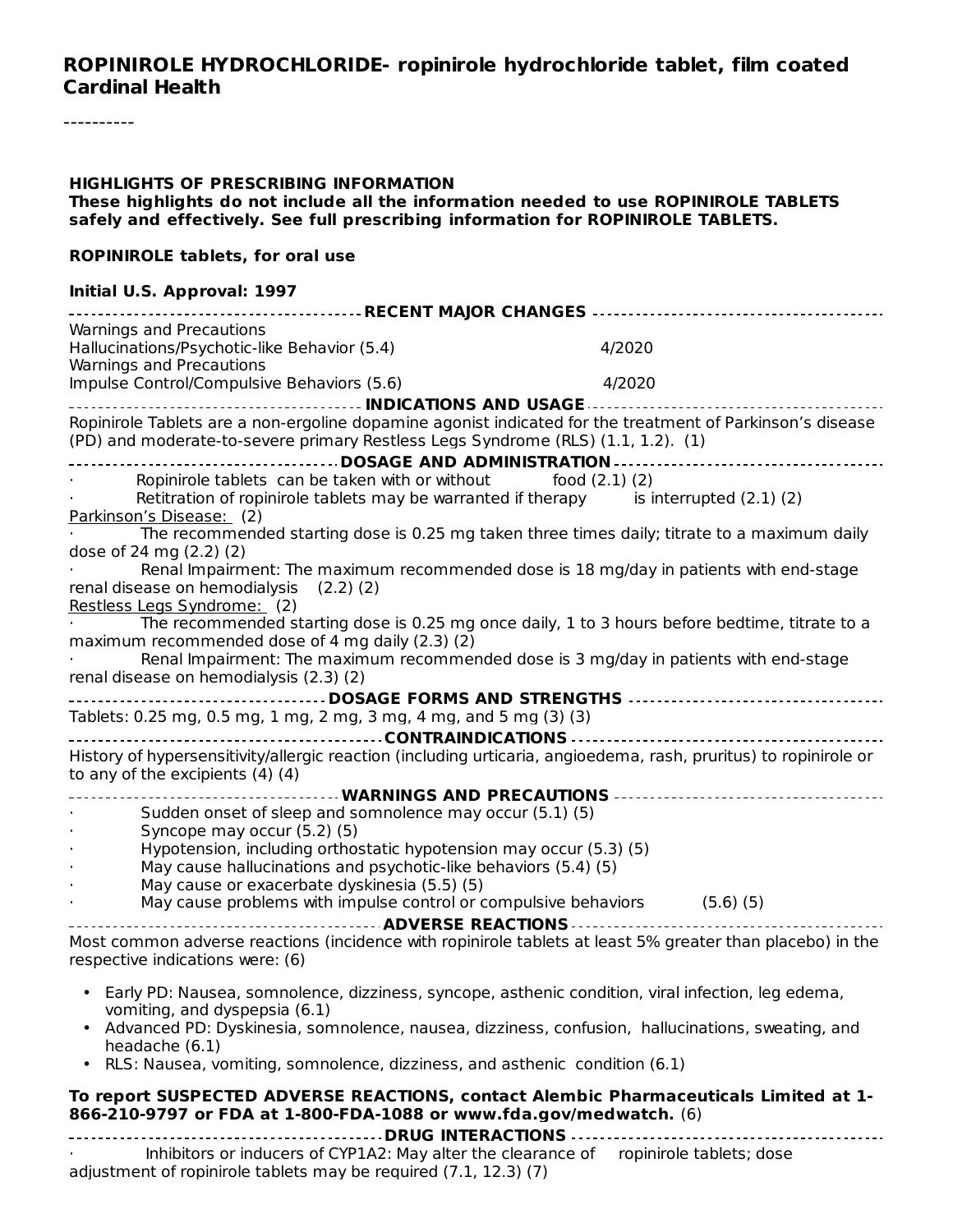adjustment of ropinirole tablets may be required (7.1, 12.3) (7.1, 12.3) (7.1, 12.3) (7.1, 12.3) (7.1, 12.3) ( · Hormone replacement therapy(HRT): Starting or stopping HRT may require dose adjustment of ropinirole tablets (7.2, 12.3) (7)

· Dopamine antagonists (e.g., neuroleptics, metoclopramide): May reduce efficacy of ropinirole tablets (7.3) (7)

**USE IN SPECIFIC POPULATIONS** Pregnancy: Based on animal data, may cause fetal harm. (8.1) (8) **See 17 for PATIENT COUNSELING INFORMATION and FDA-approved patient labeling. Revised: 5/2021**

## **FULL PRESCRIBING INFORMATION: CONTENTS\***

#### **1 INDICATIONS AND USAGE**

- 1.1 Parkinson's Disease
- 1.2 Restless Legs Syndrome

## **2 DOSAGE AND ADMINISTRATION**

- 2.1 General Dosing Recommendations
- 2.2 Dosing for Parkinson's Disease
- 2.3 Dosing for Restless Legs Syndrome

## **3 DOSAGE FORMS AND STRENGTHS**

#### **4 CONTRAINDICATIONS**

#### **5 WARNINGS AND PRECAUTIONS**

- 5.1 Falling Asleep during Activities of Daily Living and Somnolence
- 5.2 Syncope
- 5.3 Hypotension/Orthostatic Hypotension
- 5.4 Hallucinations/Psychotic-like Behavior
- 5.5 Dyskinesia
- 5.6 Impulse Control/Compulsive Behaviors
- 5.7 Withdrawal-Emergent Hyperpyrexia and Confusion
- 5.8 Melanoma
- 5.9 Augmentation and Early-Morning Rebound in Restless Legs Syndrome
- 5.10 Fibrotic Complications
- 5.11 Retinal Pathology
- 5.12 Binding to Melanin

## **6 ADVERSE REACTIONS**

6.1 Clinical Trials Experience

## **7 DRUG INTERACTIONS**

- 7.1 CYP1A2 Inhibitors and Inducers
- 7.2 Estrogens
- 7.3 Dopamine Antagonists

## **8 USE IN SPECIFIC POPULATIONS**

- 8.1 Pregnancy
- 8.2 Lactation
- 8.4 Pediatric Use
- 8.5 Geriatric Use
- 8.6 Renal Impairment
- 8.7 Hepatic Impairment

## **10 OVERDOSAGE**

**11 DESCRIPTION**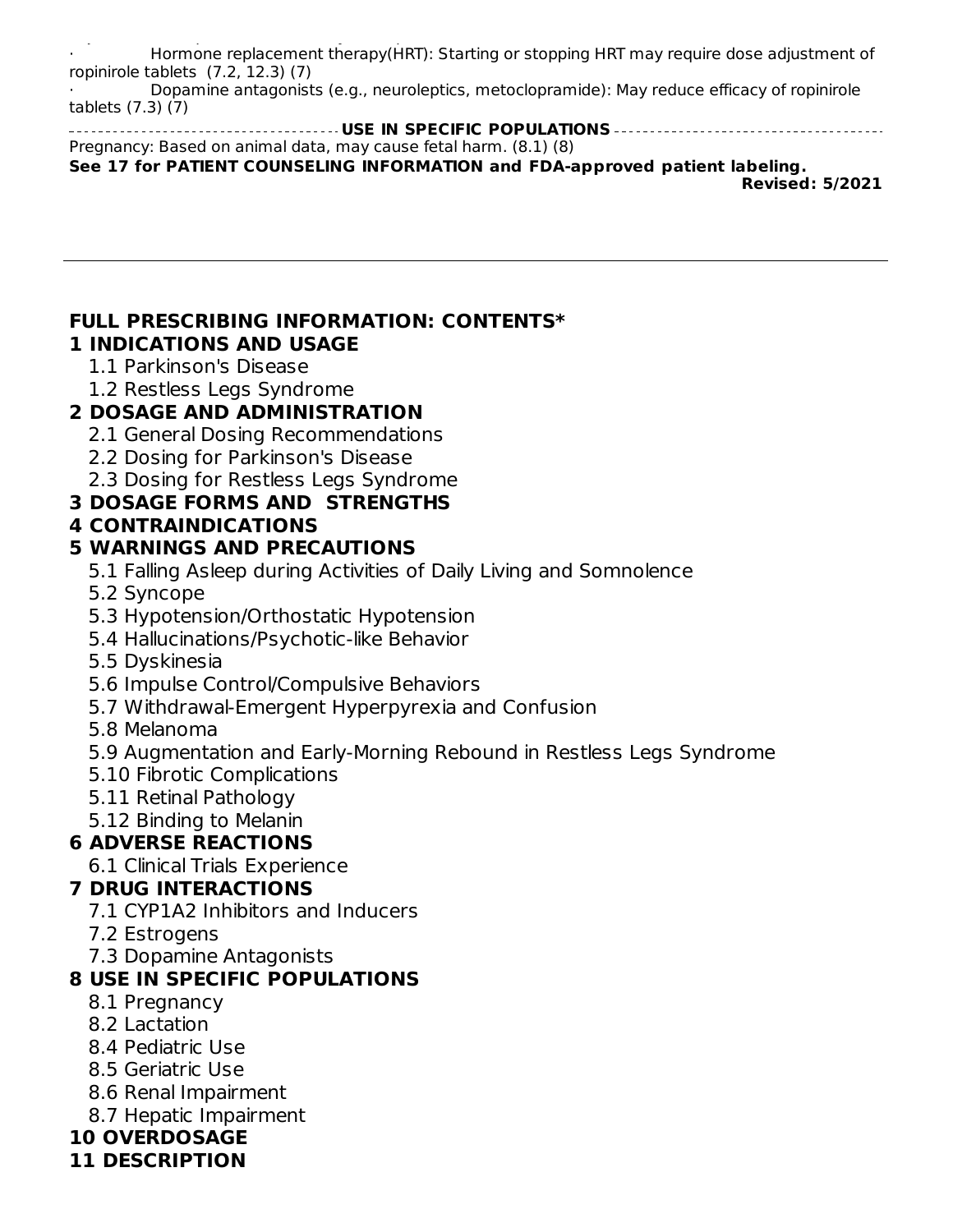#### **12 CLINICAL PHARMACOLOGY**

12.1 Mechanism of Action

12.2 Pharmacodynamics

12.3 Pharmacokinetics

#### **13 NONCLINICAL TOXICOLOGY**

13.1 Carcinogenesis, Mutagenesis,Impairment of Fertility

#### **14 CLINICAL STUDIES**

14.1 Parkinson's Disease

14.2 Restless Legs Syndrome

#### **16 HOW SUPPLIED/STORAGE AND HANDLING**

#### **17 PATIENT COUNSELING INFORMATION**

\* Sections or subsections omitted from the full prescribing information are not listed.

#### **FULL PRESCRIBING INFORMATION**

#### **1 INDICATIONS AND USAGE**

#### **1.1 Parkinson's Disease**

Ropinirole tablets are indicated for the treatment of Parkinson's disease.

#### **1.2 Restless Legs Syndrome**

Ropinirole tablets are indicated for the treatment of moderate-to-severe primary Restless Legs Syndrome (RLS).

## **2 DOSAGE AND ADMINISTRATION**

#### **2.1 General Dosing Recommendations**

Ropinirole tablets can be taken with or without food *[see Clinical Pharmacology (12.3)]*. If a significant interruption in therapy with ropinirole tablets have occurred, retitration of therapy may be warranted.

## **2.2 Dosing for Parkinson's Disease**

The recommended starting dose of ropinirole tablets for Parkinson's disease is 0.25 mg three times daily. Based on individual patient therapeutic response and tolerability, if necessary, the dose should then be titrated with weekly increments as described in Table 1. After Week 4, if necessary, the daily dose may be increased by 1.5 mg/day on a weekly basis up to a dose of 9 mg/day, and then by up to 3 mg/day weekly up to a maximum recommended total daily dose of 24 mg/day (8 mg three times daily). Doses greater than 24 mg/day have not been tested in clinical trials.

#### **Table 1. Ascending-Dose Schedule of Ropinirole Tablets for Parkinson's Disease**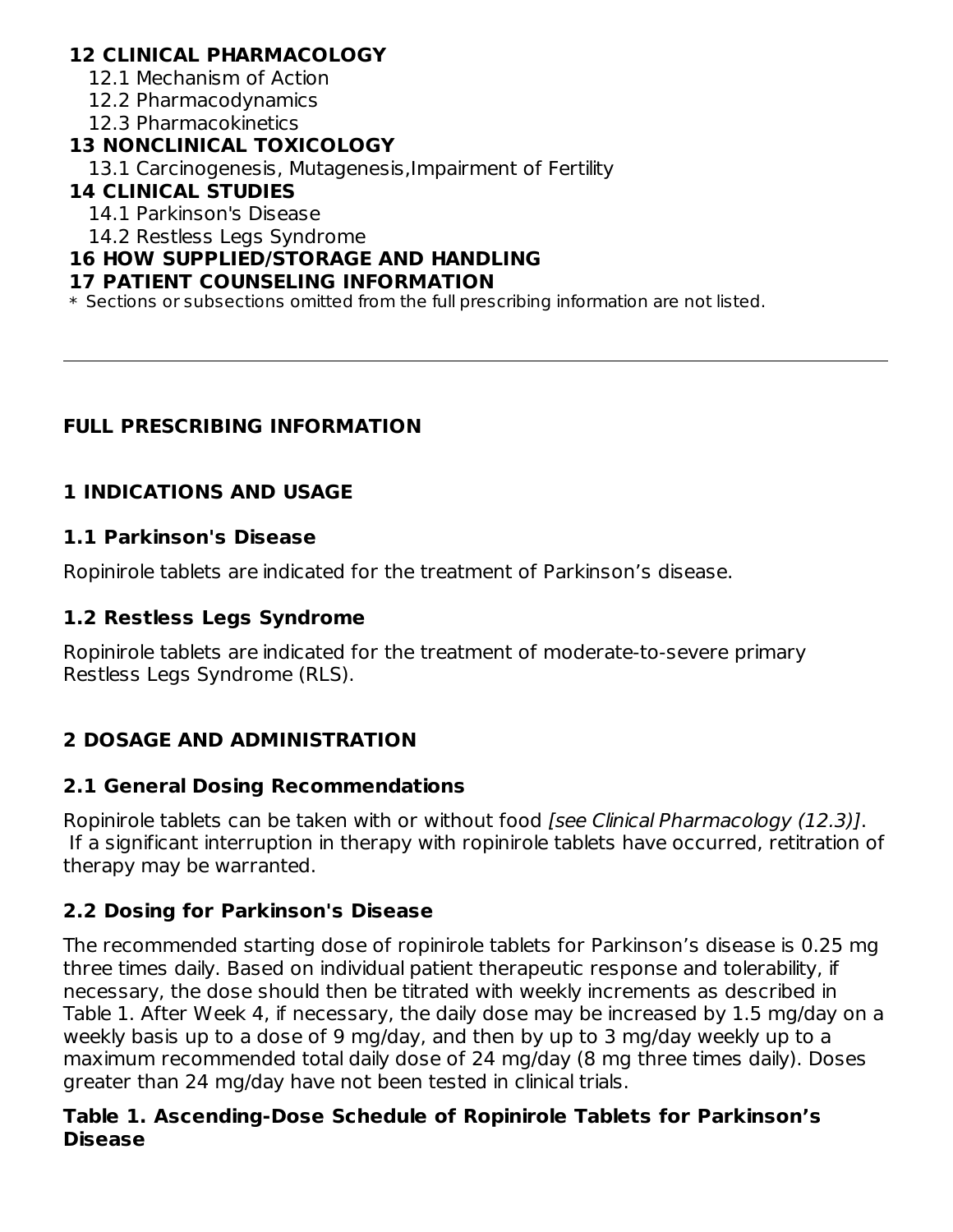| Week | <b>Dosage</b>         | <b>Total Daily Dose</b> |
|------|-----------------------|-------------------------|
|      | 0.25 mg 3 times daily | $0.75$ mg               |
|      | 0.5 mg 3 times daily  | $1.5 \text{ mg}$        |
|      | 0.75 mg 3 times daily | $2.25$ mg               |
|      | 1 mg 3 times daily    | 3 <sub>mg</sub>         |

Ropinirole tablets should be discontinued gradually over a 7-day period in patients with Parkinson's disease. The frequency of administration should be reduced from three times daily to twice daily for 4 days. For the remaining 3 days, the frequency should be reduced to once daily prior to complete withdrawal of ropinirole tablets.

#### Renal Impairment

No dose adjustment is necessary in patients with moderate renal impairment (creatinine clearance of 30 to 50 mL/min). The recommended initial dose of ropinirole for patients with end-stage renal disease on hemodialysis is 0.25 mg three times a day. Further dose escalations should be based on tolerability and need for efficacy. The recommended maximum total daily dose is 18 mg/day in patients receiving regular dialysis. Supplemental doses after dialysis are not required. The use of ropinirole tablets in patients with severe renal impairment without regular dialysis has not been studied.

## **2.3 Dosing for Restless Legs Syndrome**

The recommended adult starting dose for RLS is 0.25 mg once daily 1 to 3 hours before bedtime. After 2 days, if necessary, the dose can be increased to 0.5 mg once daily, and to 1 mg once daily at the end of the first week of dosing, then as shown in Table 2 as needed to achieve efficacy. Titration should be based on individual patient therapeutic response and tolerability, up to a maximum recommended dose of 4 mg daily. For RLS, the safety and effectiveness of doses greater than 4 mg once daily have not been established.

| Table 2. Dose Titration Schedule of ropinirole tablets for Restless Legs |  |  |
|--------------------------------------------------------------------------|--|--|
| <b>Syndrome</b>                                                          |  |  |

| Day/Week     | Dose to be taken once daily<br>1 to 3 hours before bedtime |
|--------------|------------------------------------------------------------|
| Days 1 and 2 | $0.25$ mg                                                  |
| Days 3 to 7  | 0.5 <sub>mg</sub>                                          |
| Week 2       | 1 <sub>mg</sub>                                            |
| Week 3       | 1.5 <sub>mg</sub>                                          |
| Week 4       | 2 <sub>mg</sub>                                            |
| Week 5       | 2.5 <sub>mg</sub>                                          |
| Week 6       | 3 <sub>mg</sub>                                            |
| Week 7       | 4 mg                                                       |

When discontinuing ropinirole tablets in patients with RLS, gradual reduction of the daily dose is recommended [see Warnings and Precautions (5.9)].

#### Renal Impairment

No dose adjustment is necessary in patients with moderate renal impairment (creatinine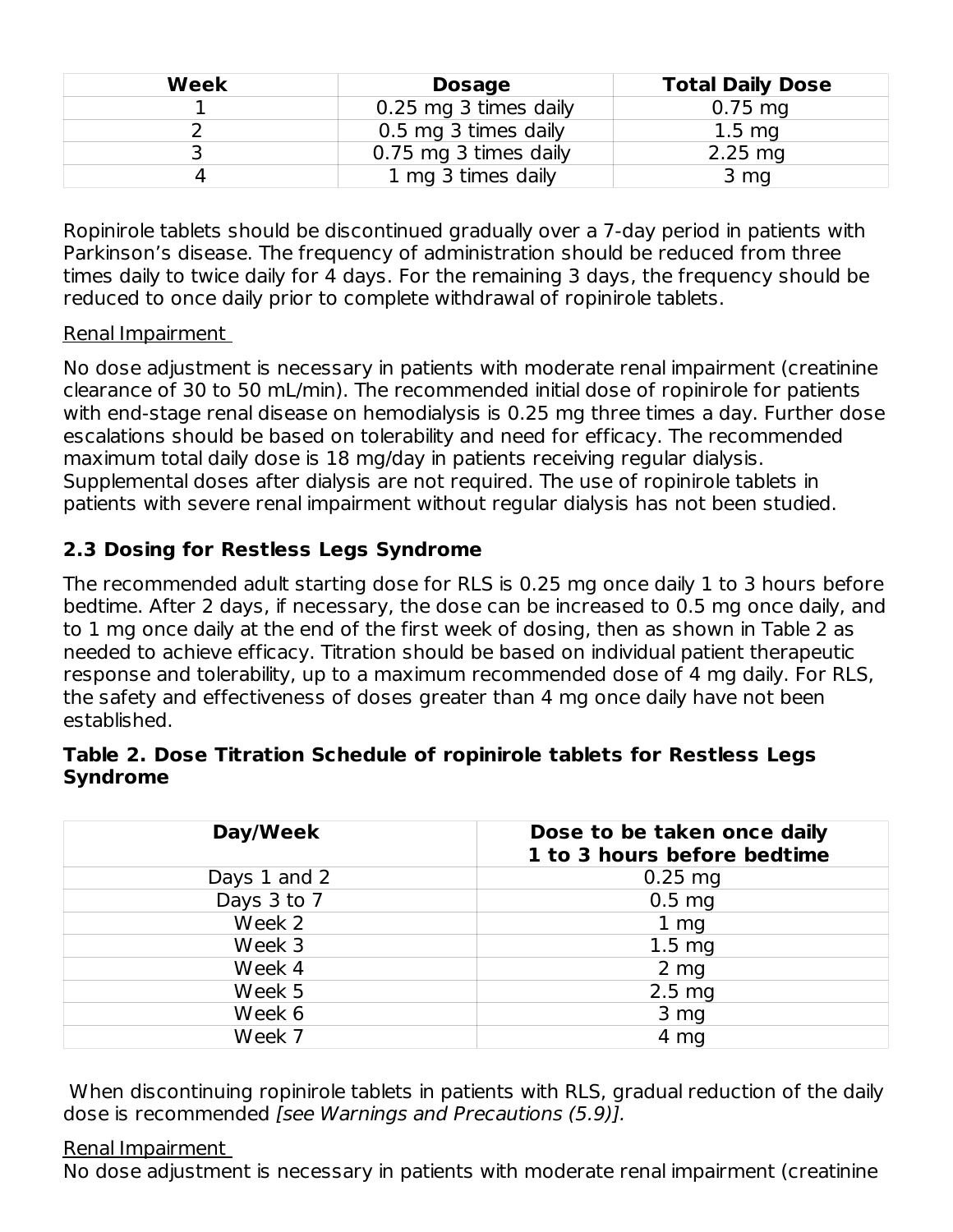clearance of 30 to 50 mL/min). The recommended initial dose of ropinirole for patients with end-stage renal disease on hemodialysis is 0.25 mg once daily. Further dose escalations should be based on tolerability and need for efficacy. The recommended maximum total daily dose is 3 mg/day in patients receiving regular dialysis. Supplemental doses after dialysis are not required. The use of ropinirole tablets in patients with severe renal impairment without regular dialysis has not been studied.

## **3 DOSAGE FORMS AND STRENGTHS**

- 0.25 mg, white tablets debossed with "H" on one side and "121" on other side
- 0.5 mg, yellow tablets debossed with "H" on one side and "122" on other side
- 1 mg, green tablets debossed with "H" on one side and "123" on other side
- 2 mg, Peach tablets debossed with "H" on one side and "124" on other side
- 3 mg, Purple tablets debossed with "H" on one side and "125" on other side
- 4 mg, Pale brown tablets debossed with "H" on one side and "126" on other side
- 5 mg, Blue tablets debossed with "H" on one side and "127" on other side

## **4 CONTRAINDICATIONS**

Ropinirole tablets are contraindicated in patients known to have a hypersensitivity/allergic reaction (including urticaria, angioedema, rash, pruritus) to ropinirole or to any of the excipients.

## **5 WARNINGS AND PRECAUTIONS**

## **5.1 Falling Asleep during Activities of Daily Living and Somnolence**

Patients treated with ropinirole tablets have reported falling asleep while engaged in activities of daily living, including driving or operating machinery, which sometimes resulted in accidents. Although many of these patients reported somnolence while on ropinirole tablets, some perceived that they had no warning signs, such as excessive drowsiness, and believed that they were alert immediately prior to the event. Some have reported these events more than 1 year after initiation of treatment.

In controlled clinical trials, somnolence was commonly reported in patients receiving ropinirole tablets and was more frequent in Parkinson's disease (up to 40% ropinirole tablets, 6% placebo) than in Restless Legs Syndrome (12% ropinirole tablets, 6% placebo) [see Adverse Reactions (6.1)].

It has been reported that falling asleep while engaged in activities of daily living usually occurs in a setting of pre-existing somnolence, although patients may not give such a history. For this reason, prescribers should reassess patients for drowsiness or sleepiness, especially since some of the events occur well after the start of treatment. Prescribers should also be aware that patients may not acknowledge drowsiness or sleepiness until directly questioned about drowsiness or sleepiness during specific activities.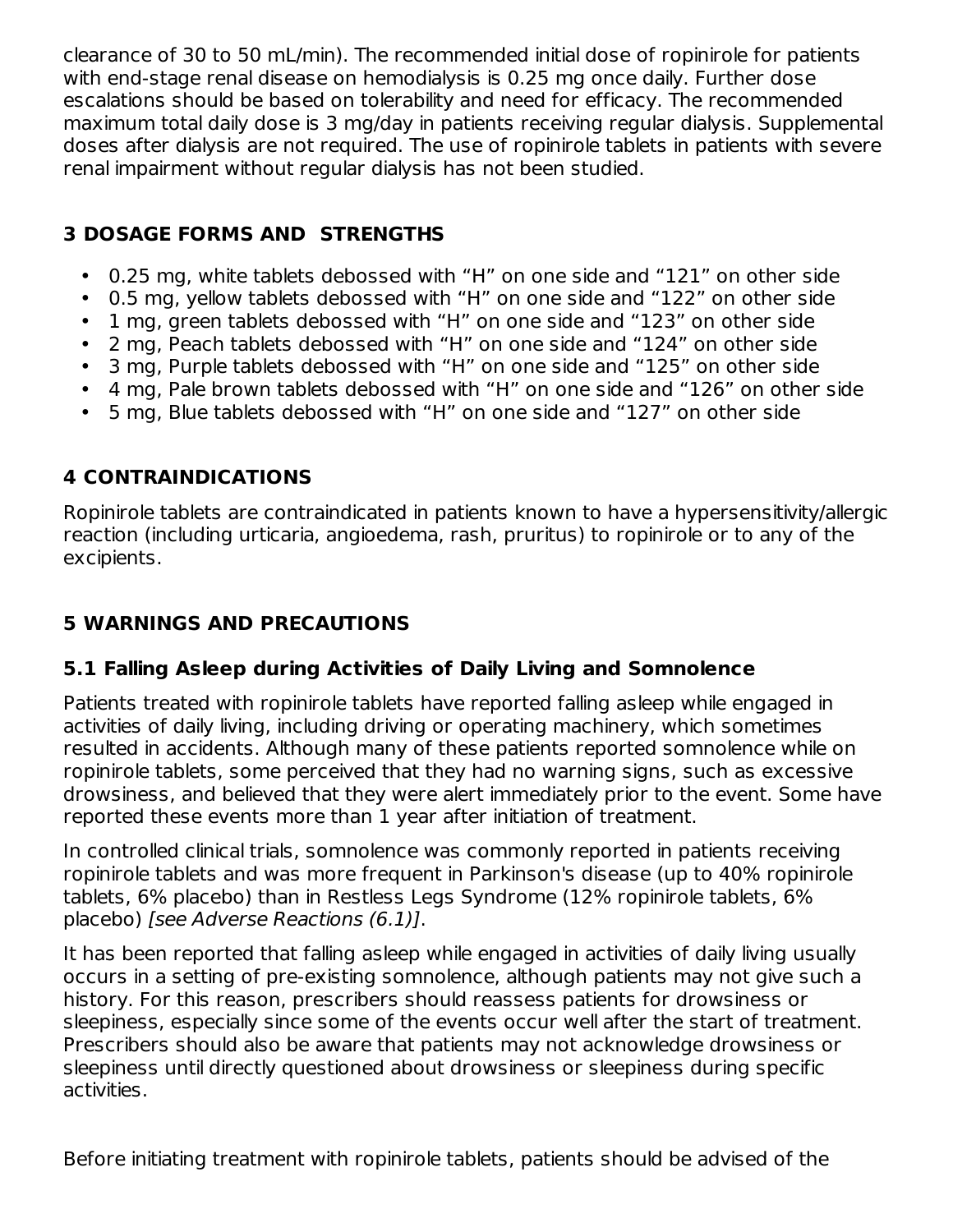potential to develop drowsiness and specifically asked about factors that may increase the risk with ropinirole tablets such as concomitant sedating medications or alcohol, the presence of sleep disorders (other than RLS), and concomitant medications that increase ropinirole plasma levels (e.g., ciprofloxacin) [see Drug Interactions (7.1)]. If a patient develops significant daytime sleepiness or episodes of falling asleep during activities that require active participation (e.g., driving a motor vehicle, conversations, eating), ropinirole tablets should ordinarily be discontinued *[see Dosage and* Administration (2.2, 2.3)]. If a decision is made to continue ropinirole tablets, patients should be advised to not drive and to avoid other potentially dangerous activities. There is insufficient information to establish that dose reduction will eliminate episodes of falling asleep while engaged in activities of daily living.

## **5.2 Syncope**

Syncope, sometimes associated with bradycardia, was observed in association with treatment with ropinirole in both patients with Parkinson's disease and patients with RLS. In controlled clinical trials in patients with Parkinson's disease, syncope was observed more frequently in patients receiving ropinirole tablets than in patients receiving placebo (early Parkinson's disease without levodopa [L-dopa]: ropinirole tablets 12%, placebo 1%; advanced Parkinson's disease: ropinirole tablets 3%, placebo 2%). Syncope was reported in 1% of patients treated with ropinirole tablets for RLS in 12 week, placebo-controlled clinical trials compared with 0.2% of patients treated with placebo [see Adverse Reactions (6.1)]. Most cases occurred more than 4 weeks after initiation of therapy with ropinirole tablets, and were usually associated with a recent increase in dose.

Because the trials conducted with ropinirole tablets excluded patients with significant cardiovascular disease, patients with significant cardiovascular disease should be treated with caution.

Approximately 4% of patients with Parkinson's disease enrolled in Phase 1 trials had syncope following a 1-mg dose of ropinirole tablets. In two trials in patients with RLS that used a forced-titration regimen and orthostatic challenge with intensive blood pressure monitoring, 2% of RLS patients treated with ropinirole tablets compared with 0% of patients receiving placebo reported syncope.

In Phase 1 trials including healthy volunteers, the incidence of syncope was 2%. Of note, 1 subject with syncope developed hypotension, bradycardia, and sinus arrest; the subject recovered spontaneously without intervention.

## **5.3 Hypotension/Orthostatic Hypotension**

Patients with Parkinson's disease may have impaired ability to respond normally to a fall in blood pressure after standing from lying down or seated position. Patients on ropinirole tablets should be monitored for signs and symptoms of orthostatic hypotension, especially during dose escalation, and should be informed of the risk for syncope and hypotension [see Patient Counseling Information (17)].

Although the clinical trials were not designed to systematically monitor blood pressure, there were individual reported cases of orthostatic hypotension in early Parkinson's disease (without L-dopa) in patients treated with ropinirole tablets. Most of these cases occurred more than 4 weeks after initiation of therapy with ropinirole tablets and were usually associated with a recent increase in dose.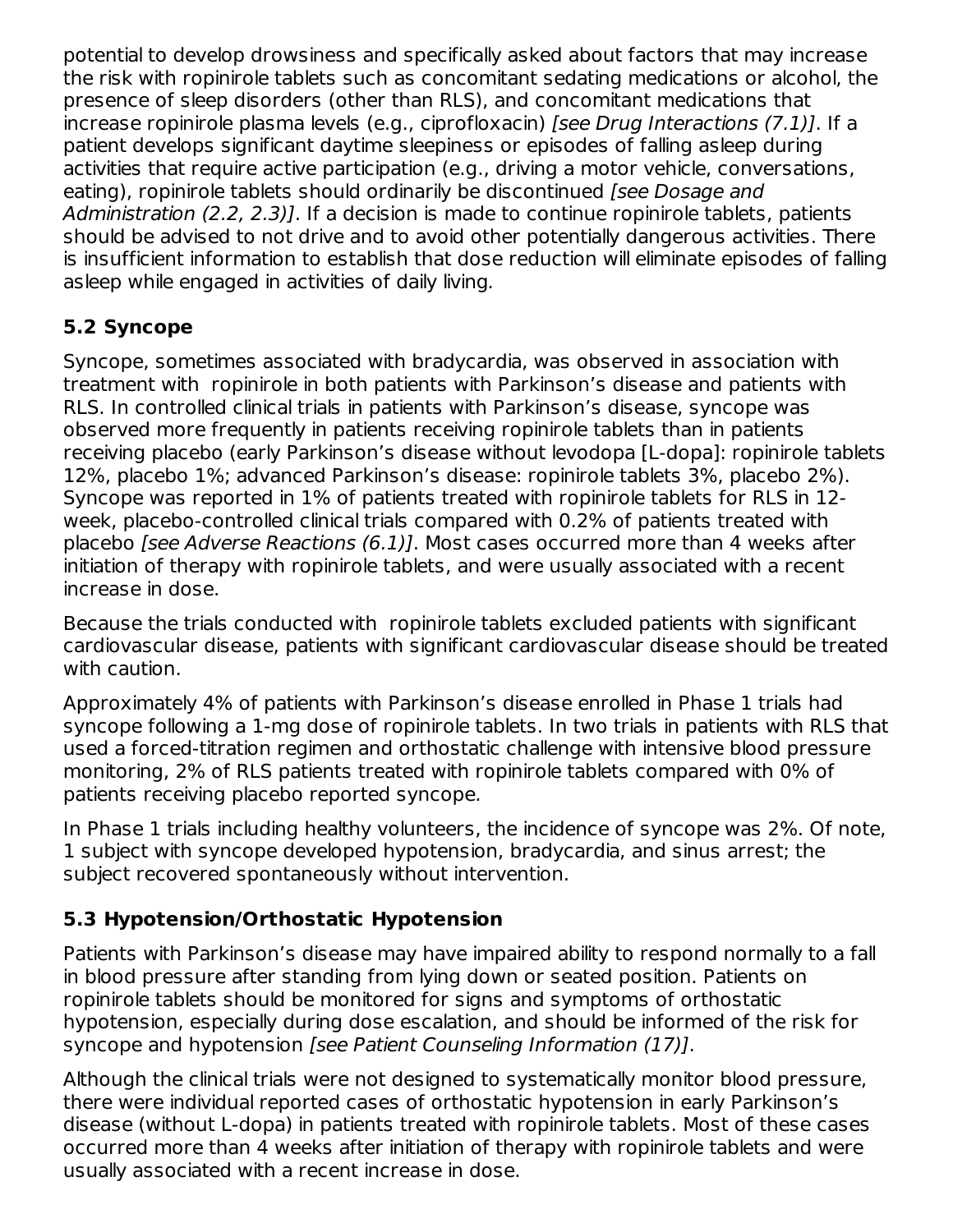In 12-week, placebo-controlled trials of patients with RLS, the adverse event orthostatic hypotension was reported by 4 of 496 patients (0.8%) treated with ropinirole tablets compared with 2 of 500 patients (0.4%) receiving placebo.

In two Phase 2 studies in patients with RLS, 14 of 55 patients (25%) receiving ropinirole tablets experienced an adverse event of hypotension or orthostatic hypotension compared with none of the 27 patients receiving placebo. In these studies, 11 of the 55 patients (20%) receiving ropinirole tablets and 3 of the 26 patients (12%) who had postdose blood pressure assessments following placebo, experienced an orthostatic blood pressure decrease of at least 40 mm Hg systolic and/or at least 20 mm Hg diastolic.

In Phase 1 trials of ropinirole tablets with healthy volunteers who received single doses on more than one occasion without titration, 7% had documented symptomatic orthostatic hypotension. These episodes appeared mainly at doses above 0.8 mg and these doses are higher than the starting doses recommended for patients with either Parkinson's disease or with RLS. In most of these individuals, the hypotension was accompanied by bradycardia but did not develop into syncope [see Warnings and Precautions (5.2)].

Although dizziness is not a specific manifestation of hypotension or orthostatic hypotension, patients with hypotension or orthostatic hypotension frequently reported dizziness. In controlled clinical trials, dizziness was a common adverse reaction in patients receiving ropinirole tablets and was more frequent in patients with Parkinson's disease or with RLS receiving ropinirole tablets than in patients receiving placebo (early Parkinson's disease without L-dopa: ropinirole tablets 40%, placebo 22%; advanced Parkinson's disease: ropinirole tablets 26%, placebo 16%; RLS: ropinirole tablets 11%, placebo 5%). Dizziness of sufficient severity to cause trial discontinuation of ropinirole tablets was 4% in patients with early Parkinson's disease without L-dopa, 3% in patients with advanced Parkinson's disease, and 1% in patients with RLS [see Adverse Reactions (6.1)].

## **5.4 Hallucinations/Psychotic-like Behavior**

In double-blind, placebo-controlled, early-therapy trials in patients with Parkinson's disease who were not treated with L-dopa, 5.2% (8 of 157) of patients treated with ropinirole tablets reported hallucinations, compared with 1.4% of patients on placebo (2 of 147). Among those patients receiving both ropinirole tablets and L-dopa in advanced Parkinson's disease studies, 10.1% (21 of 208) were reported to experience hallucinations, compared with 4.2% (5 of 120) of patients treated with placebo and Ldopa.

The incidence of hallucination was increased in elderly patients (i.e., older than 65 years) treated with extended-release ropinirole tablets [see Use in Specific Populations (8.5)].

Postmarketing reports indicate that patients with Parkinson's disease or RLS may experience new or worsening mental status and behavioral changes, which may be severe, including psychotic-like behavior during treatment with ropinirole tablets or after starting or increasing the dose of ropinirole tablets. Other drugs prescribed to improve the symptoms of Parkinson's disease or RLS can have similar effects on thinking and behavior. This abnormal thinking and behavior can consist of one or more of a variety of manifestations including paranoid ideation, delusions, hallucinations, confusion, psychotic-like behavior, mania, disorientation, aggressive behavior, agitation, and delirium.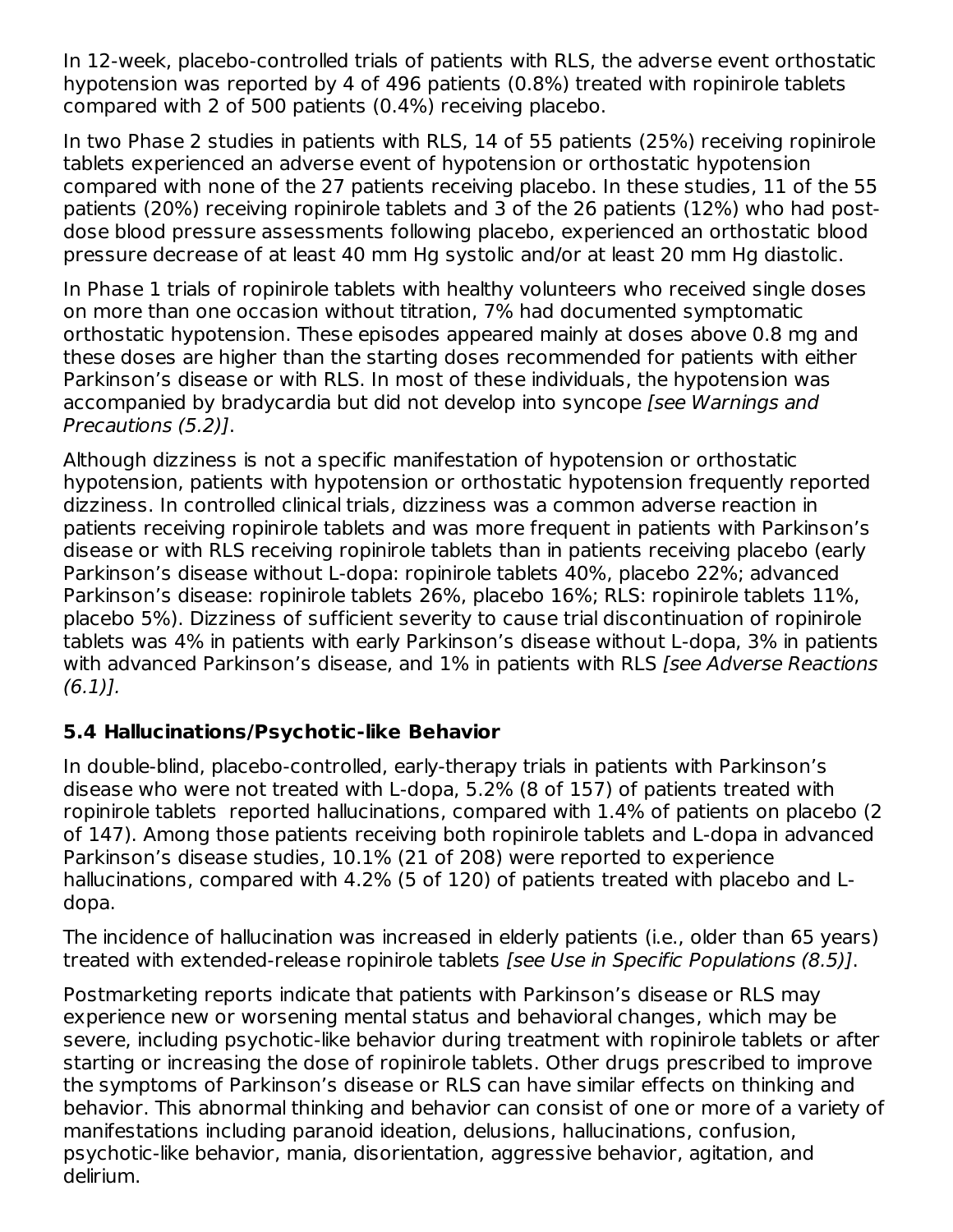Patients with a major psychotic disorder should ordinarily not be treated with ropinirole tablets because of the risk of exacerbating the psychosis. In addition, certain medications used to treat psychosis may exacerbate the symptoms of Parkinson's disease and may decrease the effectiveness of ropinirole tablets [see Drug Interactions (7.3)].

## **5.5 Dyskinesia**

Ropinirole tablets may cause or exacerbate pre-existing dyskinesia in patients treated with L-dopa for Parkinson's disease.

In double-blind, placebo-controlled trials in advanced Parkinson's disease, dyskinesia was much more common in patients treated with ropinirole tablets than in those treated with placebo. Among those patients receiving both ropinirole tablets and L-dopa in advanced Parkinson's disease trials, 34% were reported to experience dyskinesia, compared with 13% of patients treated with placebo [see Adverse Reactions (6.1)]. Decreasing the dose of dopaminergic medications may ameliorate this adverse reaction.

## **5.6 Impulse Control/Compulsive Behaviors**

Reports suggest that patients can experience intense urges to gamble, increased sexual urges, intense urges to spend money, binge or compulsive eating, and/or other intense urges, and the inability to control these urges while taking one or more of the medications, including ropinirole tablets, that increase central dopaminergic tone. In some cases, although not all, these urges were reported to have stopped when the dose was reduced or the medication was discontinued. Because patients may not recognize these behaviors as abnormal, it is important for prescribers to specifically ask patients or their caregivers about the development of new or increased gambling urges, sexual urges, uncontrolled spending, binge or compulsive eating, or other urges while being treated with ropinirole tablets for Parkinson's disease and RLS. Physicians should consider dose reduction or stopping the medication if a patient develops such urges while taking ropinirole tablets.

## **5.7 Withdrawal-Emergent Hyperpyrexia and Confusion**

A symptom complex resembling the neuroleptic malignant syndrome (characterized by elevated temperature, muscular rigidity, altered consciousness, and autonomic instability), with no other obvious etiology, has been reported in association with rapid dose reduction of, withdrawal of, or changes in, dopaminergic therapy. It is recommended that the dose be tapered at the end of treatment with ropinirole tablets as a prophylactic measure [see Dosage and Administration (2.2, 2.3)].

## **5.8 Melanoma**

Epidemiological studies have shown that patients with Parkinson's disease have a higher risk (2- to approximately 6-fold higher) of developing melanoma than the general population. Whether the increased risk observed was due to Parkinson's disease or other factors, such as drugs used to treat Parkinson's disease, is unclear.

For the reasons stated above, patients and providers are advised to monitor for melanomas frequently and on a regular basis when using ropinirole tablets for any indication. Ideally, periodic skin examinations should be performed by appropriately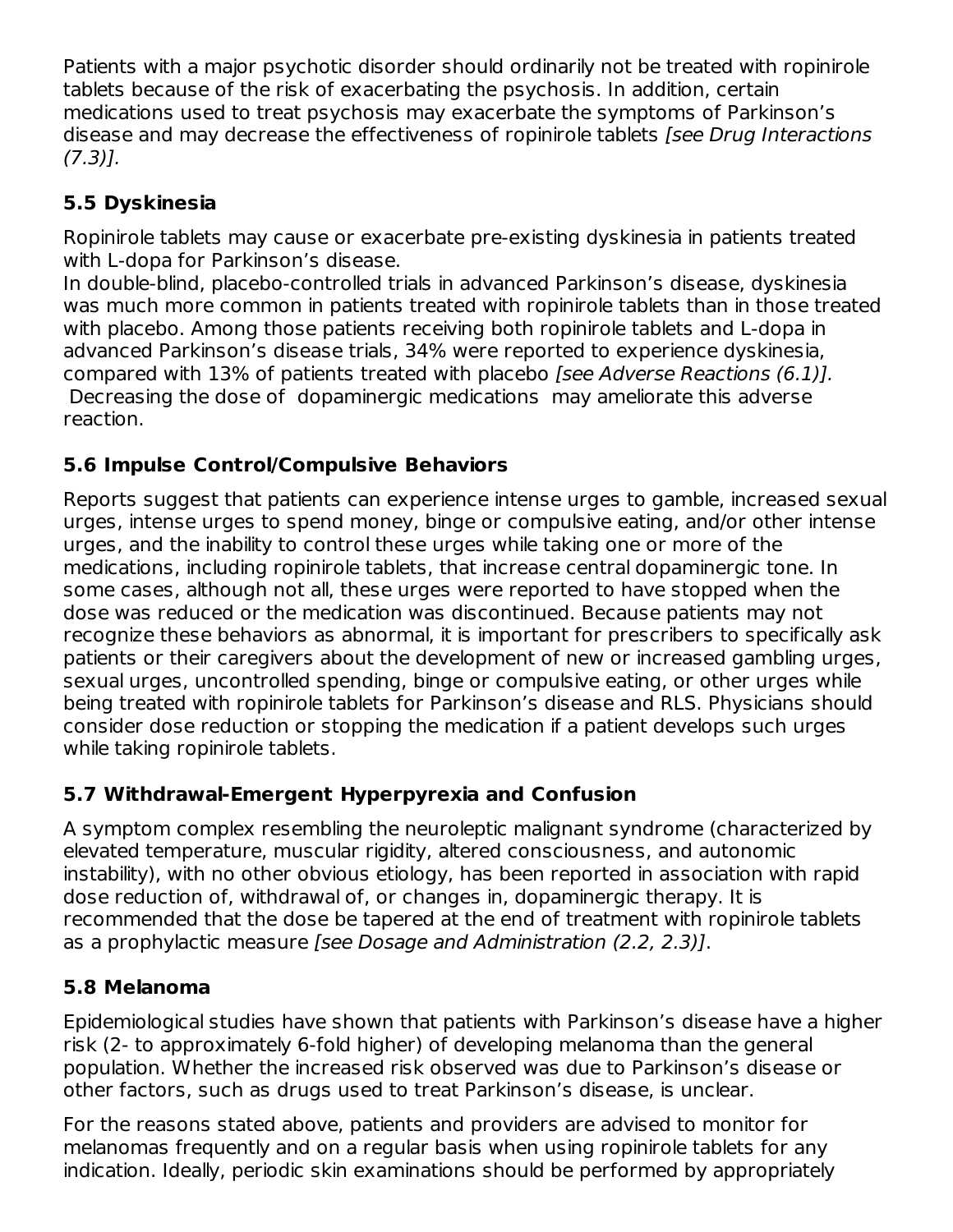qualified individuals (e.g., dermatologists).

## **5.9 Augmentation and Early-Morning Rebound in Restless Legs Syndrome**

Augmentation is a phenomenon in which dopaminergic medication causes a worsening of symptom severity above and beyond the level at the time the medication was started. The symptoms of augmentation may include the earlier onset of symptoms in the evening (or even the afternoon), increase in symptoms, and spread of symptoms to involve other extremities. Augmentation has been described during therapy for RLS. Rebound refers to new onset of symptoms in the early morning hours. Augmentation and/or early-morning rebound have been observed in a postmarketing trial of ropinirole tablets. If augmentation or early-morning rebound occurs, the use of ropinirole tablets should be reviewed and dosage adjustment or discontinuation of treatment should be considered. When discontinuing ropinirole tablets in patients with RLS, gradual reduction of the daily dose is recommended whenever possible [see Dosage and Administration 2.3].

## **5.10 Fibrotic Complications**

Cases of retroperitoneal fibrosis, pulmonary infiltrates, pleural effusion, pleural thickening, pericarditis, and cardiac valvulopathy have been reported in some patients treated with ergot-derived dopaminergic agents. While these complications may resolve when the drug is discontinued, complete resolution does not always occur.

Although these adverse reactions are believed to be related to the ergoline structure of these compounds, whether other, non-ergot-derived dopamine agonists such as ropinirole can cause them is unknown.

Cases of possible fibrotic complications, including pleural effusion, pleural fibrosis, interstitial lung disease, and cardiac valvulopathy have been reported in the development program and postmarketing experience for ropinirole. While the evidence is not sufficient to establish a causal relationship between ropinirole and these fibrotic complications, a contribution of ropinirole cannot be excluded.

## **5.11 Retinal Pathology**

Retinal degeneration was observed in albino rats in the 2-year carcinogenicity study at all doses tested. The lowest dose tested 1.5 mg/kg/day the maximum recommended human dose (MRHD) for Parkinson's disease (24 mg/day) on a mg/m<sup>2</sup> basis. Retinal degeneration was not observed in a 3-month study in pigmented rats, in a 2-year carcinogenicity study in albino mice, or in 1-year studies in monkeys or albino rats. The significance of this effect for humans has not been established, but involves disruption of a mechanism that is universally present in vertebrates (e.g., disk shedding).

Ocular electroretinogram (ERG) assessments were conducted during a 2-year, doubleblind, multicenter, flexible dose, L-dopa–controlled clinical trial of ropinirole in patients with Parkinson's disease; 156 patients (78 on ropinirole, mean dose: 11.9 mg/day, and 78 on L-dopa, mean dose: 555.2 mg/day) were evaluated for evidence of retinal dysfunction through electroretinograms. There was no clinically meaningful difference between the treatment groups in retinal function over the duration of the trial.

## **5.12 Binding to Melanin**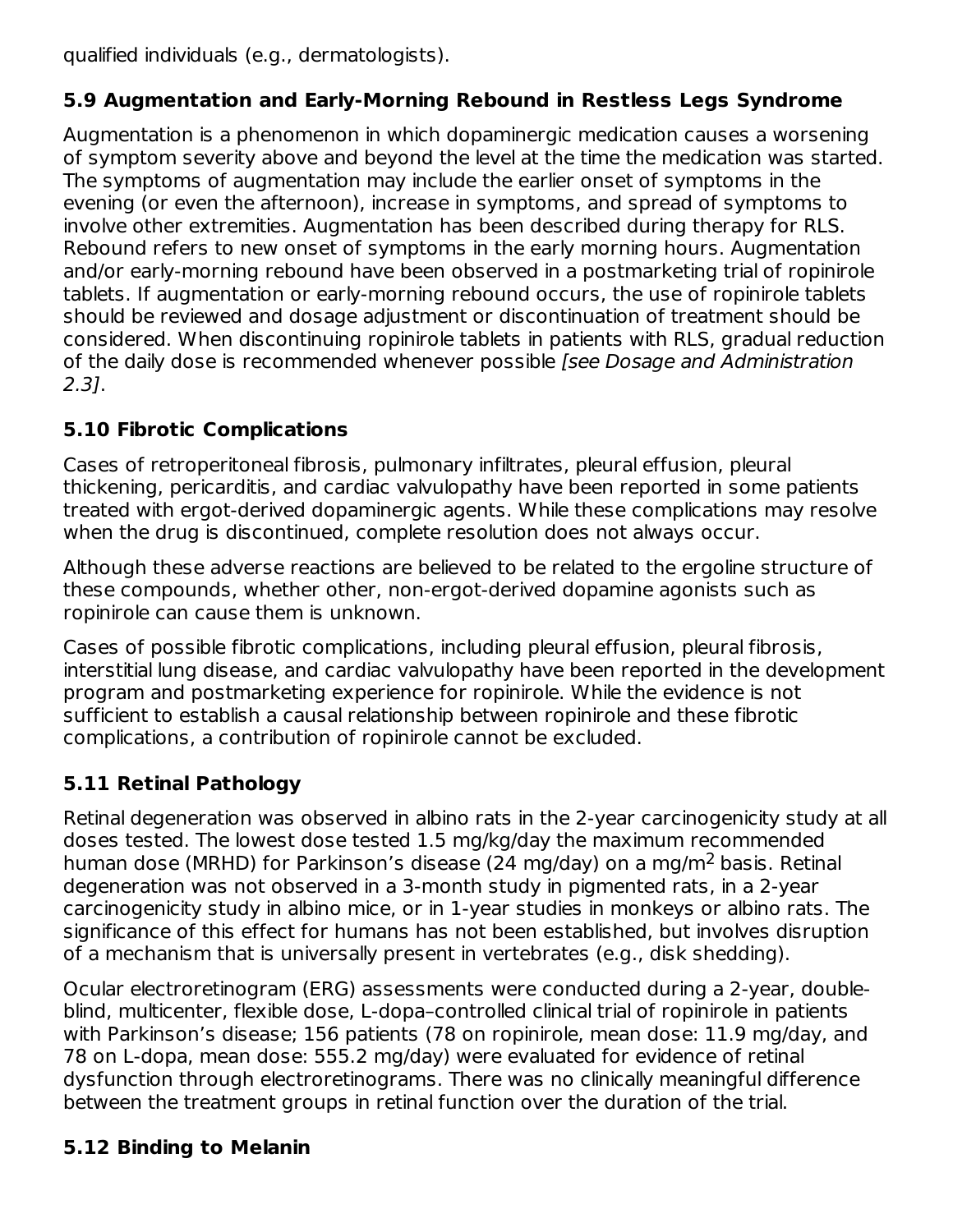Ropinirole binds to melanin-containing tissues (e.g., eyes, skin) in pigmented rats. After a single dose, long-term retention of drug was demonstrated, with a half-life in the eye of 20 days.

## **6 ADVERSE REACTIONS**

The following adverse reactions are described in more detail in other sections of the label:

- Hypersensitivity [see Contraindications (4)]
- Falling Asleep during Activities of Daily Living and Somnolence [see Warnings and Precautions (5.1)]
- Syncope [see Warnings and Precautions (5.2)]
- $\bullet$ Hypotension/Orthostatic Hypotension [see Warnings and Precautions (5.3)]
- Hallucinations/Psychotic-like Behavior [see Warnings and Precautions (5.4)]
- Dyskinesia [see Warnings and Precautions (5.5)]
- Impulse Control/Compulsive Behaviors [see Warnings and Precautions (5.6)]
- Withdrawal-Emergent Hyperpyrexia and Confusion [see Warnings and Precautions  $(5.7)$ ]
- Melanoma [see Warnings and Precautions (5.8)]
- Augmentation and Early-Morning Rebound in RLS [see Warnings and Precautions (5.9)]
- Fibrotic Complications [see Warnings and Precautions (5.10)]
- $\bullet$ Retinal Pathology [see Warnings and Precautions (5.11)]

## **6.1 Clinical Trials Experience**

Because clinical trials are conducted under widely varying conditions, adverse reaction rates observed in the clinical trials of a drug cannot be directly compared with rates in the clinical trials of another drug (or of another development program of a different formulation of the same drug) and may not reflect the rates observed in practice.

#### Parkinson's Disease

During the premarketing development of ropinirole tablets, patients received ropinirole tablets either without L-dopa (early Parkinson's disease trials) or as concomitant therapy with L-dopa (advanced Parkinson's disease trials). Because these two populations may have differential risks for various adverse reactions, this section will in general present adverse reaction data for these two populations separately.

#### Early Parkinson's Disease (without L-dopa)

In the double-blind, placebo-controlled trials in patients with early-stage Parkinson's disease, the most commonly observed adverse reactions in patients treated with ropinirole tablets (incidence at least 5% greater than placebo) were nausea, somnolence, dizziness, syncope, asthenic condition (i.e., asthenia, fatigue, and/or malaise), viral infection, leg edema, vomiting, and dyspepsia.

Approximately 24% of patients treated with ropinirole tablets who participated in the double-blind, placebo-controlled early Parkinson's disease (without L-dopa) trials discontinued treatment due to adverse reactions compared with 13% of patients who received placebo. The most common adverse reactions in patients treated with ropinirole tablets (incidence at least 2% greater than placebo) of sufficient severity to cause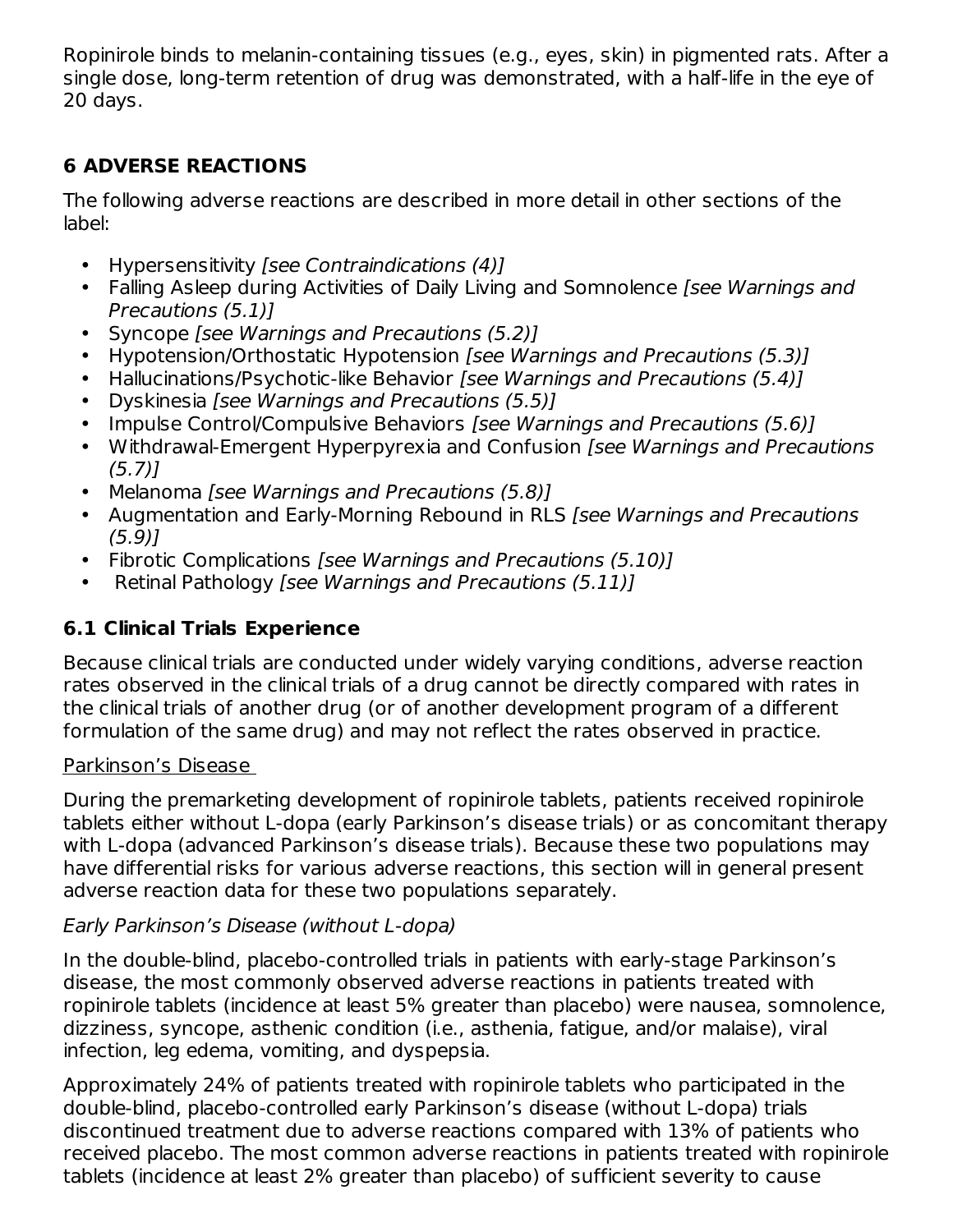discontinuation were nausea and dizziness.

Table 3 lists treatment-emergent adverse reactions that occurred in at least 2% of patients with early Parkinson's disease (without L-dopa) treated with ropinirole tablets participating in the double-blind, placebo-controlled trials and were numerically more common than the incidence for placebo-treated patients. In these trials, either ropinirole tablets or placebo was used as early therapy (i.e., without L-dopa).

#### **Table 3. Treatment-Emergent Adverse Reaction Incidence in Double-blind, Placebo-Controlled Early Parkinson's Disease (without L-dopa) Trials (Events ≥2% of Patients Treated with ropinirole tablets and Numerically More Frequent than the Placebo Group) a**

| <b>Body System/</b>        | <b>Ropinirole Tablets</b> | <b>Placebo</b> |
|----------------------------|---------------------------|----------------|
| <b>Adverse Reaction</b>    | $(n = 157)$               | $(n = 147)$    |
|                            | (% )                      | (% )           |
| Autonomic nervous system   |                           |                |
| <b>Flushing</b>            | 3                         | 1              |
| Dry mouth                  | $\overline{5}$            | 3              |
| Increased sweating         | $\overline{6}$            | 4              |
| Body as a whole            |                           |                |
| Asthenic conditionb        | 16                        | 5              |
| Chest pain                 | 4                         | $\overline{2}$ |
| Dependent edema            | 6                         | 3              |
| Leg edema                  | $\overline{7}$            | $\mathbf 1$    |
| Pain                       | 8                         | 4              |
| Cardiovascular general     |                           |                |
| Hypertension               | 5                         | 3              |
| Hypotension                | $\overline{2}$            | $\mathbf 0$    |
| Orthostatic symptoms       | $\overline{6}$            | 5              |
| Syncope                    | 12                        | $\overline{1}$ |
| Central/peripheral nervous |                           |                |
| system                     |                           |                |
| <b>Dizziness</b>           | 40                        | 22             |
| Hyperkinesia               | 2                         | 1              |
| Hypesthesia                | 4                         | $\overline{2}$ |
| Vertigo                    | 2                         | $\overline{0}$ |
| Gastrointestinal           |                           |                |
| Abdominal pain             | 6                         | 3              |
| Anorexia                   | 4                         | $\overline{1}$ |
| <b>Dyspepsia</b>           | 10                        | 5              |
| Flatulence                 | 3                         | $\overline{1}$ |
| Nausea                     | 60                        | 22             |
| Vomiting                   | 12                        | $\overline{7}$ |
| Heart rate/rhythm          |                           |                |
| Extrasystoles              | 2                         | 1              |
| <b>Atrial fibrillation</b> | $\overline{2}$            | 0              |
| Palpitation                | $\overline{\mathsf{3}}$   | $\overline{2}$ |
| <b>Tachycardia</b>         | $\overline{2}$            | $\overline{0}$ |
| Metabolic/nutritional      |                           |                |
| Increased alkaline         |                           |                |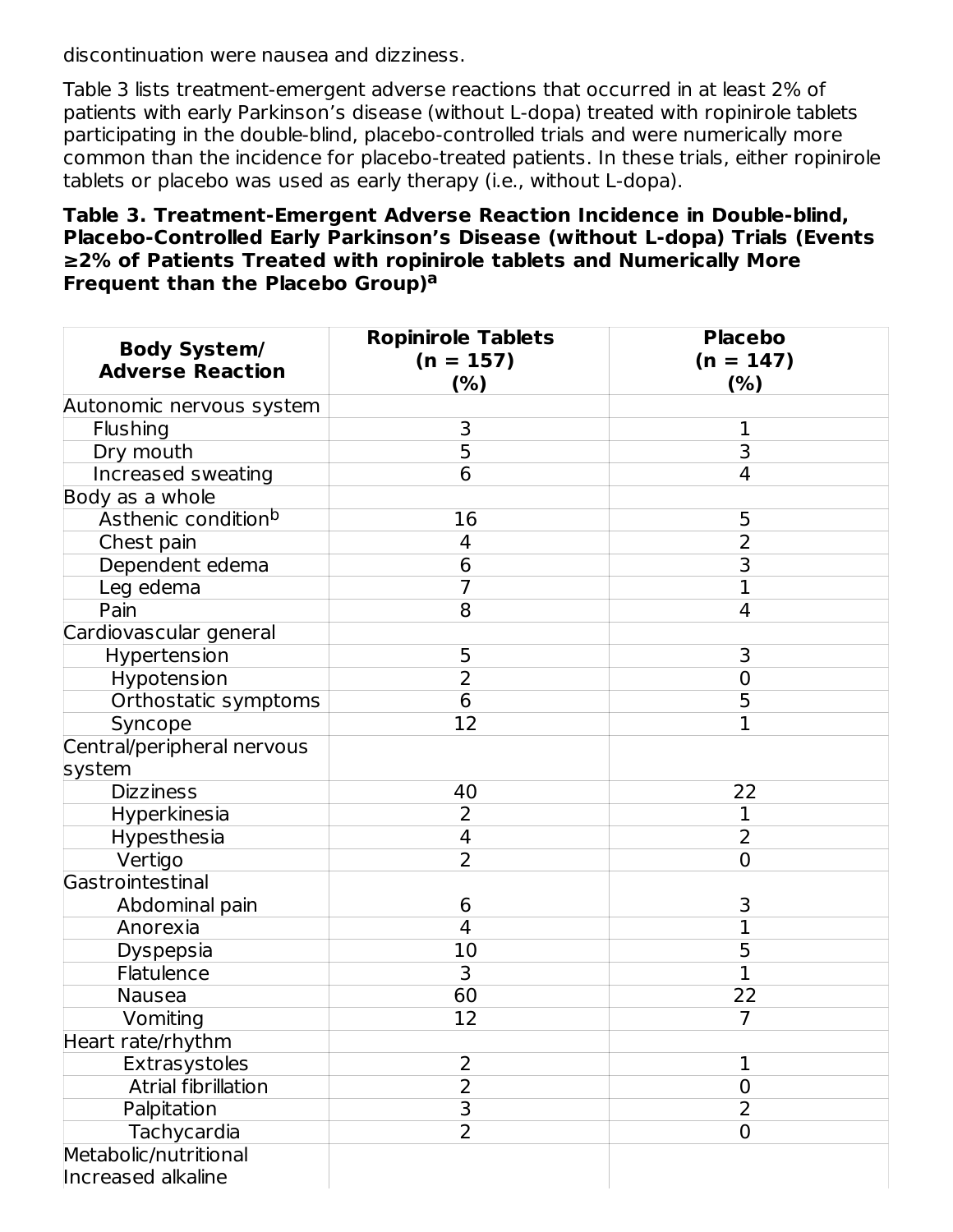| phosphatase               | 3                       | $\overline{1}$          |
|---------------------------|-------------------------|-------------------------|
| Psychiatric               |                         |                         |
| Amnesia                   | $\overline{\mathbf{3}}$ | $\mathbf{1}$            |
| Impaired<br>concentration | $\overline{2}$          | $\overline{0}$          |
| Confusion                 | 5                       | 1                       |
| Hallucination             | $\overline{5}$          | $\overline{1}$          |
| Somnolence                | 40                      | 6                       |
| Yawning                   | $\overline{\mathbf{3}}$ | $\overline{0}$          |
| Reproductive male         |                         |                         |
| Impotence                 | 3                       | $\mathbf{1}$            |
| Resistance mechanism      |                         |                         |
| Viral infection           | 11                      | 3                       |
| Respiratory               |                         |                         |
| <b>Bronchitis</b>         | 3                       | 1                       |
| Dyspnea                   | $\overline{\mathsf{3}}$ | 0                       |
| Pharyngitis               | $\overline{6}$          | 4                       |
| <b>Rhinitis</b>           | 4                       | $\overline{\mathbf{3}}$ |
| <b>Sinusitis</b>          | 4                       | $\overline{\mathsf{B}}$ |
| Urinary                   |                         |                         |
| Urinary tract             |                         |                         |
| infection                 | 5                       | 4                       |
| Vascular extracardiac     |                         |                         |
| Peripheral ischemia       | 3                       | $\overline{0}$          |
| Vision                    |                         |                         |
| Eye abnormality           | 3                       | 1                       |
| Abnormal vision           | $6\phantom{1}6$         | $\overline{\mathsf{B}}$ |
| Xerophthalmia             | 2                       | $\overline{0}$          |

<sup>a</sup> Patients may have reported multiple adverse reactions during the trial or at discontinuation; thus, patients may be included in more than one category.

<sup>b</sup> Asthenic condition (i.e., asthenia, fatigue, and/or malaise).

## Advanced Parkinson's Disease (with L-dopa)

In the double-blind, placebo-controlled trials in patients with advanced-stage Parkinson's disease, the most commonly observed adverse reactions in patients treated with ropinirole tablets (incidence at least 5 % greater than placebo) were dyskinesia, somnolence, nausea, dizziness, confusion, hallucinations, increased sweating, and headache.

Approximately 24% of patients who received ropinirole tablets in the double-blind, placebo-controlled advanced Parkinson's disease (with L-dopa) trials discontinued treatment due to adverse reactions compared with 18% of patients who received placebo. The most common adverse reaction in patients treated with ropinirole tablets (incidence at least 2% greater than placebo) of sufficient severity to cause discontinuation was dizziness.

Table 4 lists treatment-emergent adverse reactions that occurred in at least 2% of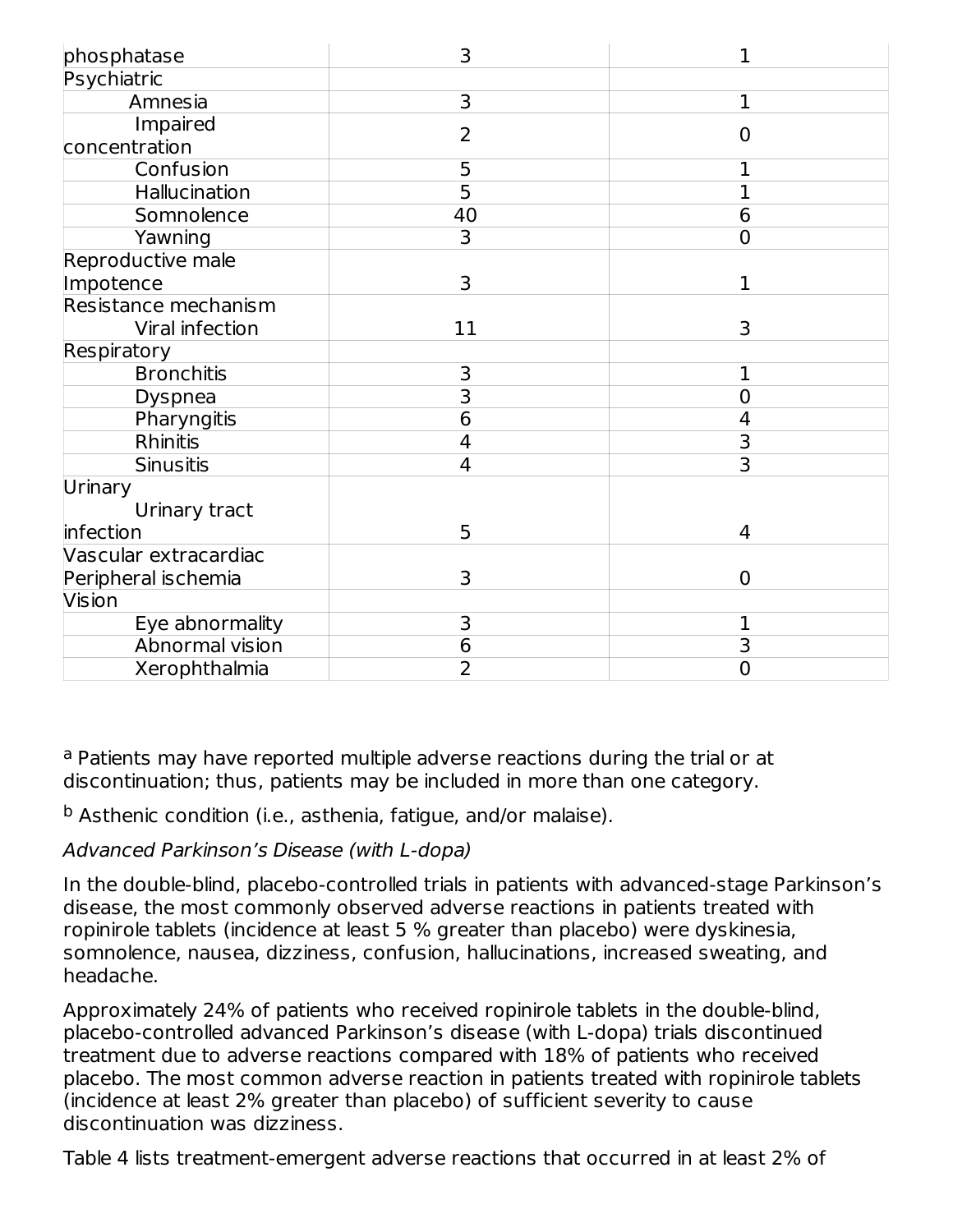patients with advanced Parkinson's disease (with L-dopa) treated with ropinirole tablets who participated in the double-blind, placebo-controlled trials and were numerically more common than the incidence for placebo-treated patients. In these trials, either ropinirole tablets or placebo was used as an adjunct to L-dopa.

#### **Table 4. Treatment-Emergent Adverse Reaction Incidence in Double-blind, Placebo-Controlled Advanced Parkinson's Disease (with L-dopa) Trials (Events ≥2% of Patients Treated with ropinirole tablets and Numerically More Frequent than the Placebo Group) a**

| <b>Body System/Adverse</b> | <b>Ropinirole Tablets</b> | <b>Placebo</b>   |
|----------------------------|---------------------------|------------------|
| <b>Reaction</b>            | $(n = 208)$               | $(n = 120)$      |
|                            | (%)                       | (%)              |
| Autonomic nervous system   |                           |                  |
| Dry mouth                  | 5                         | 1                |
| Increased sweating         | $\overline{7}$            | $\overline{2}$   |
| Body as a whole            |                           |                  |
| Increased drug level       | 7                         | $\frac{3}{3}$    |
| Pain                       | 5                         |                  |
| Cardiovascular general     |                           |                  |
| Hypotension                | 2                         | 1                |
| Syncope                    | 3                         | 2                |
| Central/peripheral nervous |                           |                  |
| system                     |                           |                  |
| <b>Dizziness</b>           | 26                        | 16               |
| <b>Dyskinesia</b>          | 34                        | 13               |
| Falls                      | 10                        | $\overline{7}$   |
| Headache                   | 17                        | 12               |
| Hypokinesia                |                           | 4                |
| Paresis                    | 5<br>3<br>5               | $\boldsymbol{0}$ |
| Paresthesia                |                           | 3                |
| Tremor                     | 6                         | 3                |
| Gastrointestinal           |                           |                  |
| Abdominal pain             | 9                         |                  |
| Constipation               | 6                         | 8<br>3<br>3<br>1 |
| Diarrhea                   | 5                         |                  |
| Dysphagia                  | $\overline{2}$            |                  |
| Flatulence                 | $\overline{2}$            | $\mathbf{1}$     |
| Nausea                     | 30                        | 18               |
| Increased saliva           | $\overline{2}$            | 1                |
| Vomiting                   | 7                         | 4                |
| Metabolic/nutritional      |                           |                  |
| Weight decrease            | $\overline{2}$            | $\mathbf 1$      |
| Musculoskeletal            |                           |                  |
| Arthralgia                 | $\overline{7}$            | 5                |
| Arthritis                  | 3                         | 1                |
| Psychiatric                |                           |                  |
| Amnesia                    | 5                         |                  |
| Anxiety                    | 6                         | 3                |
| Confusion                  | 9                         | $\overline{2}$   |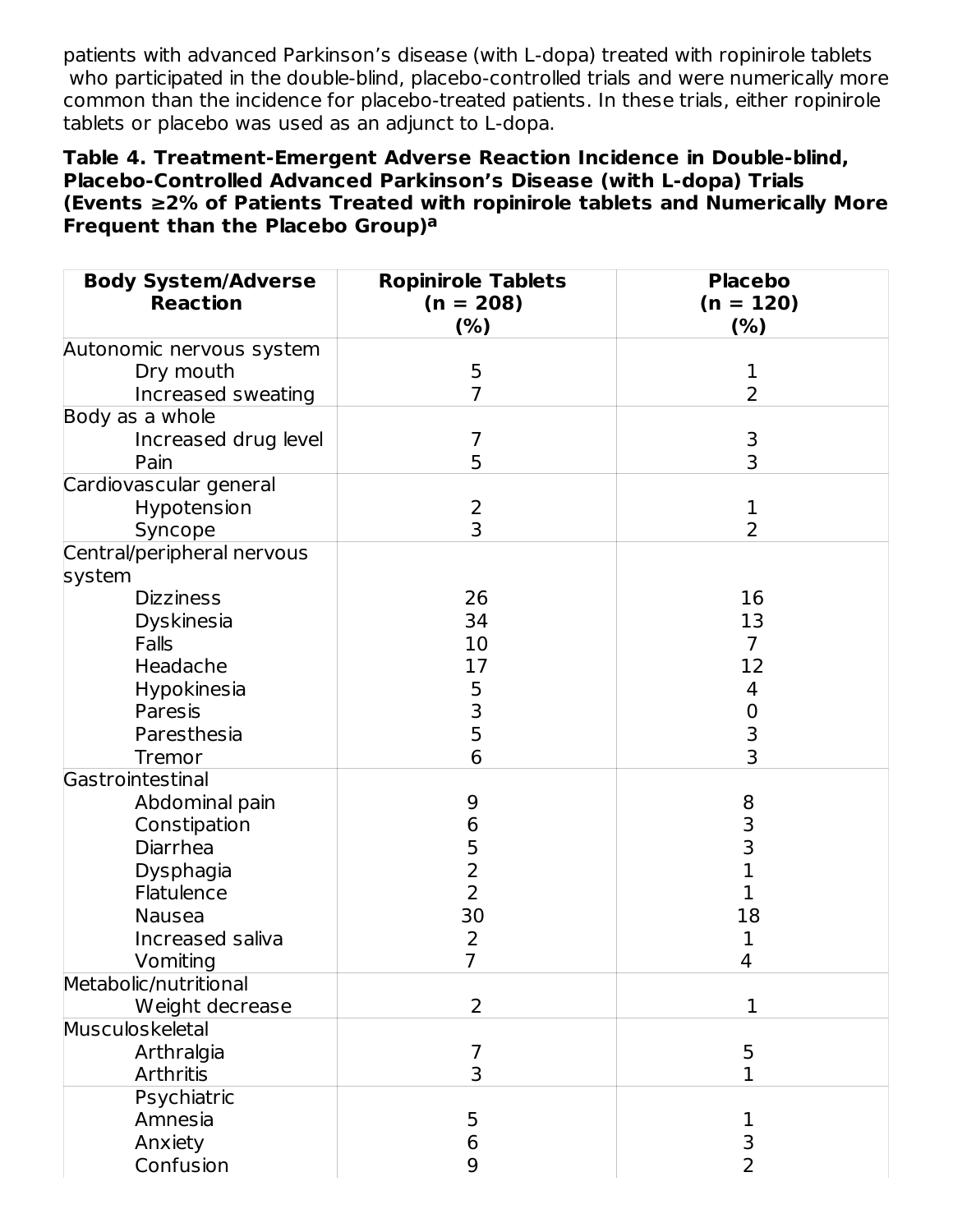| Abnormal dreaming    |    |   |
|----------------------|----|---|
| Hallucination        | 10 |   |
| <b>Nervousness</b>   | 5  |   |
| Somnolence           | 20 | 8 |
| Red blood cell       |    |   |
| Anemia               | 2  | 0 |
| Resistance mechanism |    |   |
| Upper respiratory    |    |   |
| tract infection      | 9  | 8 |
| Respiratory          |    |   |
| Dyspnea              | 3  |   |
| Urinary              |    |   |
| Pyuria               | 2  |   |
| Urinary              |    |   |
| incontinence         |    |   |
| Urinary tract        |    |   |
| infection            | 6  | 3 |
| Vision               |    |   |
| Diplopia             |    |   |

<sup>a</sup>Patients may have reported multiple adverse reactions during the trial or at discontinuation; thus, patients may be included in more than one category.

#### Restless Legs Syndrome

In the double-blind, placebo-controlled trials in patients with RLS, the most commonly observed adverse reactions in patients treated with ropinirole tablets (incidence at least 5% greater than placebo) were nausea, vomiting, somnolence, dizziness, and asthenic condition (i.e., asthenia, fatigue, and/or malaise).

Approximately 5% of patients treated with ropinirole tablets who participated in the double-blind, placebo-controlled trials in the treatment of RLS discontinued treatment due to adverse reactions compared with 4% of patients who received placebo. The most common adverse reaction in patients treated with ropinirole tablets (incidence at least 2% greater than placebo) of sufficient severity to cause discontinuation was nausea.

Table 5 lists treatment-emergent adverse reactions that occurred in at least 2% of patients with RLS treated with ropinirole tablets participating in the 12-week, doubleblind, placebo-controlled trials and were numerically more common than the incidence for placebo-treated patients.

#### **Table 5. Treatment-Emergent Adverse Reaction Incidence in Double-blind, Placebo- Controlled RLS Trials (Events ≥2% of Patients Treated with ropinirole tablets and Numerically More Frequent than the Placebo Group) a**

| <b>Body System/Adverse</b><br><b>Reaction</b> | <b>Ropinirole Tablets</b><br>$(n = 496)$<br>(%) | <b>Placebo</b><br>$(n = 500)$<br>(%) |
|-----------------------------------------------|-------------------------------------------------|--------------------------------------|
| Ear and labyrinth                             |                                                 |                                      |
| Vertigo                                       |                                                 |                                      |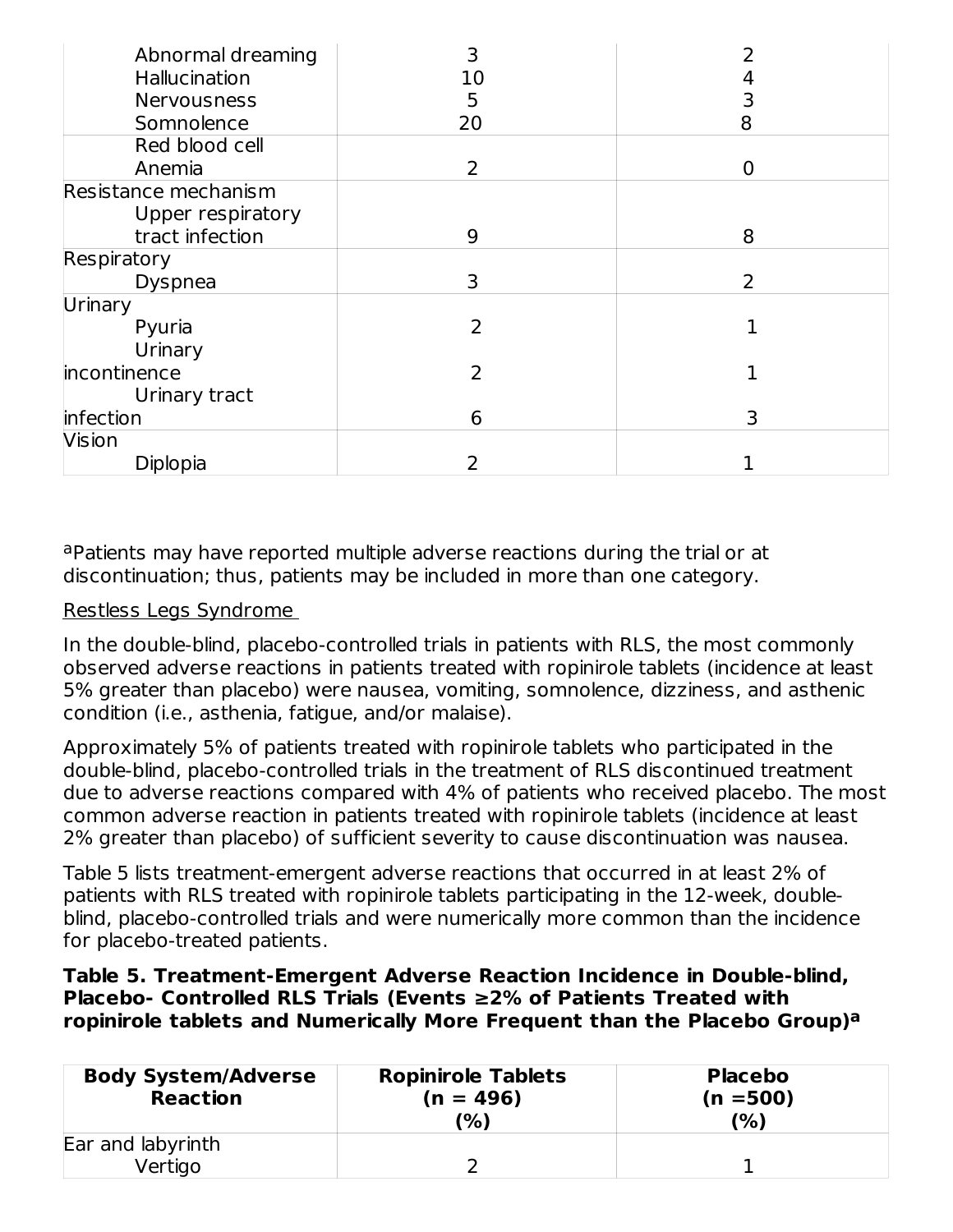| Gastrointestinal<br><b>Nausea</b><br>Vomiting<br>Diarrhea<br>Dyspepsia<br>Dry mouth<br>Abdominal pain | 40<br>11<br>5<br>$\begin{array}{c} 4 \\ 3 \\ 3 \end{array}$ | 8<br>$\begin{array}{c}\n 2 \\ 3 \\ 2\n \end{array}$<br>$\overline{1}$ |
|-------------------------------------------------------------------------------------------------------|-------------------------------------------------------------|-----------------------------------------------------------------------|
| upper                                                                                                 |                                                             |                                                                       |
| General disorders and<br>administration site conditions<br>Asthenic conditionb<br>Edema peripheral    | 9<br>$\overline{2}$                                         | 4<br>1                                                                |
| Infections and infestations                                                                           |                                                             |                                                                       |
| Nasopharyngitis                                                                                       | 9<br>3                                                      | 8<br>$\overline{2}$                                                   |
| Influenza<br>Musculoskeletal and                                                                      |                                                             |                                                                       |
| connective tissue                                                                                     |                                                             |                                                                       |
|                                                                                                       |                                                             |                                                                       |
| Arthralgia<br>Muscle cramps                                                                           | 4<br>3                                                      | $\frac{3}{2}$                                                         |
| Pain in extremity                                                                                     | 3                                                           | $\overline{2}$                                                        |
| Nervous system                                                                                        |                                                             |                                                                       |
| Somnolence                                                                                            | 12                                                          | 6                                                                     |
| <b>Dizziness</b>                                                                                      | 11                                                          | 5                                                                     |
| Paresthesia                                                                                           | 3                                                           | $\mathbf{1}$                                                          |
| Respiratory, thoracic, and                                                                            |                                                             |                                                                       |
| mediastinal                                                                                           |                                                             |                                                                       |
| Cough                                                                                                 | 3                                                           | 2                                                                     |
| Nasal congestion                                                                                      | $\overline{2}$                                              | $\mathbf{1}$                                                          |
| Skin and subcutaneous                                                                                 |                                                             |                                                                       |
| tissue                                                                                                |                                                             |                                                                       |
| <b>Hyperhidrosis</b>                                                                                  | 3                                                           | 1                                                                     |

a Patients may have reported multiple adverse reactions during the trial or at discontinuation;

thus, patients may be included in more than one category.

<sup>b</sup>Asthenic condition (i.e., asthenia, fatigue, and/or malaise).

## **7 DRUG INTERACTIONS**

## **7.1 CYP1A2 Inhibitors and Inducers**

In vitro metabolism studies showed that CYP1A2 is the major enzyme responsible for the metabolism of ropinirole. There is thus the potential for inducers or inhibitors of this enzyme to alter the clearance of ropinirole. Therefore, if therapy with a drug known to be a potent inducer or inhibitor of CYP1A2 is stopped or started during treatment with ropinirole tablets, adjustment of the dose of ropinirole tablets may be required. Coadministration of ciprofloxacin, an inhibitor of CYP1A2, increases the AUC and  $\mathsf{C}_{\mathsf{max}}$  of ropinirole [see Clinical Pharmacology (12.3)]. Cigarette smoking is expected to increase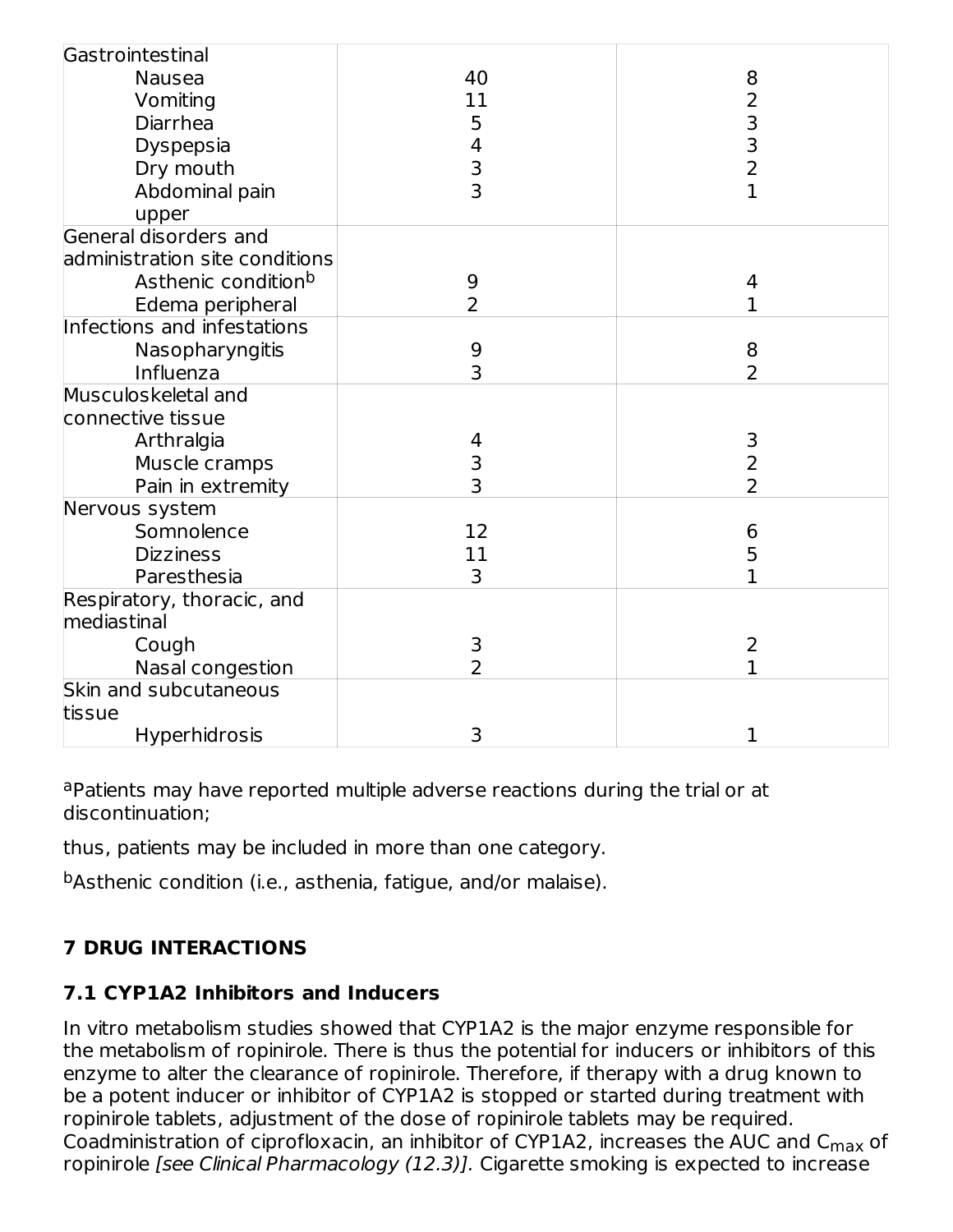the clearance of ropinirole since CYP1A2 is known to be induced by smoking [see Clinical Pharmacology (12.3)].

## **7.2 Estrogens**

Population pharmacokinetic analysis revealed that higher doses of estrogens (usually associated with hormone replacement therapy [HRT]) reduced the clearance of ropinirole. Starting or stopping HRT may require adjustment of dosage of ropinirole tablets [see Clinical Pharmacology (12.3)].

## **7.3 Dopamine Antagonists**

Because ropinirole is a dopamine agonist, it is possible that dopamine antagonists such as neuroleptics (e.g., phenothiazines, butyrophenones, thioxanthenes) or metoclopramide may reduce the efficacy of ropinirole tablets.

## **8 USE IN SPECIFIC POPULATIONS**

## **8.1 Pregnancy**

## Risk Summary

There are no adequate data on the developmental risk associated with the use of ropinirole tablets in pregnant women. In animal studies, ropinirole had adverse effects on development when administered to pregnant rats at doses similar to (neurobehavioral impairment) or greater than (teratogenicity and embryolethality at >36 times) the maximum recommended human dose (MRHD) for Parkinson's disease. Ropinirole doses associated with teratogenicity and embryolethality in pregnant rats were associated with maternal toxicity. In pregnant rabbits, ropinirole potentiated the teratogenic effects of L-dopa when these drugs were administered in combination [see Data].

In the U.S. general population, the estimated background risk of major birth defects and of miscarriage in clinically recognized pregnancies is 2 to 4% and 15 to 20%, respectively. The background risk of major birth defects and miscarriage in the indicated populations is unknown.

Data

## Animal Data :

Oral administration of ropinirole (0, 20, 60, 90, 120, or 150 mg/kg/day) to pregnant rats during organogenesis resulted in embryolethality, increased incidence of fetal malformations (digit, cardiovascular, and neural tube defects) and variations, and decreased fetal weight at the two highest doses. These doses were also associated with maternal toxicity. The highest no-effect dose for adverse effects on embryofetal development (90 mg/kg/day) is approximately 36 times the MRHD for Parkinson's disease (24 mg/day) on a body surface area (mg/m<sup>2</sup>) basis.

No effect on embryofetal development was observed in rabbits when ropinirole was administered alone during organogenesis at oral doses of 0, 1, 5, or 20 mg/kg/day (up to 16 times the MRHD on a mg/m<sup>2</sup> basis). In pregnant rabbits, there was a greater incidence and severity of fetal malformations (primarily digit defects) when ropinirole (10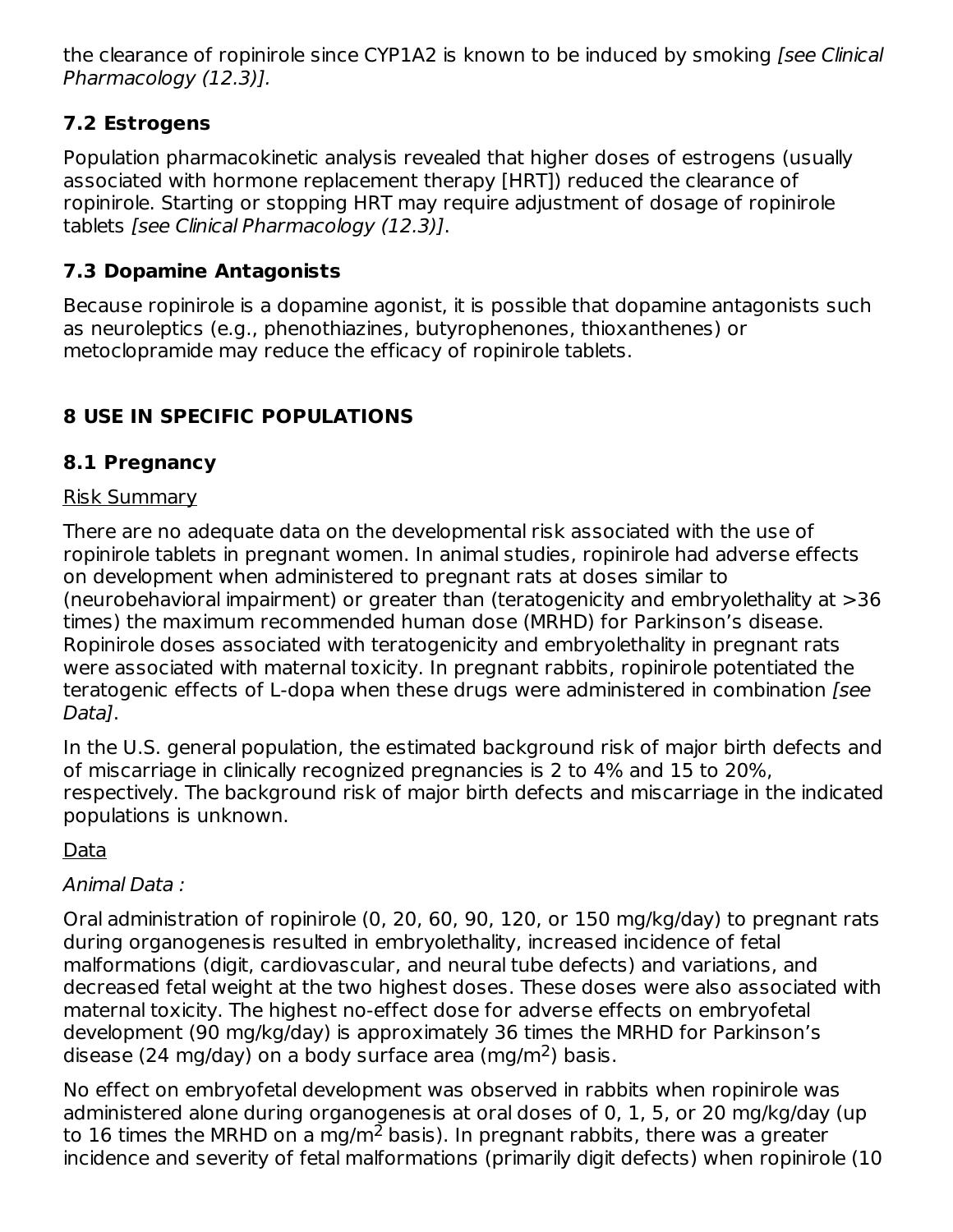mg/kg/day) was administered orally during gestation in combination with L-dopa (250 mg/kg/day) than when L-dopa was administered alone. This drug combination was also associated with maternal toxicity.

Oral administration of ropinirole (0, 0.1, 1, or 10 mg/kg/day) to rats during late gestation and continuing throughout lactation resulted in neurobehavioral impairment (decreased startle response) and decreased body weight in offspring at the highest dose. The noeffect dose of 1 mg/kg/day is less than the MRHD on a mg/m<sup>2</sup> basis.

## **8.2 Lactation**

## Risk Summary

There are no data on the presence of ropinirole in human milk, the effects of ropinirole on the breastfed infant, or the effects of ropinirole on milk production. However, inhibition of lactation is expected because ropinirole inhibits secretion of prolactin in humans. Ropinirole or metabolites, or both, are present in rat milk.

The developmental and health benefits of breastfeeding should be considered along with the mother's clinical need for ropinirole tablets and any potential adverse effects on the breastfed infant from ropinirole or from the underlying maternal condition.

## **8.4 Pediatric Use**

Safety and effectiveness in pediatric patients have not been established.

## **8.5 Geriatric Use**

Dose adjustment is not necessary in elderly (65 years and older) patients, as the dose of ropinirole tablets are individually titrated to clinical therapeutic response and tolerability. Pharmacokinetic trials conducted in patients demonstrated that oral clearance of ropinirole is reduced by 15% in patients older than 65 years compared with younger patients [see Clinical Pharmacology (12.3)].

In flexible-dose clinical trials of extended-release ropinirole for Parkinson's disease, 387 patients were 65 years and older and 107 patients were 75 years and older. Among patients receiving extended-release ropinirole, hallucination was more common in elderly patients (10%) compared with non-elderly patients (2%). In these trials the incidence of overall adverse reactions increased with increasing age for both patients receiving extended-release ropinirole and placebo.

In the fixed-dose clinical trials of extended-release ropinirole, 176 patients were 65 years and older and 73 were 75 and older. Among patients with advanced Parkinson's disease receiving extended-release ropinirole, vomiting and nausea were more common in patients greater than 65 years (5% and 9%, respectively) compared with patients less than 65 (1% and 7%, respectively).

## **8.6 Renal Impairment**

No dose adjustment is necessary in patients with moderate renal impairment (creatinine clearance of 30 to 50 mL/min). For patients with end-stage renal disease on hemodialysis, a reduced maximum dose is recommended *[see Dosage and* Administration (2.2, 2.3), Clinical Pharmacology (12.3)].

The use of ropinirole tablets in patients with severe renal impairment (creatinine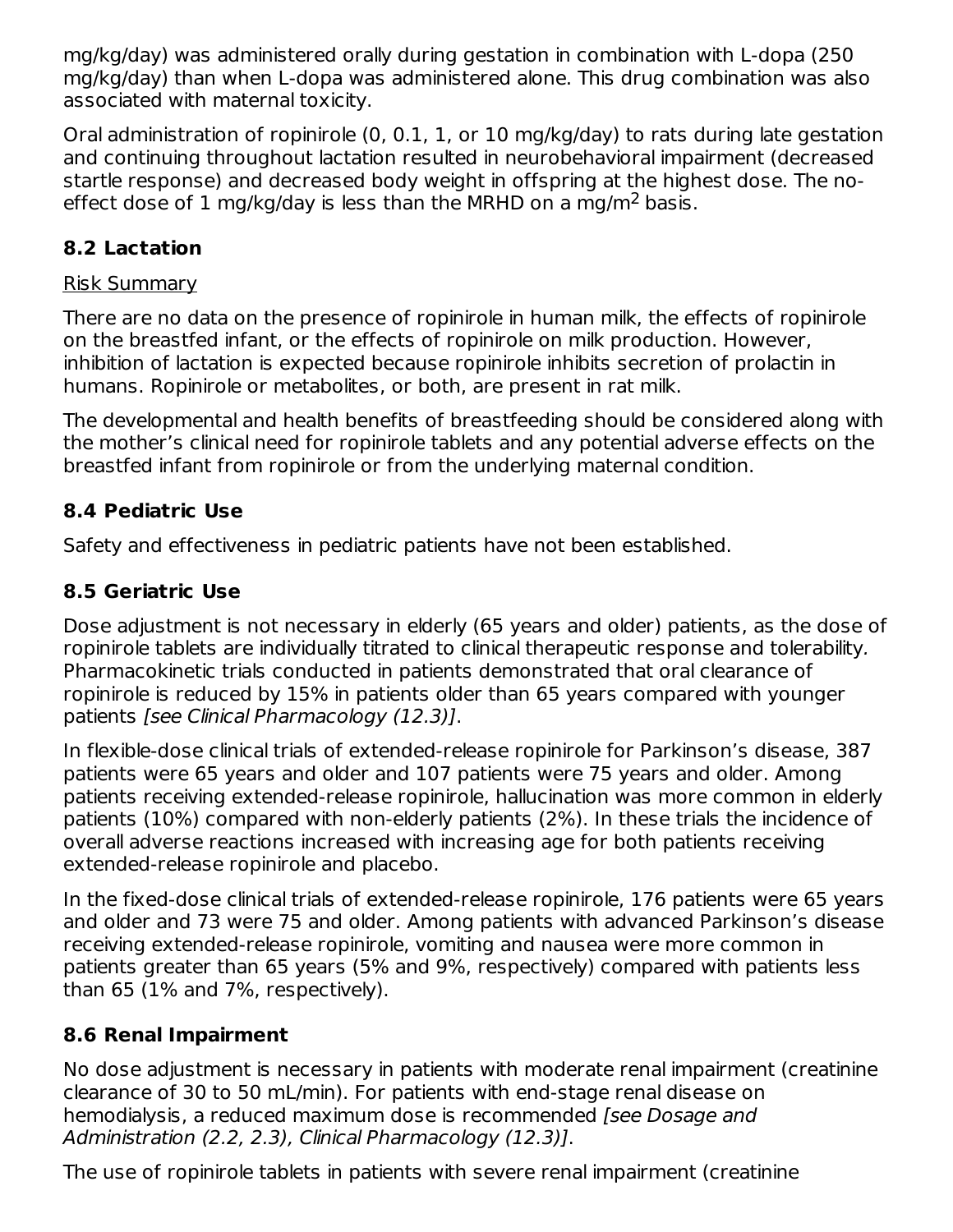clearance less than 30 mL/min) without regular dialysis has not been studied.

## **8.7 Hepatic Impairment**

The pharmacokinetics of ropinirole have not been studied in patients with hepatic impairment.

## **10 OVERDOSAGE**

The symptoms of overdose with ropinirole tablets are related to its dopaminergic activity. General supportive measures are recommended. Vital signs should be maintained, if necessary.

In the clinical trials, there have been patients who accidentally or intentionally took more than their prescribed dose of ropinirole. The largest overdose reported with ropinirole in clinical trials was 435 mg taken over a 7-day period (62.1 mg/day). Of patients who received a dose greater than 24 mg/day, reported symptoms included adverse events commonly reported during dopaminergic therapy (nausea, dizziness), as well as visual hallucinations, hyperhidrosis, claustrophobia, chorea, palpitations, asthenia, and nightmares. Additional symptoms reported in cases of overdose included vomiting, increased coughing, fatigue, syncope, vasovagal syncope, dyskinesia, agitation, chest pain, orthostatic hypotension, somnolence, and confusional state.

## **11 DESCRIPTION**

Ropinirole tablets contain ropinirole, a non-ergoline dopamine agonist, as the hydrochloride salt. The chemical name of ropinirole hydrochloride is 4-[2- (dipropylamino)ethyl]-1,3-dihydro-2H-indol-2-one and the empirical formula is  $\mathsf{C}_{16}\mathsf{H}_{24}\mathsf{N}_{2}\mathsf{O}\bullet$ HCl. The molecular weight is 296.84 (260.38 as the free base). The structural formula is:<br> $NCH_2CH_2CH_2HCl$ 



Ropinirole hydrochloride, USP is a white to yellow solid with a melting range of 243° to 250°C and a solubility of 133 mg/mL in water.

Each circular, biconvex, film-coated tablets contains ropinirole hydrochloride USP equivalent to ropinirole free base, 0.25 mg, 0.5 mg, 1 mg, 2 mg, 3 mg, 4 mg, or 5 mg, respectively. Inactive ingredients consist of: croscarmellose sodium, lactose monohydrate, magnesium stearate, microcrystalline cellulose, and one or more of the following: carmine, FD&C Blue No. 2 aluminum lake, FD&C Yellow No. 6 aluminum lake, hypromellose, iron oxides (iron oxide yellow, iron oxide red and iron oxide black), polyethylene glycol, polysorbate 80, titanium dioxide.

## **12 CLINICAL PHARMACOLOGY**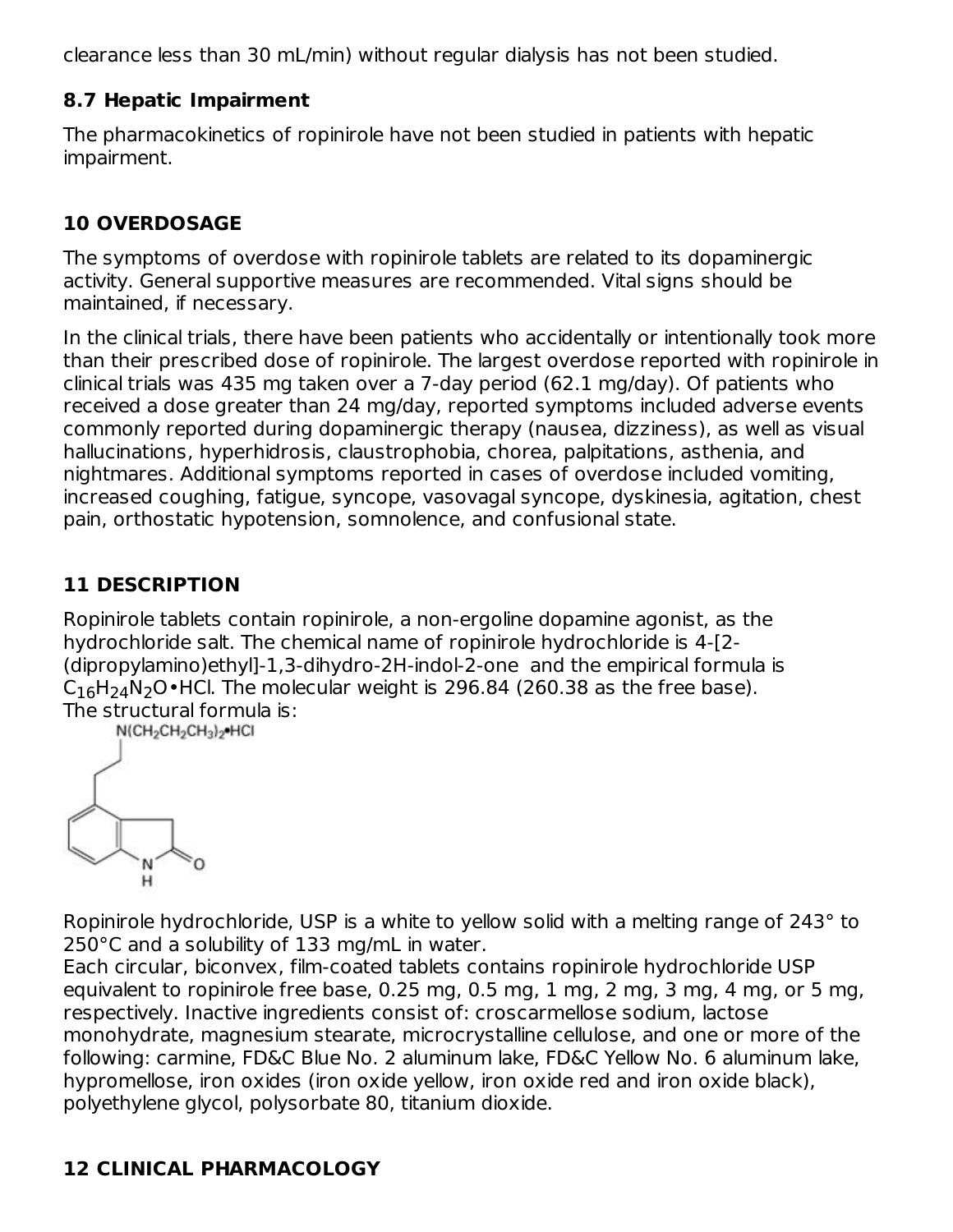## **12.1 Mechanism of Action**

Ropinirole is a non-ergoline dopamine agonist. The precise mechanism of action of ropinirole as a treatment for Parkinson's disease is unknown, although it is thought to be related to its ability to stimulate dopamine D2 receptors within the caudate-putamen in the brain. The precise mechanism of action of ropinirole as a treatment for Restless Legs Syndrome is unknown, although it is thought to be related to its ability to stimulate dopamine receptors.

## **12.2 Pharmacodynamics**

Clinical experience with dopamine agonists, including ropinirole, suggests an association with impaired ability to regulate blood pressure resulting in orthostatic hypotension, especially during dose escalation. In some patients in clinical trials, blood pressure changes were associated with the emergence of orthostatic symptoms, bradycardia, and, in one case in a healthy volunteer, transient sinus arrest with syncope [see Warnings and Precautions (5.2, 5.3)].

The mechanism of orthostatic hypotension induced by ropinirole is presumed to be due to a  $\mathsf{D}_2$ -mediated blunting of the noradrenergic response to standing and subsequent decrease in peripheral vascular resistance. Nausea is a common concomitant symptom of orthostatic signs and symptoms.

At oral doses as low as 0.2 mg, ropinirole suppressed serum prolactin concentrations in healthy male volunteers.

Ropinirole had no dose-related effect on ECG wave form and rhythm in young, healthy, male volunteers in the range of 0.01 to 2.5 mg.

Ropinirole had no dose-or exposure-related effect on mean QT intervals in healthy male and female volunteers titrated to doses up to 4 mg/day. The effect of ropinirole on QTc intervals at higher exposures achieved either due to drug interactions, hepatic impairment, or at higher doses has not been systematically evaluated.

## **12.3 Pharmacokinetics**

Ropinirole displayed linear kinetics over the dosing range of 1 to 8 mg three times daily. Steady-state concentrations are expected to be achieved within 2 days of dosing. Accumulation upon multiple dosing is predictive from single dosing.

#### Absorption

Ropinirole is rapidly absorbed after oral administration, reaching peak concentration in approximately 1 to 2 hours. In clinical trials, more than 88% of a radiolabeled dose was recovered in urine and the absolute bioavailability was 45% to 55%, indicating approximately 50% first-pass effect.

Relative bioavailability from a tablet compared with an oral solution is 85%. Food does not affect the extent of absorption of ropinirole, although its  $\mathsf{T}_{\mathsf{max}}$  is increased by 2.5 hours and its C<sub>max</sub> is decreased by approximately 25% when the drug is taken with a high-fat meal.

#### Distribution

Ropinirole is widely distributed throughout the body, with an apparent volume of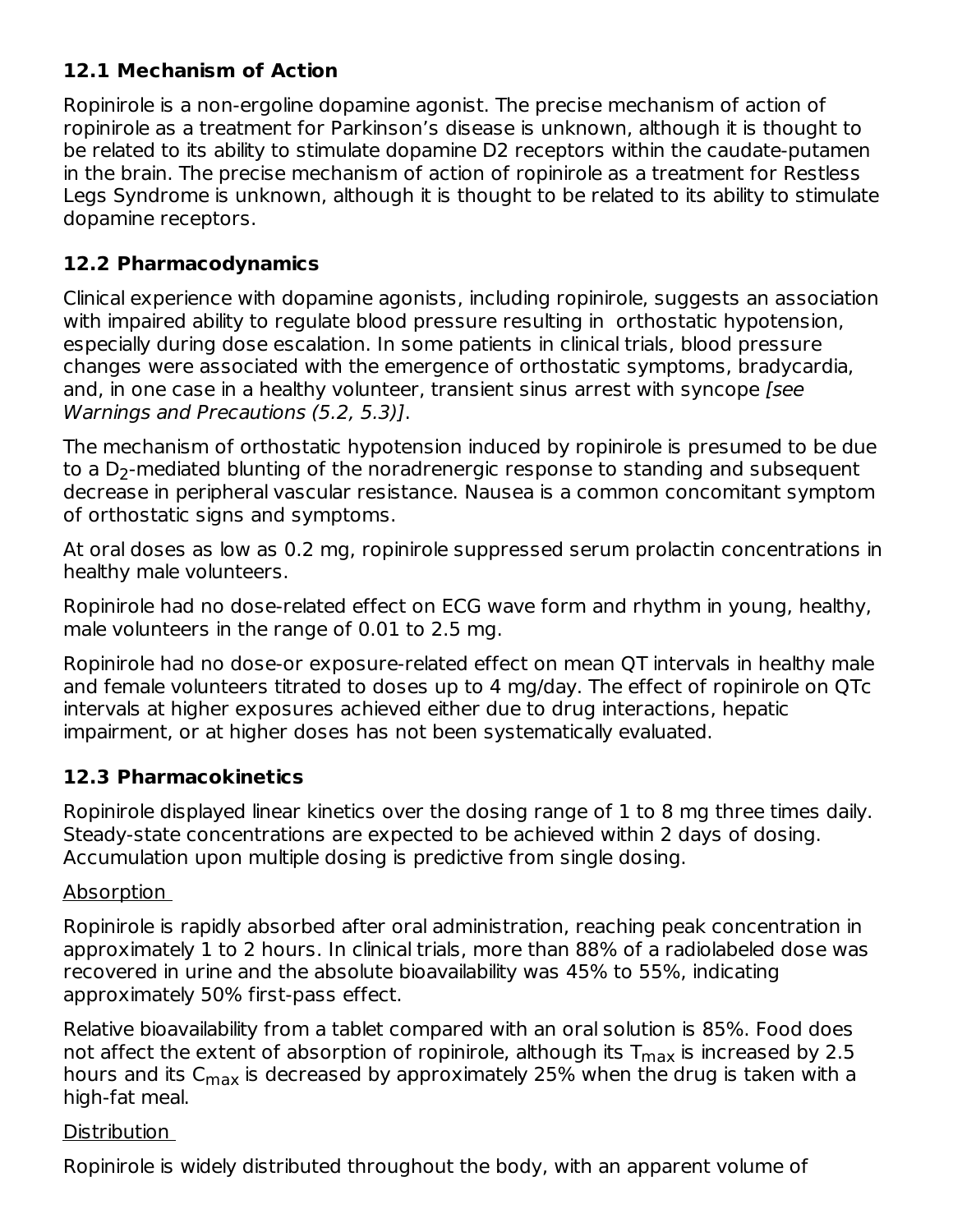#### distribution of

7.5 L/kg. It is up to 40% bound to plasma proteins and has a blood-to-plasma ratio of 1:1.

#### Metabolism

Ropinirole is extensively metabolized by the liver. The major metabolic pathways are Ndespropylation and hydroxylation to form the inactive N-despropyl metabolite and hydroxy metabolites. The N-despropyl metabolite is converted to carbamyl glucuronide, carboxylic acid, and N-despropyl hydroxy metabolites. The hydroxy metabolite of ropinirole is rapidly glucuronidated.

In vitro studies indicate that the major cytochrome P450 enzyme involved in the metabolism of ropinirole is CYP1A2, an enzyme known to be induced by smoking and omeprazole and inhibited by, for example, fluvoxamine, mexiletine, and the older fluoroquinolones such as ciprofloxacin and norfloxacin.

#### Elimination

The clearance of ropinirole after oral administration is 47 L/h and its elimination half-life is approximately 6 hours. Less than 10% of the administered dose is excreted as unchanged drug in urine. N-despropyl ropinirole is the predominant metabolite found in urine (40%), followed by the carboxylic acid metabolite (10%) and the glucuronide of the hydroxy metabolite (10%).

#### Drug Interactions

Digoxin: Coadministration of ropinirole tablets (2 mg three times daily) with digoxin (0.125 to 0.25 mg once daily) did not alter the steady-state pharmacokinetics of digoxin in 10 patients.

Theophylline: Administration of theophylline (300 mg twice daily, a substrate of CYP1A2) did not alter the steady-state pharmacokinetics of ropinirole (2 mg three times daily) in 12 patients with Parkinson's disease. Ropinirole tablets (2 mg three times daily) did not alter the pharmacokinetics of theophylline (5 mg/kg intravenously) in 12 patients with Parkinson's disease.

Ciprofloxacin: Coadministration of ciprofloxacin (500 mg twice daily), an inhibitor of CYP1A2, with ropinirole tablets (2 mg three times daily) increased ropinirole AUC by 84% on average and C $_{\sf max}$  by 60% (n = 12 patients).

Estrogens: Population pharmacokinetic analysis revealed that estrogens (mainly ethinylestradiol: intake 0.6 to 3 mg over 4-month to 23-year period) reduced the oral clearance of ropinirole by 36% in 16 patients.

L-dopa: Coadministration of carbidopa  $+$  L-dopa (10/100 mg twice daily) with ropinirole tablets (2 mg three times daily) had no effect on the steady-state pharmacokinetics of ropinirole ( $n = 28$  patients). Oral administration of ropinirole tablets 2 mg three times daily increased mean steady-state C<sub>max</sub> of L-dopa by 20%, but its AUC was unaffected  $(n = 23$  patients).

Commonly Administered Drugs: Population analysis showed that commonly administered drugs, e.g., selegiline, amantadine, tricyclic antidepressants, benzodiazepines, ibuprofen, thiazides, antihistamines, and anticholinergics, did not affect the clearance of ropinirole. An *in vitro* study indicates that ropinirole is not a substrate for P-glycoprotein. Ropinirole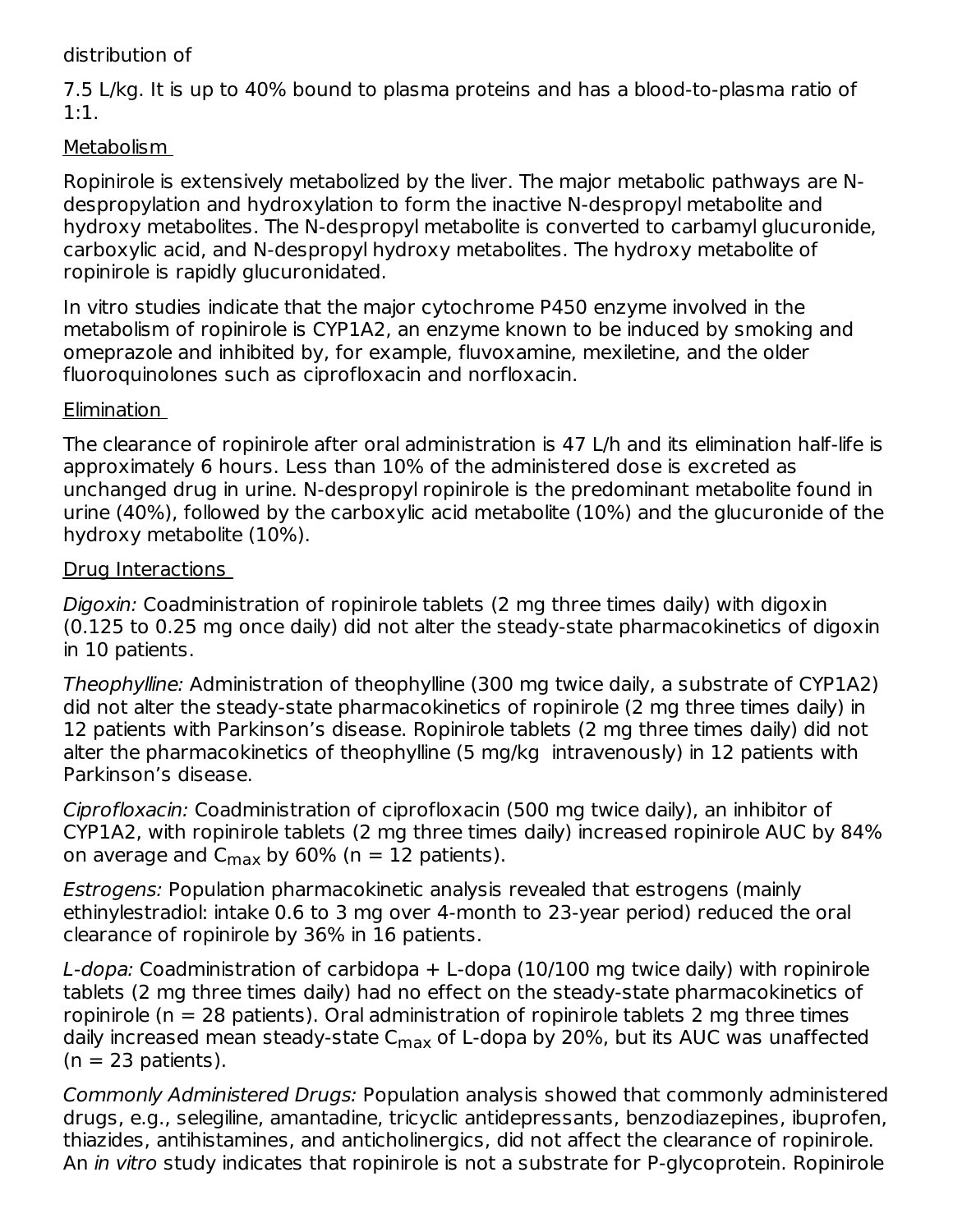and its circulating metabolites do not inhibit or induce P450 enzymes; therefore, ropinirole is unlikely to affect the pharmacokinetics of other drugs by a P450 mechanism.

#### Specific Populations

Because therapy with ropinirole tablets are initiated at a low dose and gradually titrated upward according to clinical tolerability to obtain the optimum therapeutic effect, adjustment of the initial dose based on gender, weight, or age is not necessary.

Age: Oral clearance of ropinirole is reduced by 15% in patients older than 65 years compared with younger patients. Dosage adjustment is not necessary in the elderly (older than 65 years), as the dose of ropinirole is to be individually titrated to clinical response.

Gender: Female and male patients showed similar clearance.

Race: The influence of race on the pharmacokinetics of ropinirole has not been evaluated.

Cigarette Smoking: Smoking is expected to increase the clearance of ropinirole since CYP1A2 is known to be induced by smoking. In a trial in patients with RLS, smokers ( $n =$ 7) had an approximately 30% lower C<sub>max</sub> and a 38% lower AUC than did nonsmokers (n  $= 11$ ) when those parameters were normalized for dose.

Renal Impairment: Based on population pharmacokinetic analysis, no difference was observed in the pharmacokinetics of ropinirole in subjects with moderate renal impairment (creatinine clearance between 30 to 50 mL/min) compared with an agematched population with creatinine clearance above 50 mL/min. Therefore, no dosage adjustment is necessary in patients with moderate renal impairment.

A trial of ropinirole in subjects with end-stage renal disease on hemodialysis has shown that clearance of ropinirole was reduced by approximately 30%. The recommended maximum dose is lower in these patients [see Dosage and Administration (2.2, 2.3)].

The use of ropinirole in subjects with severe renal impairment (creatinine clearance less than 30 mL/min) without regular dialysis has not been studied.

Hepatic Impairment: The pharmacokinetics of ropinirole have not been studied in patients with hepatic impairment. Because ropinirole is extensively metabolized by the liver, these patients may have higher plasma levels and lower clearance of ropinirole than patients with normal hepatic function.

Other Diseases: Population pharmacokinetic analysis revealed no change in the clearance of ropinirole in patients with concomitant diseases such as hypertension, depression, osteoporosis/arthritis, and insomnia compared with patients with Parkinson's disease only.

## **13 NONCLINICAL TOXICOLOGY**

## **13.1 Carcinogenesis, Mutagenesis,Impairment of Fertility**

Carcinogenesis

Two-year carcinogenicity studies of ropinirole were conducted in mice at oral doses of 0,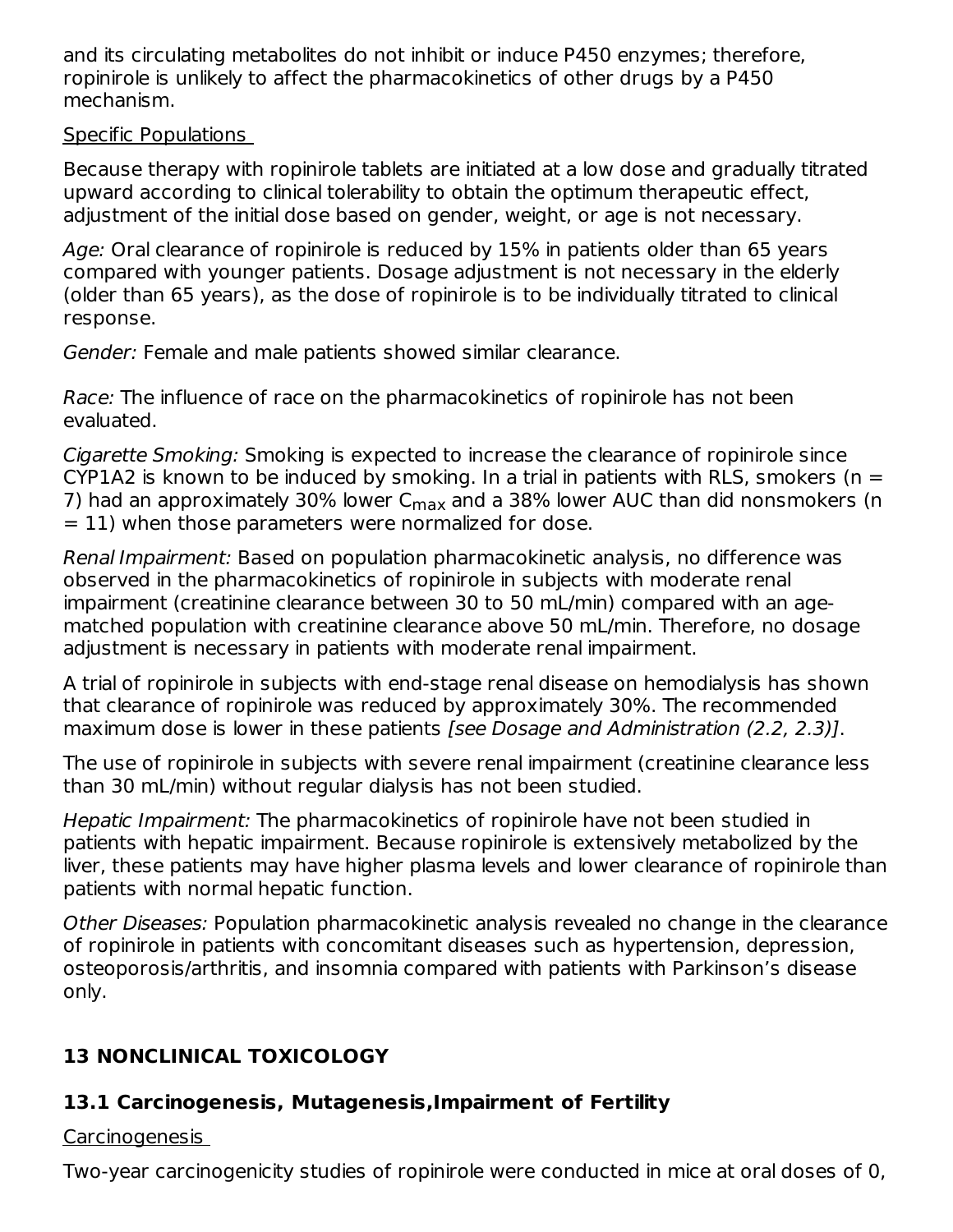5, 15, and 50 mg/kg/day and in rats at oral doses of 0, 1.5, 15, and 50 mg/kg/day.

In rats, there was an increase in testicular Leydig cell adenomas at all doses tested. The lowest dose tested (1.5 mg/kg/day) is less than the MRHD for Parkinson's disease (24 mg/day) on a mg/m<sup>2</sup> basis. The endocrine mechanisms believed to be involved in the production of these tumors in rats are not considered relevant to humans.

In mice, there was an increase in benign uterine endometrial polyps at a dose of 50 mg/kg/day. The highest dose not associated with this finding (15 mg/kg/day) is 3 times the MRHD on a mg/m<sup>2</sup> basis.

#### Mutagenesis

Ropinirole was not mutagenic or clastogenic in in vitro (Ames, chromosomal aberration in human lymphocytes, mouse lymphoma  $tk$ ) assays, or in the *in vivo* mouse micronucleus test.

#### Impairment of Fertility

When administered to female rats prior to and during mating and throughout pregnancy, ropinirole caused disruption of implantation at oral doses of 20 mg/kg/day (8 times the MRHD on a mg/m<sup>2</sup> basis) or greater. This effect in rats is thought to be due to the prolactin-lowering effect of ropinirole. In rat studies using a low oral dose (5 mg/kg) during the prolactin-dependent phase of early pregnancy (gestation days 0 to 8), ropinirole did not affect female fertility at oral doses up to 100 mg/kg/day (40 times the MRHD on a mg/m<sup>2</sup> basis). No effect on male fertility was observed in rats at oral doses up to 125 mg/kg/day (50 times the MRHD on a mg/m<sup>2</sup> basis).

## **14 CLINICAL STUDIES**

## **14.1 Parkinson's Disease**

The effectiveness of ropinirole tablets in the treatment of Parkinson's disease was evaluated in a multinational drug development program consisting of 11 randomized, controlled trials. Four trials were conducted in patients with early Parkinson's disease and no concomitant L-dopa and seven trials were conducted in patients with advanced Parkinson's disease with concomitant L-dopa.

Three placebo-controlled trials provide evidence of effectiveness of ropinirole tablets in the management of patients with Parkinson's disease who were and were not receiving concomitant L-dopa. Two of these three trials enrolled patients with early Parkinson's disease (without L-dopa) and one enrolled patients receiving L-dopa.

In these trials a variety of measures were used to assess the effects of treatment (e.g., the Unified Parkinson's Disease Rating Scale [UPDRS], Clinical Global Impression [CGI] scores, patient diaries recording time "on" and "off," tolerability of L-dopa dose reductions).

In both trials of patients with early Parkinson's disease (without L-dopa), the motor component (Part III) of the UPDRS was the primary outcome assessment. The UPDRS is a multi-item rating scale intended to evaluate mentation (Part I), activities of daily living (Part II), motor performance (Part III), and complications of therapy (Part IV). Part III of the UPDRS contains 14 items designed to assess the severity of the cardinal motor findings in patients with Parkinson's disease (e.g., tremor, rigidity, bradykinesia, postural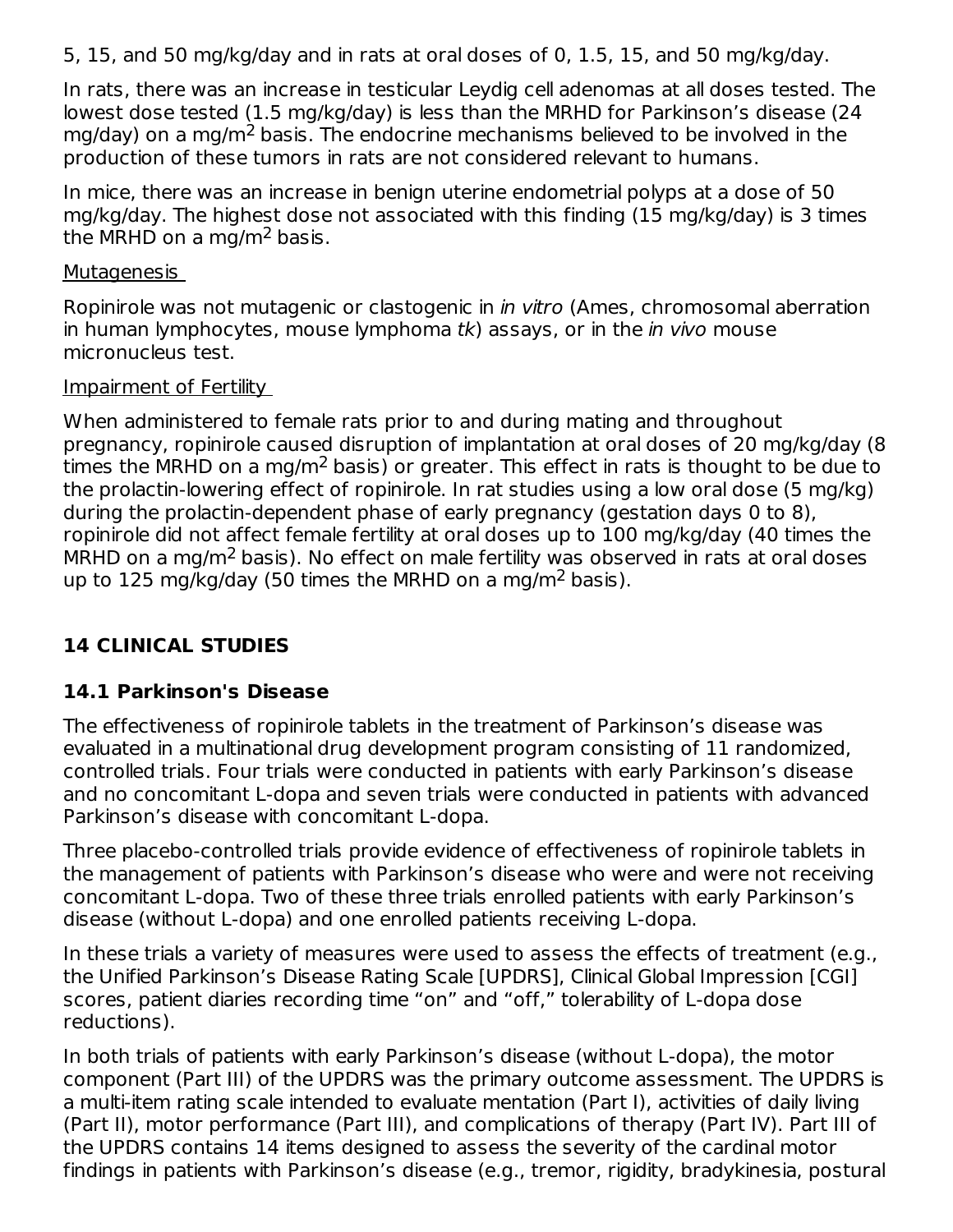instability) scored for different body regions and has a maximum (worst) score of 108. In the trial of patients with advanced Parkinson's disease (with L-dopa), both reduction in percent awake time spent "off" and the ability to reduce the daily use of L-dopa were assessed as a combined endpoint and individually.

#### Trials in Patients with Early Parkinson's Disease (without L-dopa)

Trial 1 was a 12-week multicenter trial in which 63 patients with idiopathic Parkinson's disease receiving concomitant anti-Parkinson medication (but not L-dopa) were enrolled and 41 were randomized to ropinirole tablets and 22 to placebo. Patients had a mean disease duration of approximately 2 years. Patients were eligible for enrollment if they presented with bradykinesia and at least tremor, rigidity, or postural instability. In addition, they must have been classified as Hoehn & Yahr Stage I-IV. This scale, ranging from  $I =$  unilateral involvement with minimal impairment to  $V =$  confined to wheelchair or bed, is a standard instrument used for staging patients with Parkinson's disease. The primary outcome measure in this trial was the proportion of patients experiencing a decrease (compared with baseline) of at least 30% in the UPDRS motor score.

Patients were titrated for up to 10 weeks, starting at 0.5 mg twice daily, with weekly increments of 0.5 mg twice daily to a maximum of 5 mg twice daily. Once patients reached their maximally tolerated dose (or 5 mg twice daily), they were maintained on that dose through 12 weeks. The mean dose achieved by patients at trial endpoint was 7.4 mg/day. Mean baseline UPDRS motor score was 18.6 for patients treated with ropinirole tablets and 19.9 for patients treated with placebo. At the end of 12 weeks, the percentage of responders was greater on ropinirole tablets than on placebo and the difference was statistically significant (Table 6).

#### **Table 6. Percent Responders for UPDRS Motor Score in Trial 1 (Intent-to-Treat Population)**

|                    | % Responders | Difference from Placebo |
|--------------------|--------------|-------------------------|
| Placebo            | 41%          | NΑ                      |
| ropinirole tablets | 71%          | 30%                     |

Trial 2 in patients with early Parkinson's disease (without L-dopa) was a double-blind, randomized, placebo-controlled, 6-month trial. In this trial, 241 patients were enrolled and 116 were randomized to ropinirole tablets and 125 to placebo. Patients were essentially similar to those in the trial described above; concomitant use of selegiline was allowed, but patients were not permitted to use anticholinergics or amantadine during the trial. Patients had a mean disease duration of 2 years and limited (not more than a 6 week period) or no prior exposure to L-dopa. The starting dosage of ropinirole tablets in this trial was 0.25 mg three times daily. The dosage was titrated at weekly intervals by increments of 0.25 mg three times daily to a dosage of 1 mg three times daily. Further titrations at weekly intervals were at increments of 0.5 mg three times daily up to a dosage of 3 mg three times daily, and then weekly at increments of 1 mg three times daily. Patients were to be titrated to a dosage of at least 1.5 mg three times daily and then to their maximally tolerated dosage, up to a maximum of 8 mg three times daily. The mean dose attained in patients at trial endpoint was 15.7 mg/day.

The primary measure of effectiveness was the mean percent reduction (improvement) from baseline in the UPDRS motor score. At the end of the 6-month trial, patients treated with ropinirole tablets showed improvement in motor score compared with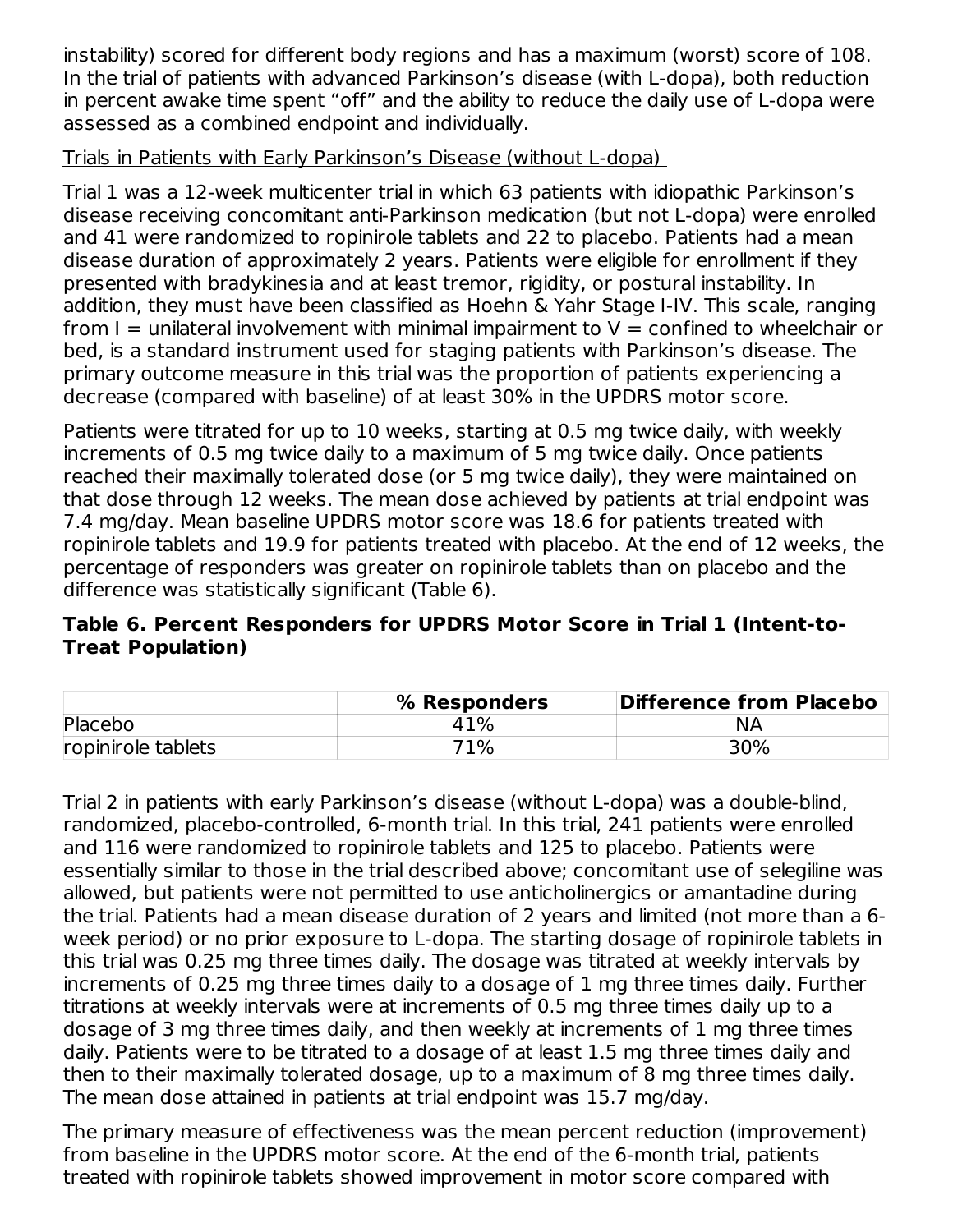placebo and the difference was statistically significant (Table 7).

#### **Table 7. Mean Percentage Change from Baseline in UPDRS Motor Score at End of Treatment in Trial 2 (Intent-to-Treat Population)**

| <b>Treatment</b>   | <b>Baseline UPDRS</b><br><b>Motor Score</b> | Mean Change from Difference from<br><b>Baseline</b> | <b>Placebo</b> |
|--------------------|---------------------------------------------|-----------------------------------------------------|----------------|
| Placebo            | 17.7                                        | $+4%$                                               | <b>NA</b>      |
| ropinirole tablets | 17.9                                        | $-22%$                                              | $-26%$         |

#### Trial in Patients with Advanced Parkinson's Disease (with L-dopa)

Trial 3 was a double-blind, randomized, placebo-controlled, 6-month trial that randomized 149 patients (Hoehn & Yahr II-IV) who were not adequately controlled on Ldopa. Ninety-five patients were randomized to ropinirole tablets and 54 were randomized to placebo. Patients in this trial had a mean disease duration of approximately 9 years, had been exposed to L-dopa for approximately 7 years, and had experienced "on-off" periods with L-dopa therapy. Patients previously receiving stable doses of selegiline, amantadine, and/or anticholinergic agents could continue on these agents during the trial. Patients were started at a dosage of 0.25 mg three times daily of ropinirole tablets and titrated upward by weekly intervals until an optimal therapeutic response was achieved. The maximum dosage of trial medication was 8 mg three times daily. All patients had to be titrated to at least a dosage of 2.5 mg three times daily. Patients could then be maintained on this dosage level or higher for the remainder of the trial. Once a dosage of 2.5 mg three times daily was achieved, patients underwent a mandatory reduction in their L-dopa dosage, to be followed by additional mandatory reductions with continued escalation of the dosage of ropinirole tablets. Reductions in the dosage of L-dopa were also allowed if patients experienced adverse reactions that the investigator considered related to dopaminergic therapy. The mean dose attained at trial endpoint was 16.3 mg/day. The primary outcome was the proportion of responders, defined as patients who were able both to achieve a decrease (compared with baseline) of at least 20% in their L-dopa dosage and a decrease of at least 20% in the proportion of the time awake in the "off" condition (a period of time during the day when patients are particularly immobile), as determined by subject diary. In addition, the mean change in "off" time from baseline and the percent change from baseline in daily L-dopa dosage were examined.

At the end of 6 months, the percentage of responders was greater on ropinirole tablets than on placebo and the difference was statistically significant (Table 8).

Based on the protocol-mandated reductions in L-dopa dosage with escalating doses of ropinirole tablets, patients treated with ropinirole tablets had a 19.4% mean reduction in L-dopa dosage while patients treated with placebo had a 3% reduction. Mean daily Ldopa dosage at baseline was 759 mg for patients treated with ropinirole tablets and 843 mg for patients treated with placebo.

The mean number of daily "off" hours at baseline was 6.4 hours for patients treated with ropinirole tablets and 7.3 hours for patients treated with placebo. At the end of the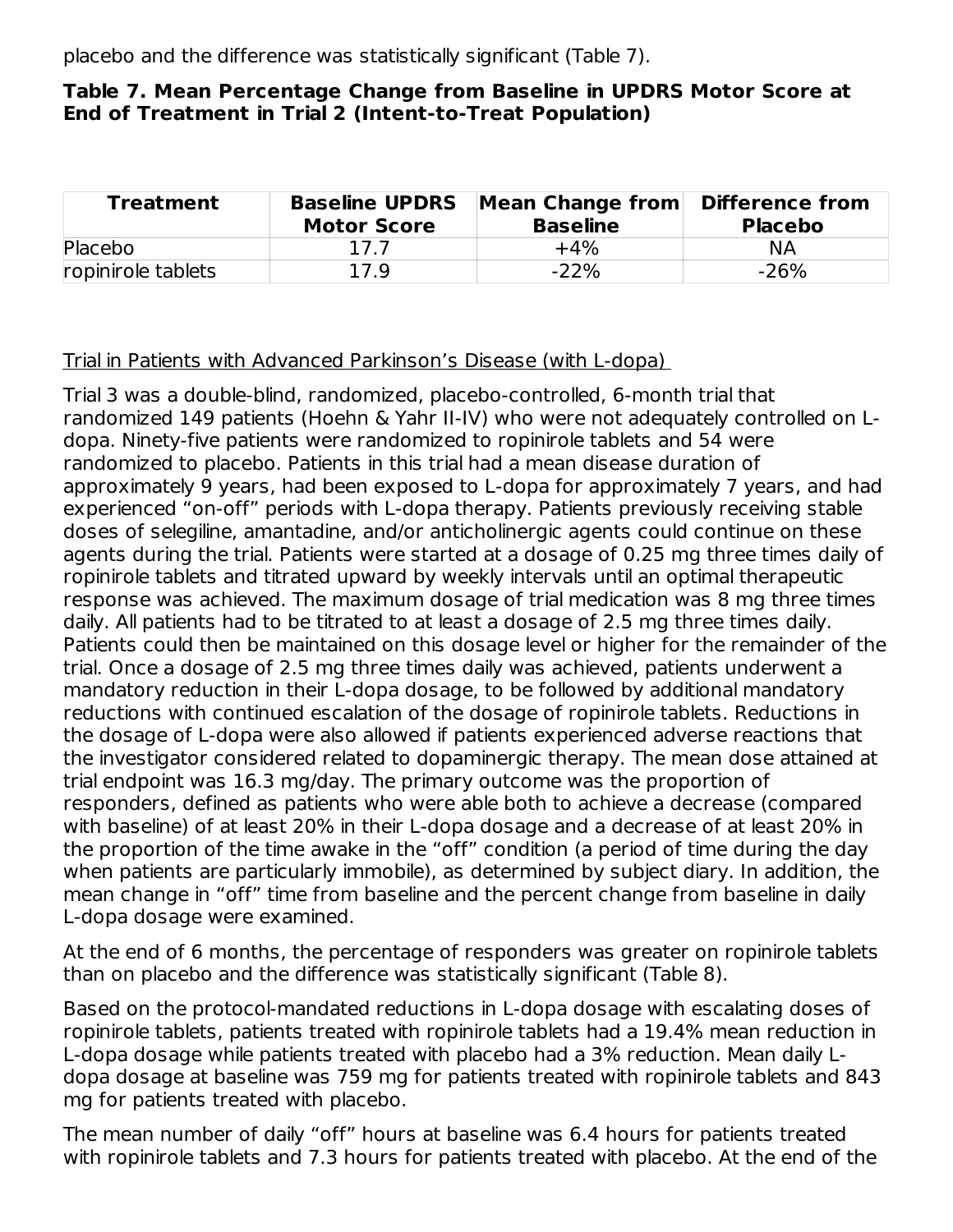6-month trial, there was a mean reduction of 1.5 hours of "off" time in patients treated with ropinirole tablets and a mean reduction of 0.9 hours of "off" time in patients treated with placebo, resulting in a treatment difference of 0.6 hours of "off" time.

#### **Table 8. Mean Responder Percentage of Patients Reducing Daily L-Dopa Dosage by at Least 20% and Daily Proportion of "Off" Time by at Least 20% at End of Treatment in Trial 3 (Intent-to-Treat Population)**

| <b>Treatment</b>   | % Responders | <b>Difference from Placebo</b> |
|--------------------|--------------|--------------------------------|
| Placebo            | 11%          | NА                             |
| Ropinirole tablets | 28%          | 17%                            |

## **14.2 Restless Legs Syndrome**

The effectiveness of ropinirole tablets in the treatment of RLS was demonstrated in randomized, double-blind, placebo-controlled trials in adults diagnosed with RLS using the International Restless Legs Syndrome Study Group diagnostic criteria. Patients were required to have a history of a minimum of 15 RLS episodes/month during the previous month and a total score of ≥15 on the International RLS Rating Scale (IRLS scale) at baseline. Patients with RLS secondary to other conditions (e.g., pregnancy, renal failure, anemia) were excluded. All trials employed flexible dosing, with patients initiating therapy at 0.25 mg ropinirole tablets once daily. Patients were titrated based on clinical response and tolerability over 7 weeks to a maximum of 4 mg once daily. All doses were taken between 1 and 3 hours before bedtime.

A variety of measures were used to assess the effects of treatment, including the IRLS scale and Clinical Global Impression-Global Improvement (CGI-I) scores. The IRLS scale contains 10 items designed to assess the severity of sensory and motor symptoms, sleep disturbance, daytime somnolence, and impact on activities of daily living and mood associated with RLS. The range of scores is 0 to 40, with 0 being absence of RLS symptoms and 40 the most severe symptoms. Three of the controlled trials utilized the change from baseline in the IRLS scale at the Week 12 endpoint as the primary efficacy outcome.

Three hundred eighty patients were randomized to receive ropinirole tablets ( $n = 187$ ) or placebo ( $n = 193$ ) in a US trial (RLS-1); 284 were randomized to receive either ropinirole tablets (n = 146) or placebo (n = 138) in a multinational trial (excluding US) (RLS-2); and 267 patients were randomized to ropinirole tablets ( $n = 131$ ) or placebo ( $n = 136$ ) in a multinational trial (including US) (RLS-3). Across the three trials, the mean duration of RLS was 16 to 22 years (range: 0 to 65 years), mean age was approximately 54 years (range: 18 to 79 years), and approximately 61% were women. The mean dose at Week 12 was approximately 2 mg/day for the three trials.

At baseline, mean total IRLS score was 22 for ropinirole tablets and 21.6 for placebo in RLS-1, was 24.4 for ropinirole tablets and 25.2 for placebo in RLS-2, and was 23.6 for ropinirole tablets and 24.8 for placebo in RLS-3. In all three trials, a statistically significant difference between the treatment group receiving ropinirole tablets and the treatment group receiving placebo was observed at Week 12 for both the mean change from baseline in the IRLS scale total score and the percentage of patients rated as responders (much improved or very much improved) on the CGI-I (see Table 9).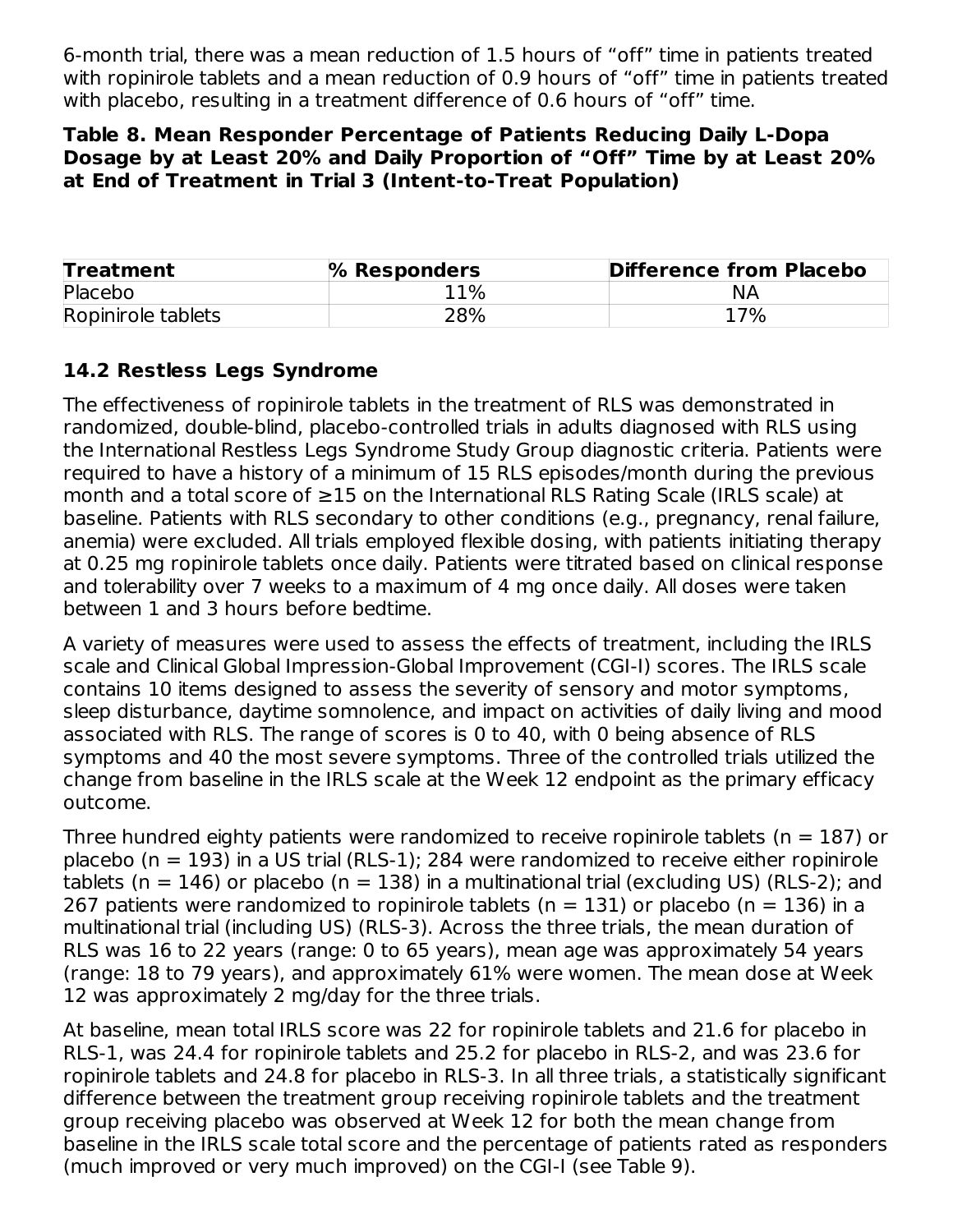## **Table 9. Mean Change in Total IRLS Score and Percent Responders on CGI-I**

|                                            | <b>Ropinirole</b><br><b>Tablets</b> | <b>Placebo</b> | <b>Difference</b><br>from Placebo |
|--------------------------------------------|-------------------------------------|----------------|-----------------------------------|
| Mean change in total IRLS score at Week 12 |                                     |                |                                   |
| $RLS-1$                                    | $-13.5$                             | $-9.8$         | $-3.7$                            |
| $RLS-2$                                    | $-11.0$                             | $-8.0$         | $-3.0$                            |
| $RLS-3$                                    | $-11.2$                             | $-8.7$         | $-2.5$                            |
| Percent responders on CGI-I at Week 12     |                                     |                |                                   |
| $RLS-1$                                    | 73.3%                               | 56.5%          | 16.8%                             |
| $RLS-2$                                    | 53.4%                               | 40.9%          | 12.5%                             |
| $RLS-3$                                    | 59.5%                               | 39.6%          | 19.9%                             |

Long-term maintenance of efficacy in the treatment of RLS was demonstrated in a 36 week trial. Following a 24-week, single-blind treatment phase (flexible dosages of ropinirole tablets of 0.25 to 4 mg once daily), patients who were responders (defined as a decrease of >6 points on the IRLS scale total score relative to baseline) were randomized in double-blind fashion to placebo or continuation of ropinirole tablets for an additional 12 weeks. Relapse was defined as an increase of at least 6 points on the IRLS scale total score to a total score of at least 15, or withdrawal due to lack of efficacy. For patients who were responders at Week 24, the mean dose of ropinirole tablets were 2 mg (range: 0.25 to 4 mg). Patients continued on ropinirole tablets demonstrated a significantly lower relapse rate compared with patients randomized to placebo (32.6% versus 57.8%,  $P = 0.0156$ ).

## **16 HOW SUPPLIED/STORAGE AND HANDLING**

**Ropinirole Tablets:** Each circular, biconvex, film-coated tablet contains ropinirole as follows:

0.25 mg: white tablets debossed with "H" on one side and "121" on other side

Available:

Overbagged with 10 tablets per bag, NDC 55154-7888-0

1 mg: green tablets debossed with "H" on one side and "123" on other side

Available:

Overbagged with 10 tablets per bag, NDC 55154-7633-0

**STORAGE: Protect from light and moisture. Close container tightly after each use.**

**Store at controlled room temperature 20°-25°C (68°-77°F) [see USP].**

## **17 PATIENT COUNSELING INFORMATION**

Advise the patient to read the FDA-approved patient labeling (Patient Information). Dosing Instructions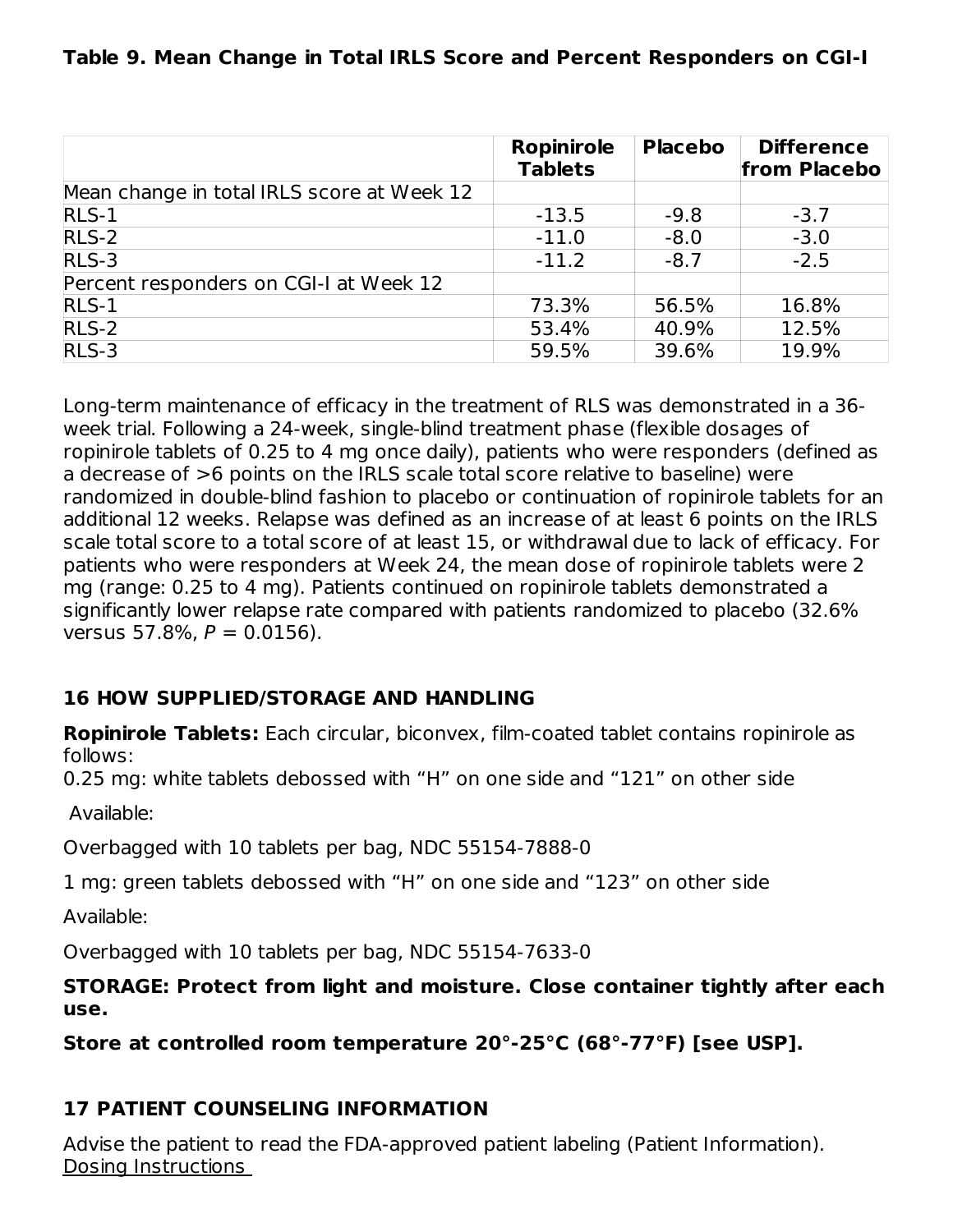Instruct patients to take ropinirole tablets only as prescribed. If a dose is missed, advise patients not to double their next dose. Ropinirole tablets can be taken with or without food [see Dosage and Administration (2.1)].

Ropinirole is the active ingredient in ropinirole tablets (the immediate-release formulation). Ask your patients if they are taking another medication containing ropinirole.

#### Hypersensitivity/Allergic Reactions

Advise patients about the potential for developing a hypersensitivity/allergic reaction including manifestations such as urticaria, angioedema, rash, and pruritus when taking any ropinirole product. Inform patients who experience these or similar reactions to immediately contact their healthcare professional *[see Contraindications (4)]*.

#### Falling Asleep during Activities of Daily Living and Somnolence

Alert patients to the potential sedating effects caused by ropinirole tablets, including somnolence and the possibility of falling asleep while engaged in activities of daily living. Because somnolence is a frequent adverse reaction with potentially serious consequences, patients should not drive a car, operate machinery, or engage in other potentially dangerous activities until they have gained sufficient experience with ropinirole tablets to gauge whether or not it adversely affects their mental and/or motor performance . Advise patients that if increased somnolence or episodes of falling asleep during activities of daily living (e.g., conversations, eating, driving a motor vehicle, etc.) are experienced at any time during treatment, they should not drive or participate in potentially dangerous activities until they have contacted their physician. Advise patients of possible additive effects when patients are taking other sedating medications, alcohol, or other central nervous system depressants (e.g., benzodiazepines, antipsychotics, antidepressants, etc.) in combination with ropinirole tablets or when taking a concomitant medication (e.g., ciprofloxacin) that increases plasma levels of ropinirole [see Warnings and Precautions (5.1)].

## Syncope and Hypotension/Orthostatic Hypotension

Advise patients that they may experience syncope and may develop hypotension with or without symptoms such as dizziness, nausea, syncope, and sometimes sweating while taking ropinirole tablets, especially if they are elderly. Hypotension and/or orthostatic symptoms may occur more frequently during initial therapy or with an increase in dose at any time (cases have been seen after weeks of treatment). Postural/orthostatic symptoms may be related to sitting up or standing. Accordingly, caution patients against standing rapidly after sitting or lying down, especially if they have been doing so for prolonged periods and especially at the initiation of treatment with ropinirole tablets [see Warnings and Precautions (5.2, 5.3)].

## Hallucinations/Psychotic-like Behavior

Inform patients that they may experience hallucinations (unreal visions, sounds, or sensations), and that other psychotic-like behavior can occur while taking ropinirole tablets. In patients with Parkinson's disease the elderly are at greater risk than younger patients. This risk is greater in patients who are taking ropinirole tablets with L-dopa or taking higher doses of ropinirole tablets and may also be further increased in patients taking any other drugs that increase dopaminergic tone. Tell patients to report hallucinations or psychotic-like behavior to their healthcare provider promptly should they develop [see Warnings and Precautions (5.4)]. Dyskinesia

Inform patients that ropinirole tablets may cause and/or exacerbate pre-existing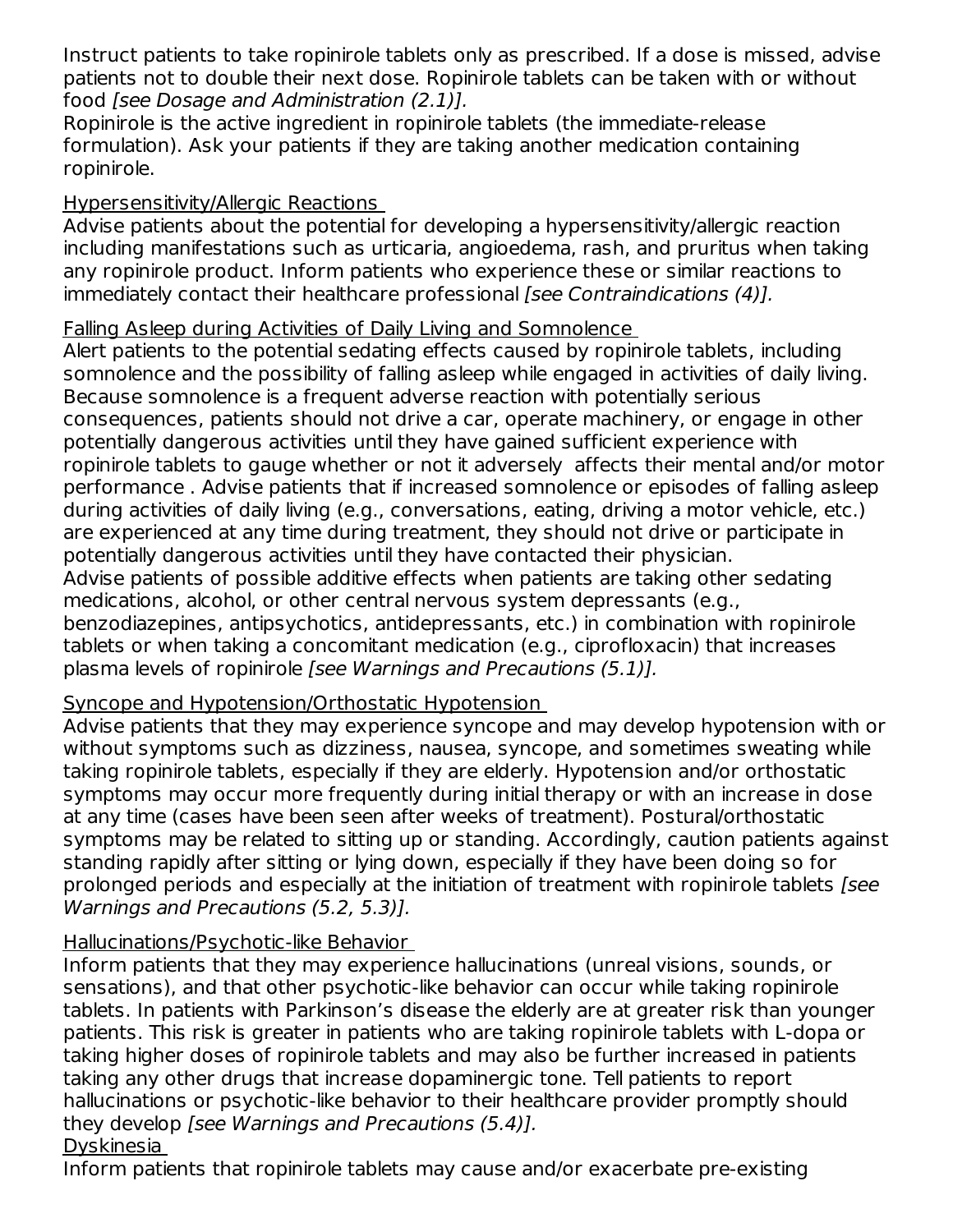## dyskinesias [see Warnings and Precautions (5.5)].

#### Impulse Control/Compulsive Behaviors

Advise patients that they may experience impulse control and/or compulsive behaviors while taking ropinirole tablets. Advise patients to inform their physician or healthcare provider if they develop new or increased gambling urges, sexual urges, uncontrolled spending, binge or compulsive eating, or other urges while being treated with ropinirole tablets. Physicians should consider dose reduction or stopping the medication if a patient develops such urges while taking ropinirole tablets [see Warnings and Precautions (5.6)].

#### Withdrawal-Emergent Hyperpyrexia and Confusion

Advise patients to contact their healthcare provider if they wish to discontinue ropinirole tablets or decrease the dose of ropinirole tablets [see Warnings and Precautions (5.7)].

#### Melanoma

Advise patients with Parkinson's disease that they have a higher risk of developing melanoma. Advise patients to have their skin examined on a regular basis by a qualified healthcare provider (e.g., dermatologist) when using ropinirole tablets for any indication [see Warnings and Precautions (5.8)].

#### Augmentation and Rebound

Inform patients with RLS that augmentation and/or rebound may occur after starting treatment with ropinirole tablets [see Warnings and Precautions (5.9)].

#### Nursing Mothers

Because of the possibility that ropinirole may be excreted in breast milk, discuss the developmental and health benefits of breastfeeding along with the mother's clinical need for ropinirole tablets and any potential adverse effects on the breastfed child from ropinirole or from the underlying maternal condition [see Use in Specific Populations (8.2)]. Advise patients that ropinirole tablets could inhibit lactation because ropinirole inhibits prolactin secretion.

#### Pregnancy

Because experience with ropinirole in pregnant women is limited and ropinirole has been shown to have adverse effects on embryofetal development in animals, including teratogenic effects, advise patients of this potential risk. Advise patients to notify their physician if they become pregnant or intend to become pregnant during therapy [see Use in Specific Populations (8.1)].

Medication Guide available at http://www.alembicusa.com/medicationguide.aspx or call 1- 866-210-9797.

#### Manufactured by:

#### **Alembic Pharmaceuticals Limited**

(Formulation Division), Panelav 389350, Gujarat, India

Manufactured for:

#### **Alembic Pharmaceuticals, Inc.**

750 Route 202, Bridgewater, NJ 08807 USA

#### **Distributed By:**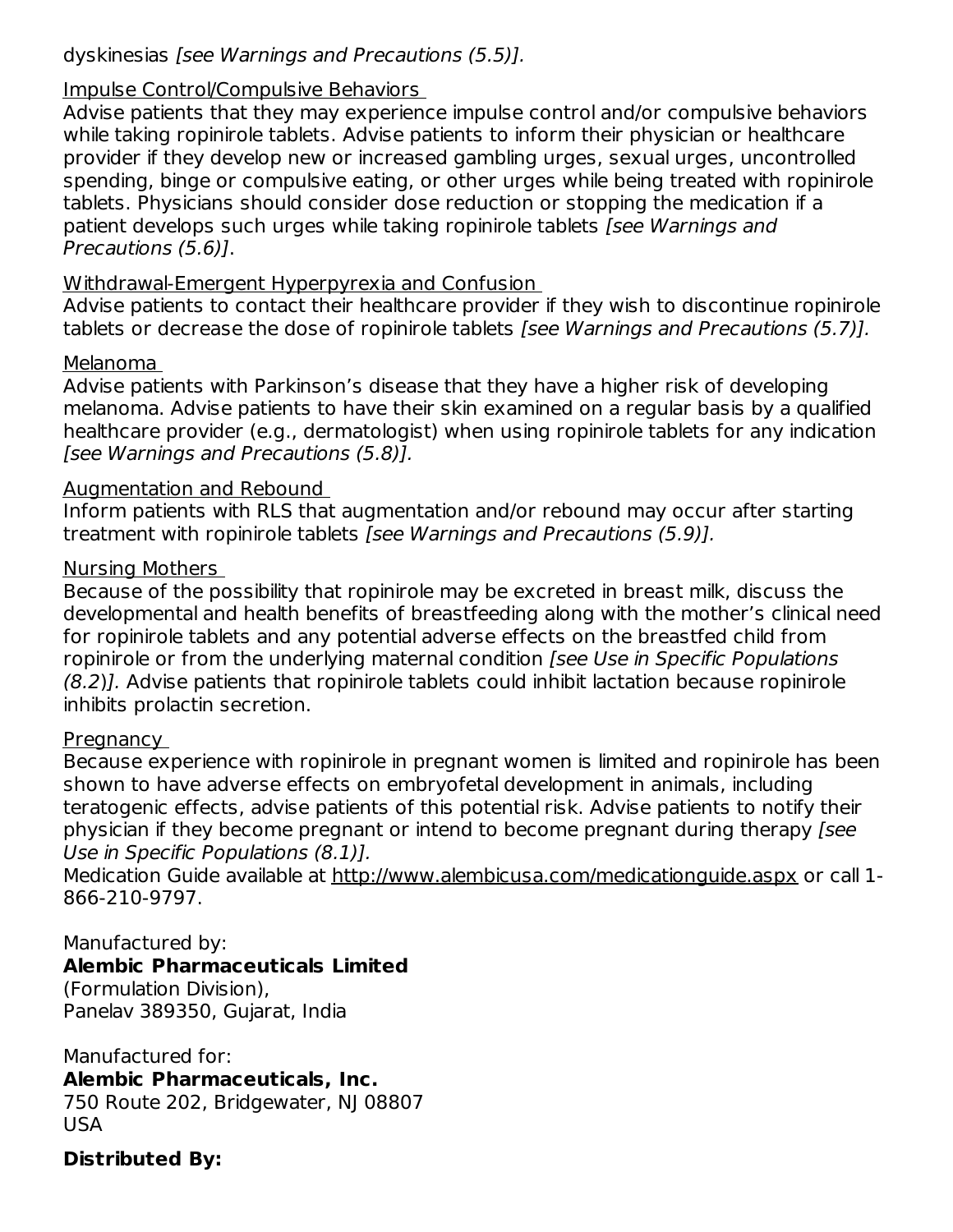## **Cardinal Health**

Dublin, OH 43017

**Distributed By:**

#### **MAJOR® PHARMACEUTICALS**

Livonia, MI 48152

Refer to package label for Distributor's NDC Number

L54668000419

L51708570521

Revised: 04/2020

PHARMACIST DETACH HERE AND GIVE INSTRUCTIONS TO PATIENT

## **PATIENT INFORMATION**

## **Ropinirole (roe PIN i role) Tablets USP**

**If you have Parkinson's disease, read this side. If you have Restless Legs Syndrome (RLS), read the other side.**

**Important Note:**An immediate-release form of ropinirole is approved for the treatment of moderate to severe primary RLS (see other side of this leaflet).

#### **What is the most important information I should know about ropinirole tablets?**

Ropinirole tablets can cause serious side effects including:

• **Falling asleep during normal activities.** You may fall asleep while doing normal activities such as driving a car, doing physical tasks, or using hazardous machinery while taking ropinirole tablets. You may suddenly fall asleep without being drowsy or without warning. This may result in having accidents. Your chances of falling asleep while doing normal activities while taking ropinirole tablets are greater if you take other medicines that cause drowsiness. Tell your healthcare provider right away if this happens. Before starting ropinirole tablets, be sure to tell your healthcare provider if you take any medicines that make you drowsy.

• **Fainting.** Fainting can happen, and sometimes your heart rate may be decreased. This can happen especially when you start taking ropinirole tablets or your dose is increased. Tell your healthcare provider if you faint, feel dizzy, or light-headed.

**.Decrease in blood pressure.** Ropinirole tablets can decrease your blood pressure (hypotension) especially when you start taking ropinirole tablets or when your dose is changed. If you faint or feel dizzy, nauseated, or sweaty when you stand up from sitting or lying down (orthostatic hypotension), this may mean that your blood pressure is decreased. When you change position from lying down or sitting to standing up, you should do it carefully and slowly. Call your healthcare provider if you have any of the symptoms of decreased blood pressure listed above.

• **Changes in heart rate (decrease or increase).** Ropinirole tablets can decrease or increase your heart rate.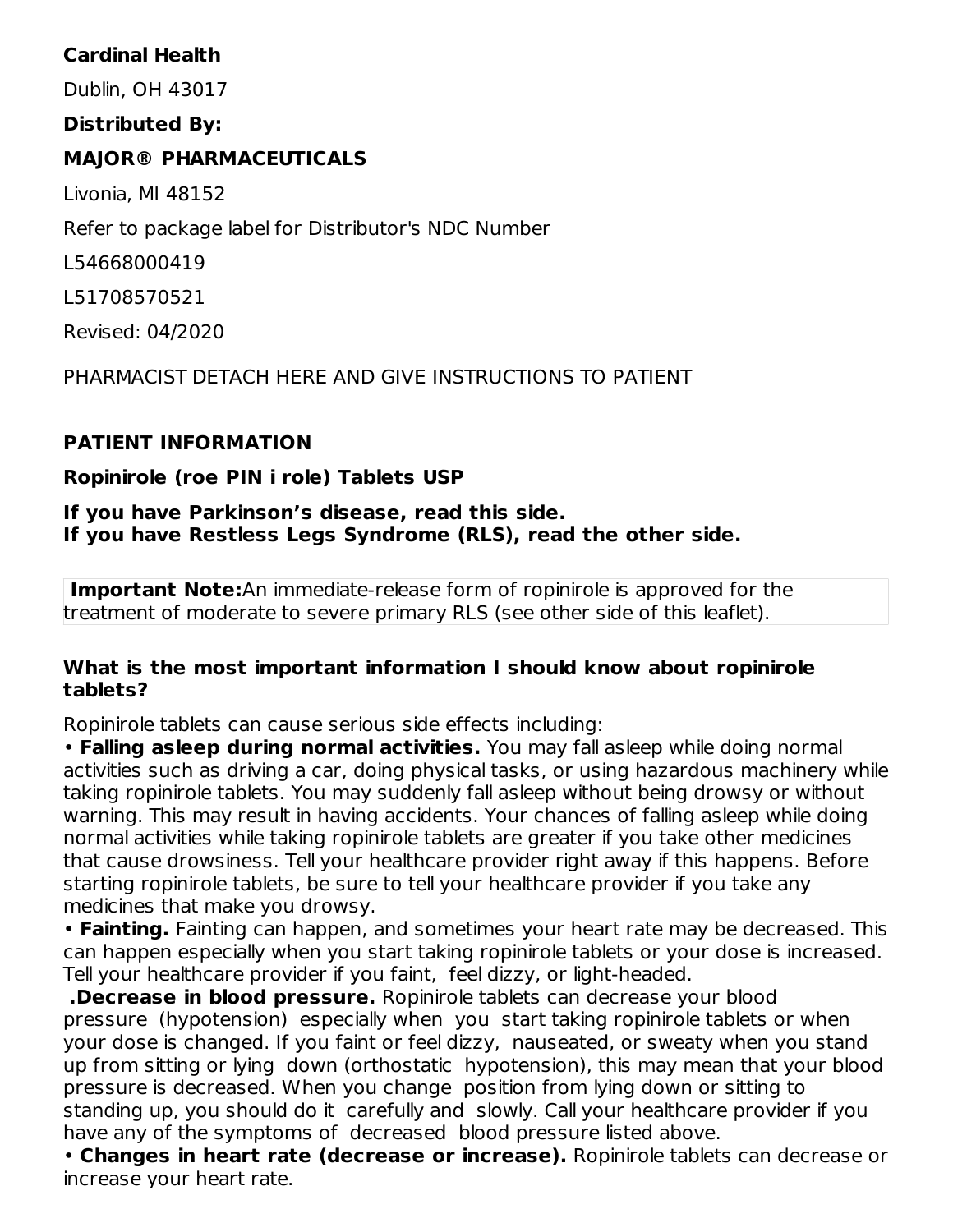increase your heart rate. • **Hallucinations and other psychotic-like behavior.** Ropinirole tablets can cause or worsen psychotic-like behavior including hallucinations (seeing or hearing things that are not real), confusion, excessive suspicion, aggressive behavior, agitation, delusional beliefs (believing things that are not real), and disorganized thinking. The chances of having hallucinations or these other psychotic-like changes are higher in people with Parkinson's disease who are taking ropinirole tablets or taking higher doses of these drugs. If you have hallucinations or any of these other psychotic-like changes, talk with your healthcare provider.

• **Uncontrolled sudden movements.** Ropinirole tablets may cause uncontrolled sudden movements or make such movements you already have worse or more frequent. Tell your healthcare provider if this happens. The doses of your anti-Parkinson's medicine may need to be changed.

• **Unusual urges.** Some patients taking ropinirole tablets get urges to behave in a way unusual for them. Examples of this are an unusual urge to gamble, increased sexual urges and behaviors, or an uncontrollable urge to shop, spend money, or eat. If you notice or your family notices that you are developing any unusual behaviors, talk to your healthcare provider.

• **Increased chance of skin cancer (melanoma).** People with Parkinson's disease may have a higher chance of getting melanoma. It is not known if ropinirole tablets increase your chances of getting melanoma. You and your healthcare provider should check your skin on a regular basis. Tell your healthcare provider right away if you notice any changes in your skin such as a change in the size, shape, or color of moles on your skin.

#### **What is ropinirole tablet?**

• Ropinirole tablets are a short-acting prescription medicine containing ropinirole (usually taken 3 times a day) that is used to treat Parkinson's disease. It is also used to treat a condition called Restless Legs Syndrome (RLS).

Having one of these conditions does not mean you have or will develop the other condition.

You should not be taking more than 1 medicine containing ropinirole. Tell your healthcare provider if you are taking any other medicine containing ropinirole.

It is not known if ropinirole tablets are safe and effective for use in children younger than 18 years of age.

#### **Do not take ropinirole tablet if you:**

• are allergic to ropinirole or any of the ingredients in ropinirole tablets. See the end of this page for a complete list of the ingredients in ropinirole.

Get help right away if any of the symptoms of an allergic reaction cause problems swallowing or breathing. Call your healthcare provider if you have any of the symptoms of an allergic reaction. Symptoms of an allergic reaction may include:

| • hives                                                                                           | $\cdot$ rash |
|---------------------------------------------------------------------------------------------------|--------------|
| $\bullet$ swelling of the face, lips, mouth, tongue, $\vert \bullet \rangle$ itching<br>or throat |              |

**Before taking ropinirole tablet, tell your healthcare provider about all of your medical conditions, including if you:**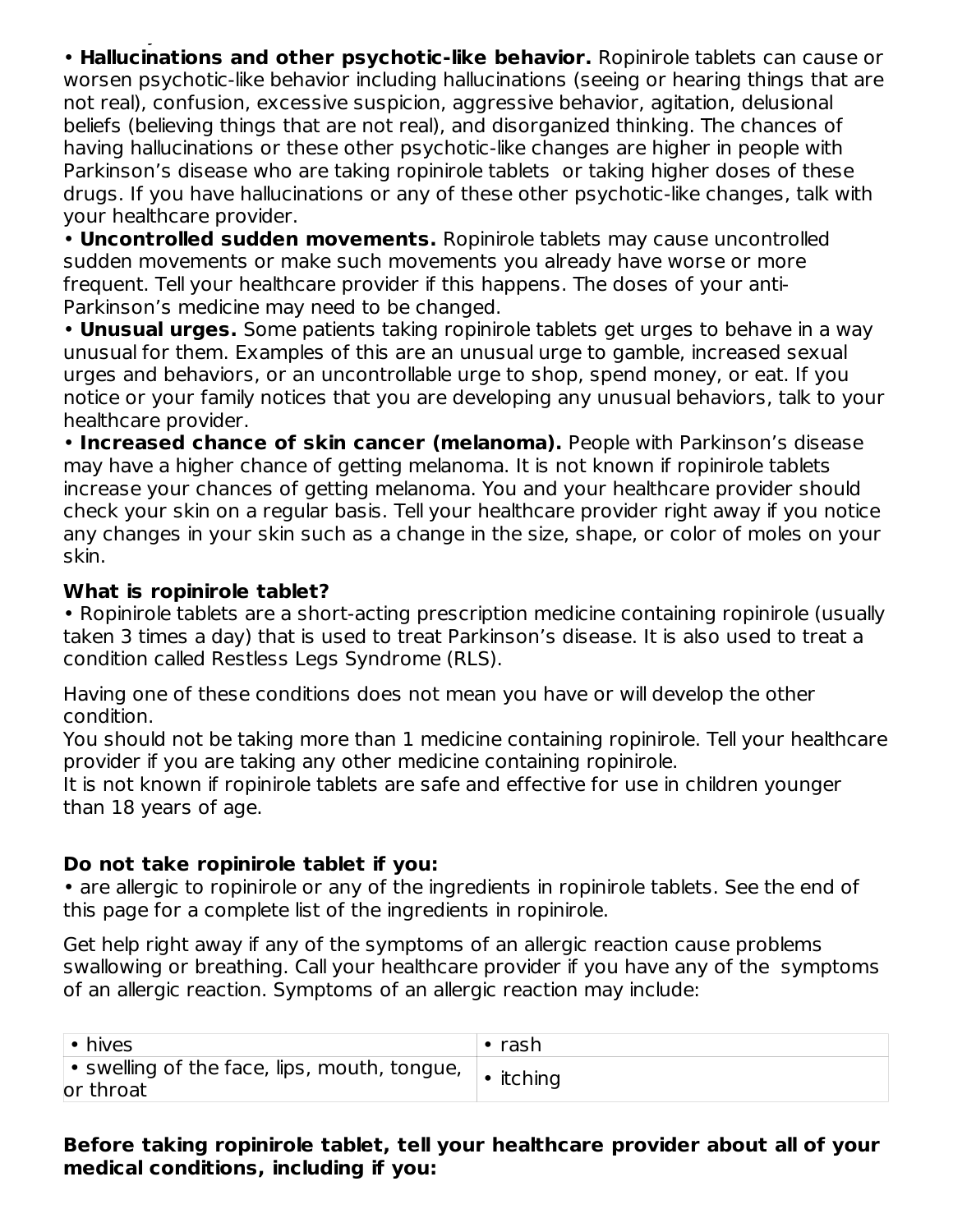• have daytime sleepiness from a sleep disorder or have unexpected or unpredictable sleepiness or periods of sleep.

• start or stop taking other medicines while you are taking ropinirole tablets. This may increase your chances of getting side effects.

• start or stop smoking while you are taking ropinirole tablets. Smoking may decrease the treatment effect of ropinirole tablets.

• feel dizzy, nauseated, sweaty, or faint when you stand up from sitting or lying down.

• drink alcoholic beverages. This may increase your chances of becoming drowsy or sleepy while taking ropinirole tablets.

• have high or low blood pressure.

• have or have had heart problems.

• are pregnant or plan to become pregnant. It is not known if ropinirole tablets can harm your unborn baby.

• are breastfeeding or plan to breastfeed. It is not known if ropinirole passes into your breast milk. The amount of breast milk you make may be decreased while taking ropinirole tablets. Talk to your healthcare provider to decide if you should breastfeed while taking ropinirole tablets.

Tell your healthcare provider about all the medicines you take, including prescription and over-the-counter medicines, vitamins, and herbal supplements. Some of these medicines may increase your chances of getting side effects while taking ropinirole tablets.

## **How should I take ropinirole tablets?**

- Take ropinirole tablets exactly as directed by your healthcare provider.
- Take ropinirole tablets with or without food.

• **Do not** suddenly stop taking ropinirole tablets without talking to your healthcare provider. If you stop this medicine suddenly, you may develop fever, confusion, or severe muscle stiffness.

• Before starting ropinirole tablets, you should talk to your healthcare provider about what to do if you miss a dose. If you have missed the previous dose and it is time for your next dose, **do not double the dose.**

• Your healthcare provider will start you on a low dose of ropinirole tablets. Your healthcare provider will change the dose until you are taking the right amount of medicine to control your symptoms. **It may take several weeks before you reach a dose that controls your symptoms.**

• Contact your healthcare provider if you stop taking ropinirole tablets for any reason. Do not restart without talking with your healthcare provider.

• Your healthcare provider may prescribe ropinirole tablets alone, or add ropinirole tablets to medicine that you are already taking for Parkinson's disease.

• You should not substitute ropinirole tablets for ropinirole extended release tablets or ropinirole extended release tablets for ropinirole tablets without talking with your healthcare provider.

## **If you are taking ropinirole tablets:**

• Ropinirole tablets are usually taken 3 times a day for Parkinson's disease.

#### **What are the possible side effects of ropinirole tablets? Ropinirole tablets can cause serious side effects, including:**

## • **See "What is the most important information I should know about ropinirole tablets?"**

The most common side effects of ropinirole tablets include: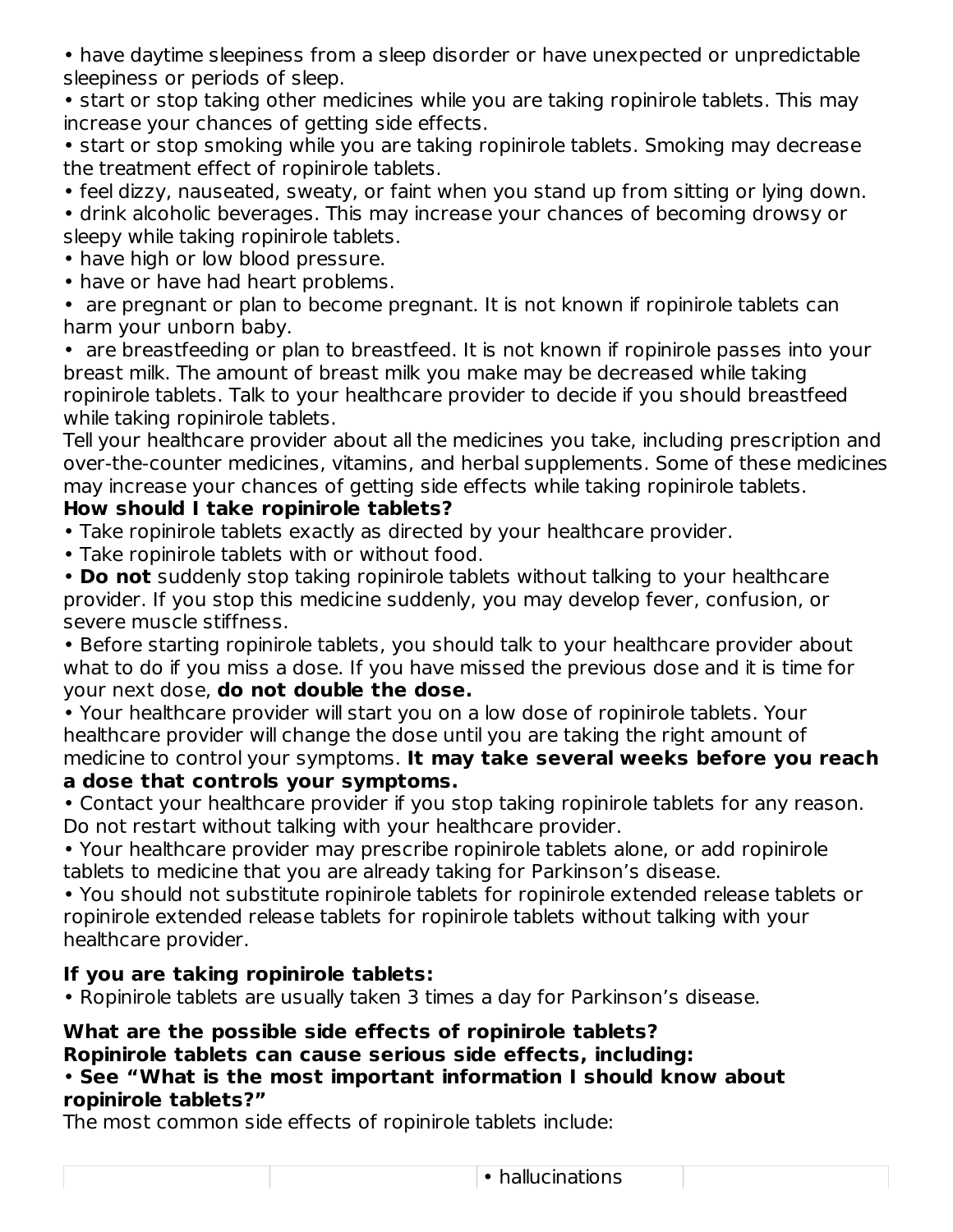| $\bullet$ fainting   | · sleepiness or<br>drowsiness      | (seeing or hearing<br>things that are not<br>real)  | • dizziness                          |
|----------------------|------------------------------------|-----------------------------------------------------|--------------------------------------|
| • nausea or vomiting | • uncontrolled<br>sudden movements | • upset stomach,<br>abdominal pain or<br>discomfort | • fatigue, tiredness,<br>or weakness |
|                      |                                    | • leg swelling                                      |                                      |
| • confusion          | • headache                         | • high blood<br>pressure<br>(hypertension)          | • increased sweating                 |
| • constipation       | • suddenly falling<br>asleep       |                                                     |                                      |

Tell your healthcare provider about any side effect that bothers you or that does not go away.

These are not all of the possible side effects with ropinirole tablets. Call your doctor for medical advice about side effects. You may report side effects to FDA at 1-800-FDA-1088.

#### **How should I store ropinirole tablets?**

• Store ropinirole tablets at controlled room temperature 20° to 25°C (68° to 77°F), [See USP]. Protect from light and moisture.

#### **Keep ropinirole tablets and all medicines out of the reach of children. General information about the safe and effective use of ropinirole tablets:**

Medicines are sometimes prescribed for purposes other than those listed in a patient information leaflet. Do not use ropinirole tablets for a condition for which it was not prescribed. Do not give ropinirole tablets to other people, even if they have the same symptoms that you have. It may harm them.

You can ask your pharmacist or healthcare provider for information about ropinirole tablets that is written for health professionals.

For more information call Alembic Pharmaceuticals Limited at 1-866-210-9797.

#### **What are the ingredients in ropinirole tablets? The following ingredients are in ropinirole tablets:**

**Active ingredient:** ropinirole (as ropinirole hydrochloride)

**Inactive ingredients:** croscarmellose sodium, hydrous lactose, magnesium stearate, microcrystalline cellulose, and one or more of the following: carmine, FD&C Blue No. 2 aluminum lake, FD&C Yellow No. 6 aluminum lake, hypromellose, iron oxides, polyethylene glycol, polysorbate 80, titanium dioxide.

## **PATIENT INFORMATION**

**Ropinirole (roe PIN i role) Tablets USP**

**If you have Restless Legs Syndrome (RLS), read this side.**

**If you have Parkinson's disease, read the other side.**

People with RLS should take ropinirole tablets differently than people with parkinson's disease (see "**How should I take ropinirole tablets for RLS?"** for the recommended dosing forRLS). A lower dose of ropinirole tablet is generally needed for people with RLS, and is taken once daily before bedtime.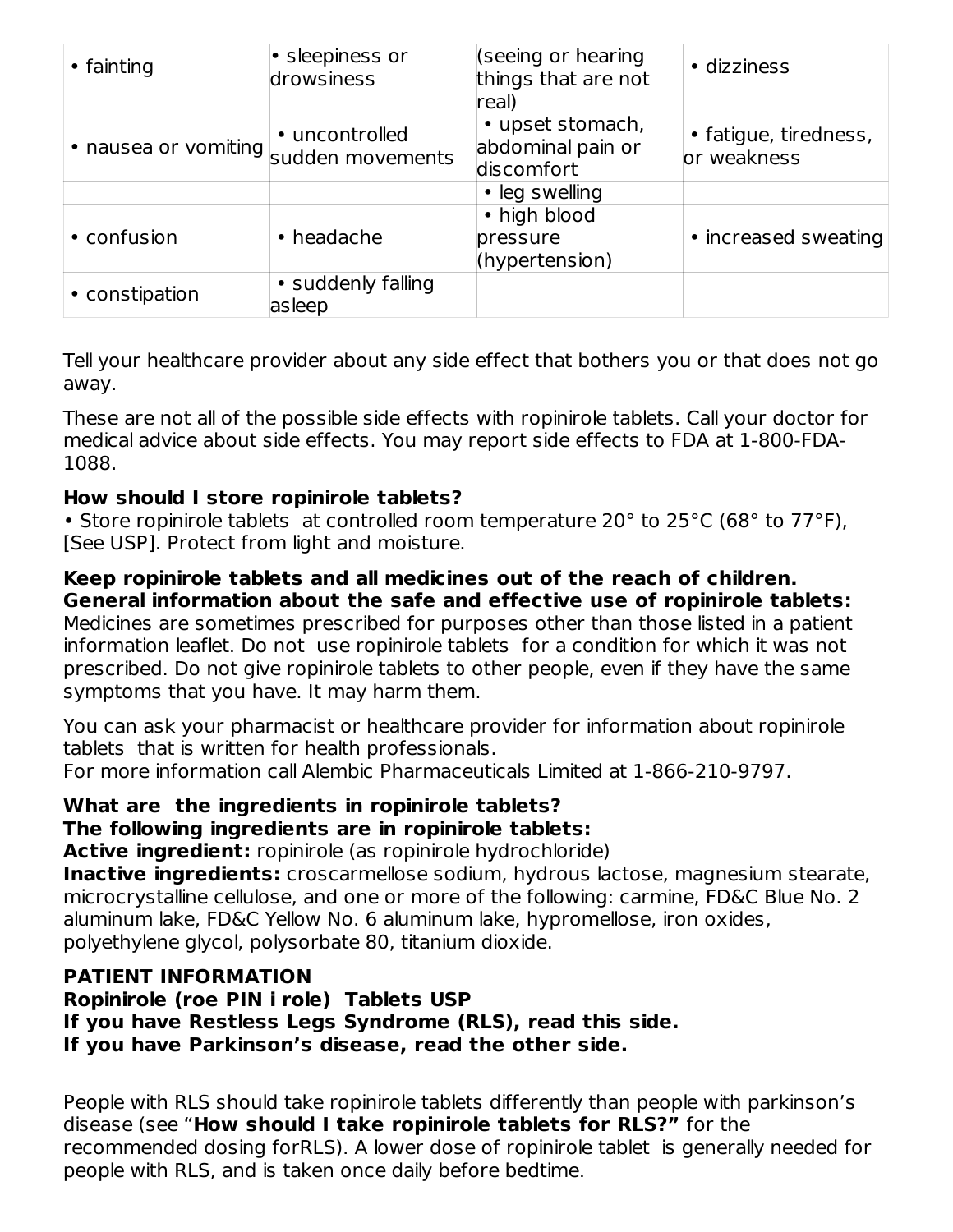#### **What is the most important information I should know about ropinirole tablets?**

Ropinirole tablets can cause serious side effects, including:

. **Falling asleep during normal activities.** You may fall asleep while doing normal activities such as driving a car, doing physical tasks, or using hazardous machinery while taking ropinirole tablets . You may suddenly fall asleep without being drowsy or without warning. this may result in having accidents. Your chances of falling asleep while doing normal activities while taking ropinirole tablets are greater if you take other medicines that cause drowsiness. Tell your healthcare provider right away if this happens. Before starting ropinirole tablets, be sure to tell your healthcare provider if you take any medicines that make you drowsy.

• **Fainting.** Fainting can happen, and sometimes your heart rate may be decreased. This can happen especially when you start taking ropinirole tablets or your dose is increased. Tell your healthcare provider if you faint, feel dizzy, or light-headed.

• **Decrease in blood pressure.** Ropinirole tablet can decrease your blood pressure (hypotension), especially when you start taking ropinirole tablet or when your dose is changed. If you faint or feel dizzy, nauseated, or sweaty when you stand up from sitting or lying down (orthostatic hypotension), this may mean that your blood pressure is decreased. When you change position from lying down or sitting to standing up, you should do it carefully and slowly. Call your healthcare provider if you have any of the symptoms of decreased blood pressure listed above.

• **Hallucinations and other psychotic-like behavior.** Ropinirole tablets can cause or worsen psychotic-like behavior including hallucinations (seeing or hearing things that are not real), confusion, excessive suspicion, aggressive behavior, agitation, delusional beliefs (believing things that are not real), and disorganized thinking. If you have hallucinations or any of these other psychotic-like changes, talk with your healthcare provider.

• **Unusual urges.** Some patients taking ropinirole tablets get urges to behave in a way unusual for them. Examples of this are an unusual urge to gamble, increased sexual urges and behaviors, or an uncontrollable urge to shop, spend money, or eat. If you notice or your family notices that you are developing any unusual behaviors, talk to your healthcare provider.

• **Increased chance of skin cancer (melanoma).** It is not known if ropinirole tablets increases your chance of getting melanoma. You and your healthcare provider should check your skin on a regular basis. Tell your healthcare provider right away if you notice any changes in your skin such as a change in the size, shape, or color of moles on your skin.

• **Changes in restless legs syndrome symptoms.** Ropinirole tablets may cause restless legs symptoms to come back in the morning (rebound), happen earlier in the evening, or even happen in the afternoon.

#### **What is ropinirole tablet?**

Ropinirole tablet is a prescription medicine containing ropinirole used to treat moderateto-severe primary Restless Legs Syndrome . It is also used to treat Parkinson's disease. Having one of these conditions does not mean you have or will develop the other condition.

You should not be taking more than 1 medicine containing ropinirole. Tell your healthcare provider if you are taking any other medicine containing ropinirole.

It is not known if ropinirole tablet is safe and effective for use in children younger than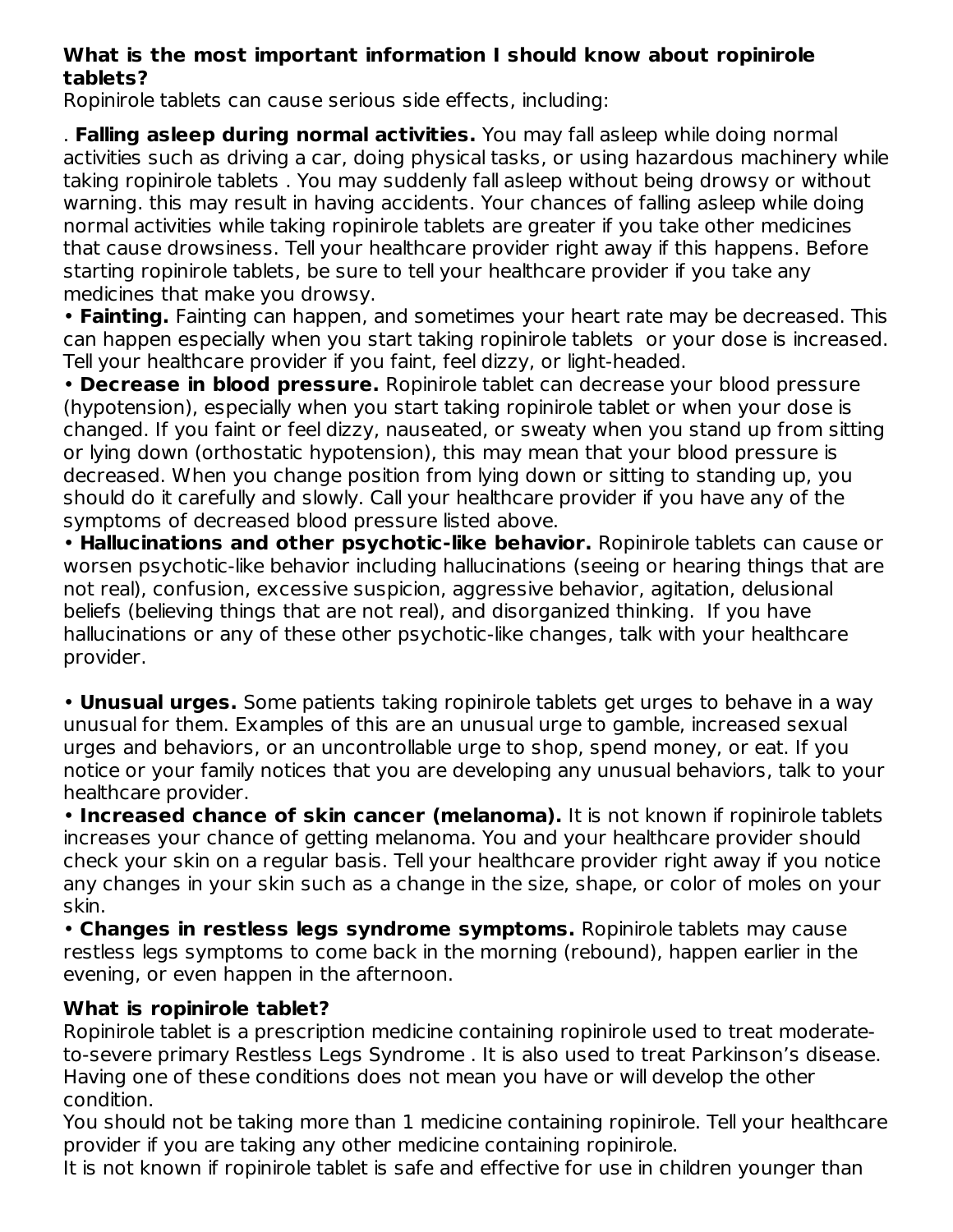18 years of age.

#### **Do not take ropinirole tablets if you:**

• are allergic to ropinirole or any of the ingredients in ropinirole tablet. See the end of this page for a complete list of the ingredients in ropinirole tablet.

Get help right away if any of the symptoms of an allergic reaction cause problems swallowing or breathing. Call your healthcare provider if you have any of the symptoms of an allergic reaction. Symptoms of an allergic reaction may include:

| • hives                                                                                           | <sup>,</sup> rash |
|---------------------------------------------------------------------------------------------------|-------------------|
| $\bullet$ swelling of the face, lips, mouth, tongue, $\vert \bullet \rangle$ itching<br>or throat |                   |

#### **Before taking ropinirole tablet, tell your healthcare provider about all your medical conditions, including if you:**

• have daytime sleepiness from a sleep disorder or have unexpected or unpredictable sleepiness or periods of sleep.

• start or stop taking other medicines while you are taking ropinirole tablets. This may increase your chances of getting side effects.

• start or stop smoking while you are taking ropinirole tablets. smoking may decrease the treatment effect of ropinirole tablets.

• feel dizzy, nauseated, sweaty, or faint when you stand up from sitting or lying down.

• drink alcoholic beverages. this may increase your chances of becoming drowsy or sleepy while taking ropinirole tablets.

- have high or low blood pressure.
- have or have had heart problems.

•are pregnant or plan to become pregnant. It is not known if ropinirole tablets can harm your unborn baby.

•are breastfeeding or plan to breastfeed. It is not known if ropinirole passes into your breast milk. The amount of breast milk you make may be decreased while taking ropinirole tablets. Talk to your healthcare provider to decide if you should breastfeed while taking ropinirole tablets. Tell your healthcare provider about all the medicines you take, including prescription and over-the-counter medicines, vitamins, and herbal supplements. Some of these medicines may increase your chances of getting side effects while taking ropinirole tablets.

## **How should I take ropinirole tablets ?**

- Take ropinirole tablets exactly as directed by your healthcare provider.
- Ropinirole tablets are usually taken once in the evening, 1 to 3 hours before bedtime.
- Take ropinirole tablets with or without food.

• **Do not** suddenly stop taking ropinirole tablets without talking to your healthcare provider. If you stop this medicine suddenly, you may develop fever, confusion, or severe muscle stiffness.

• Your healthcare provider will start you on a low dose of ropinirole tablets. Your healthcare provider may change the dose until you are taking the right amount of medicine to control your symptoms.

• **If you miss your dose, do not double your next dose.** Take only your usual dose 1 to 3 hours before your next bedtime.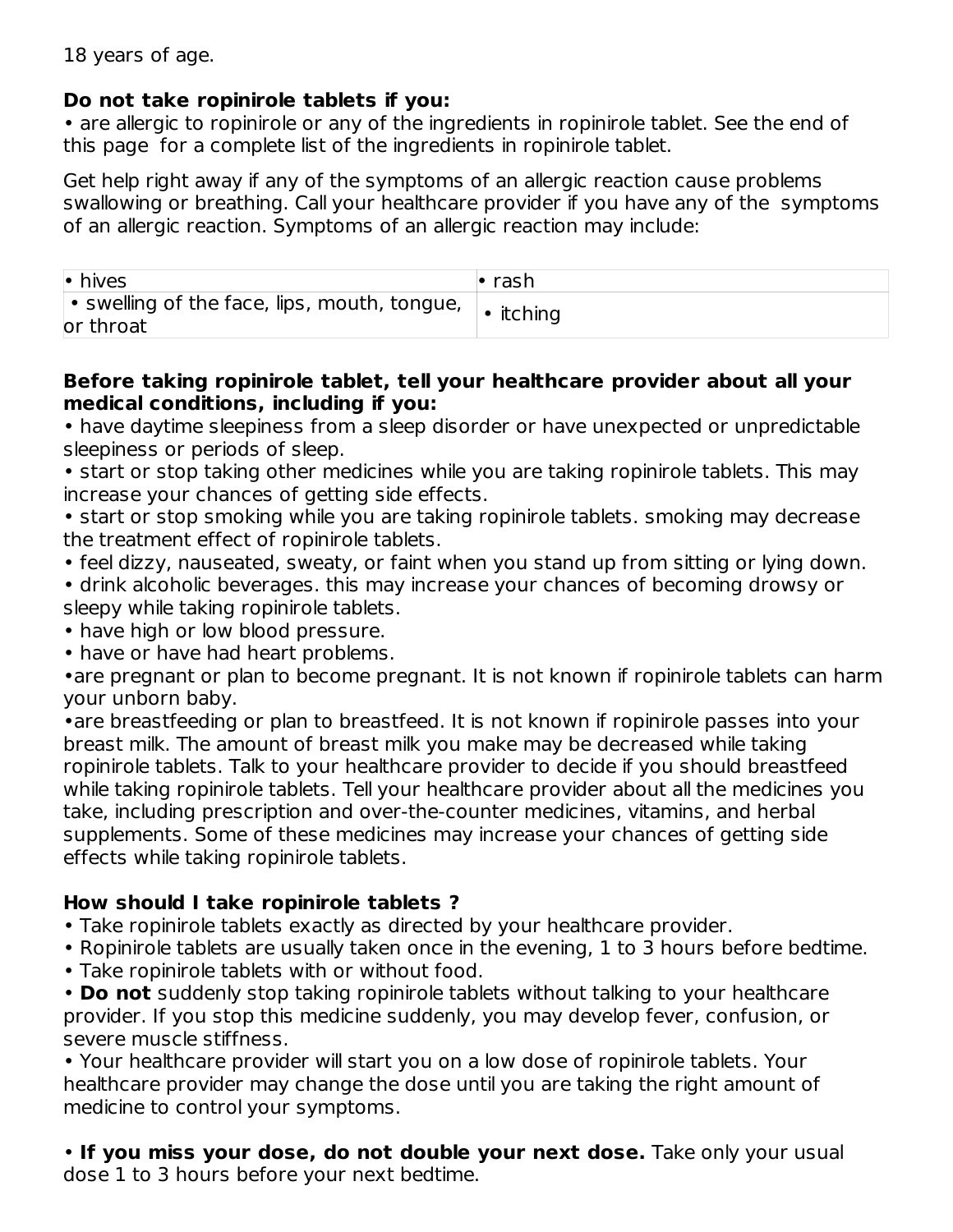• Contact your healthcare provider if you stop taking ropinirole tablets for any reason. Do not restart without talking with your healthcare provider.

**What are the possible side effects of ropinirole tablets?**

**Ropinirole tablets can cause serious side effects, including:**

• **See "What is the most important information i should know about ropinirole tablets?"**

The most common side effects of ropinirole tablets include:

| $\cdot$ nausea or vomiting | $\cdot$ drowsiness or sleepiness    |
|----------------------------|-------------------------------------|
| $\cdot$ dizziness          | I • fatigue, tiredness, or weakness |

Tell your healthcare provider about any side effect that bothers you or that does not go away.

These are not all of the possible side effects with ropinirole tablets. Call your doctor for medical advice about side effects. You may report side effects to FDA at 1-800-FDA-1088.

#### **How should I store ropinirole tablets?**

• Store ropinirole tablets at controlled room temperature 20° to 25°C (68° to 77°F), [See USP]. Protect from light and moisture.

#### **Keep ropinirole tablet and all medicines out of the reach of children. General information about the safe and effective use of ropinirole tablets:**

Medicines are sometimes prescribed for purposes other than those listed in a patient information leaflet. Do not use ropinirole tablets for a condition for which it was not prescribed. Do not give ropinirole tablets to other people, even if they have the same symptoms that you have. It may harm them.

You can ask your pharmacist or healthcare provider for information about ropinirole tablets that is written for health professionals.

For more information call Alembic Pharmaceuticals Limited at 1-866-210-9797.

## **What are the ingredients in ropinirole tablets?**

**Active ingredient:** ropinirole (as ropinirole hydrochloride)

**Inactive ingredients:** croscarmellose sodium, hydrous lactose, magnesium stearate, microcrystalline cellulose, and one or more of the following: carmine, FD&C Blue No. 2 aluminum lake, FD&C Yellow No. 6 aluminum lake, hypromellose, iron oxides, polyethylene glycol, polysorbate 80, titanium dioxide.

This Patient Information has been approved by the U.S. Food and Drug Administration. Medication Guide available at http://www.alembicusa.com/medicationguide.aspx or call 1- 866-210-9797.

Manufactured by:

**Alembic Pharmaceuticals Limited** (Formulation Division), Panelav 389350, Gujarat, India

Manufactured for: **Alembic Pharmaceuticals, Inc.** 750 Route 202, Bridgewater, NJ 08807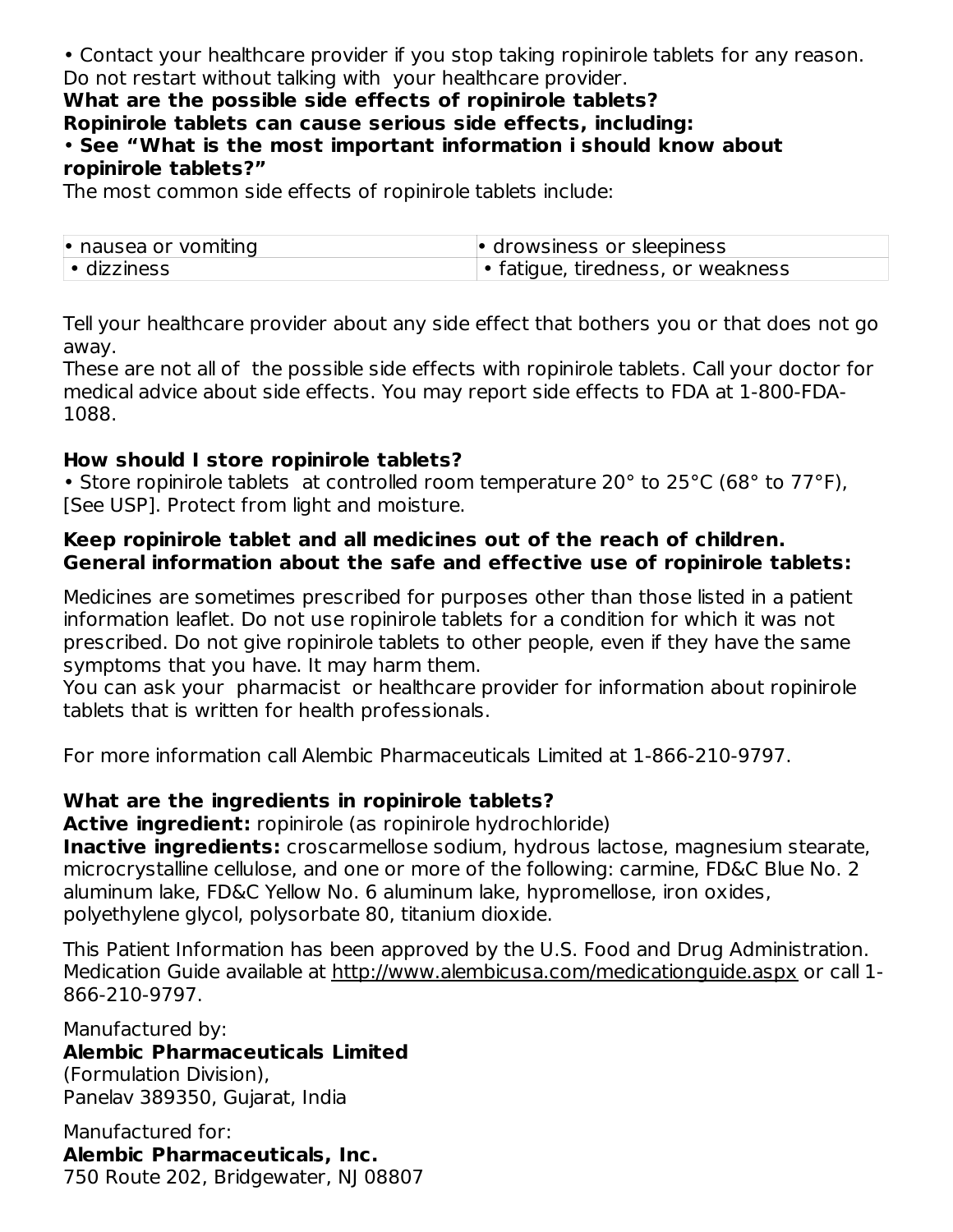#### USA

**Distributed By: MAJOR® PHARMACEUTICALS** Livonia, MI 48152

Refer to package label for Distributor's NDC Number

## **Distributed By:**

## **Cardinal Health**

Dublin, OH 43017

L54668000419

L51708570521

Revised: 04/2020

## **Package/Label Display Panel**

ROPINIRole Tablets, USP 0.25 mg\* 10 Tablets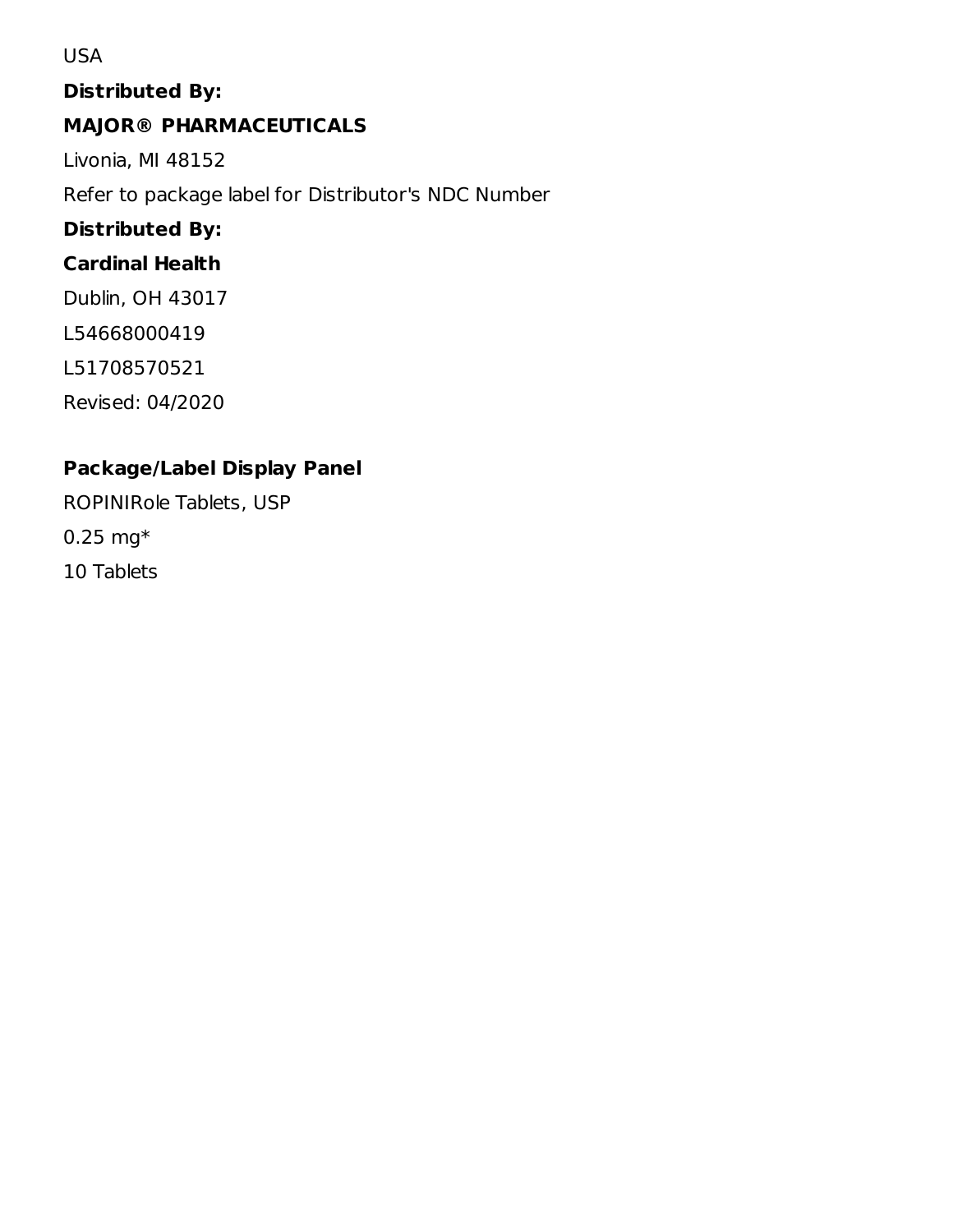

## B97

NDC 55154-7888-0

## ROPINIRole TABLETS, USP  $0.25$  mg<sup>\*</sup>

**10 TABLETS** 

\*Each film coated tablet contains: Ropinirole Hydrochloride USP equivalent to Ropinirole free base 0.25 mg

DOSAGE: See product insert for prescribing information, precautions and warnings.

SEE INSERT FOUND AT WWW.MAJORPHARMACEUTICALS.COM

STORAGE: Store at Controlled Room Temperature 20° to 25°C (68° to 77°F), [See USP] Protect from light and moisture.

#### **RX ONLY**

WARNING: This Unit Dose package is not child resistant and is Intended for Institutional Use Only. Keep this and all medication out of the reach of children.

Manufactured by: Alembic Pharmaceuticals Limited (Formulation Division), Panelav 389350, Gujarat, India

Manufactured for: Alembic Pharmaceuticals, Inc. 750 Route 202, Bridgewater, NJ 08807 USA

Mfg. Lic. No G/959 Distributed by: MAJOR® PHARMACEUTICALS 17177 N Laurel Park Dr., Suite 233 Livonia, MI 48152 USA

Distributed by Cardinal Health Dublin, OH 43017 L54668000419

#### **Package/Label Display Panel**

ROPINIRole Tablets, USP

 $1$  mg<sup>\*</sup>

10 Tablets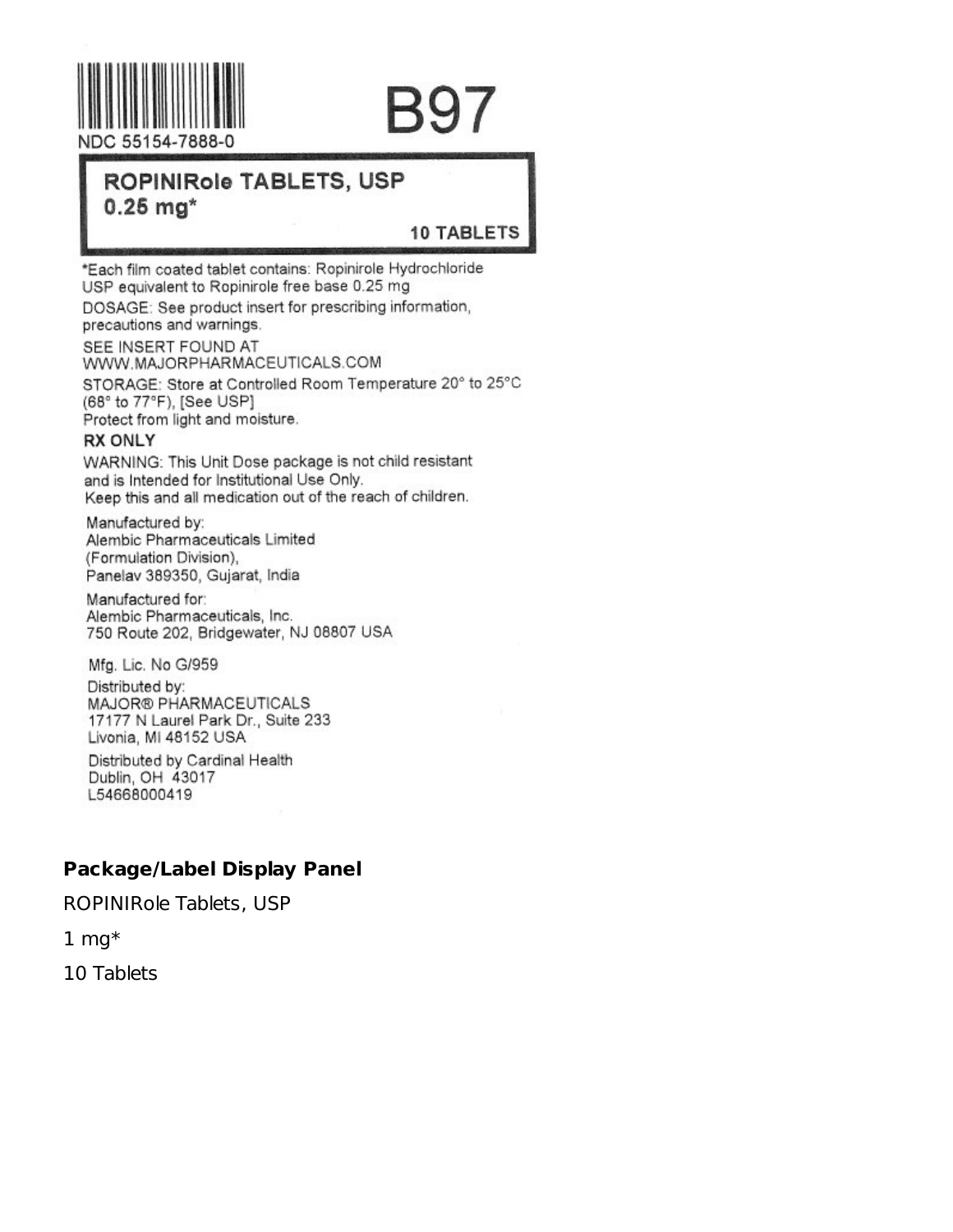

# X112

NDC 55154-7633-0

## ROPINIRole TABLETS, USP  $1<sub>ma*</sub>$

**10 TABLETS** 

\*Each film coated tablet contains: Ropinirole Hydrochloride USP equivalent to Ropinirole free base 1 mg DOSAGE: See product insert for prescribing information

precautions and warnings.

SEE INSERT FOUND AT WWW.MAJORPHARMACEUTICALS.COM STORAGE: Store at Controlled Room Temperature 20° to 25°C (68° to 77°F), [See USP] Protect from light and moisture

#### RX ONLY

WARNING: This Unit Dose package is not child resistant and is Intended for Institutional Use Only Keep this and all medication out of the reach of children.

Manufactured by Alembic Pharmaceuticals Limited (Formulation Division). Panelav 389350, Gujarat, India

Manufactured for. Alembic Pharmaceuticals, Inc. 750 Route 202, Bridgewater, NJ 08807 USA

Mfg. Lic. No G/959

Distributed by **MAJOR® PHARMACEUTICALS** 17177 N Laurel Park Dr., Suite 233 Livonia, MI 48152 USA

Distributed by Cardinal Health Dublin, OH 43017 L51708570521

## **ROPINIROLE HYDROCHLORIDE**

ropinirole hydrochloride tablet, film coated

| <b>Product Information</b>                                |                                          |                              |                                    |                   |
|-----------------------------------------------------------|------------------------------------------|------------------------------|------------------------------------|-------------------|
| <b>Product Type</b>                                       | <b>HUMAN PRESCRIPTION</b><br><b>DRUG</b> | <b>Item Code</b><br>(Source) | NDC:55154-7888(NDC:0904-<br>6373)  |                   |
| <b>Route of Administration</b>                            | ORAI                                     |                              |                                    |                   |
|                                                           |                                          |                              |                                    |                   |
|                                                           |                                          |                              |                                    |                   |
| <b>Active Ingredient/Active Moiety</b>                    |                                          |                              |                                    |                   |
|                                                           | <b>Ingredient Name</b>                   |                              | <b>Basis of</b><br><b>Strength</b> | <b>Strength</b>   |
| ROPINIROLE HYDROCHLORIDE (UNII: D7ZD41RZI9) (ROPINIROLE - |                                          |                              | $D$ INIIDOI E                      | $0.25 \text{ ms}$ |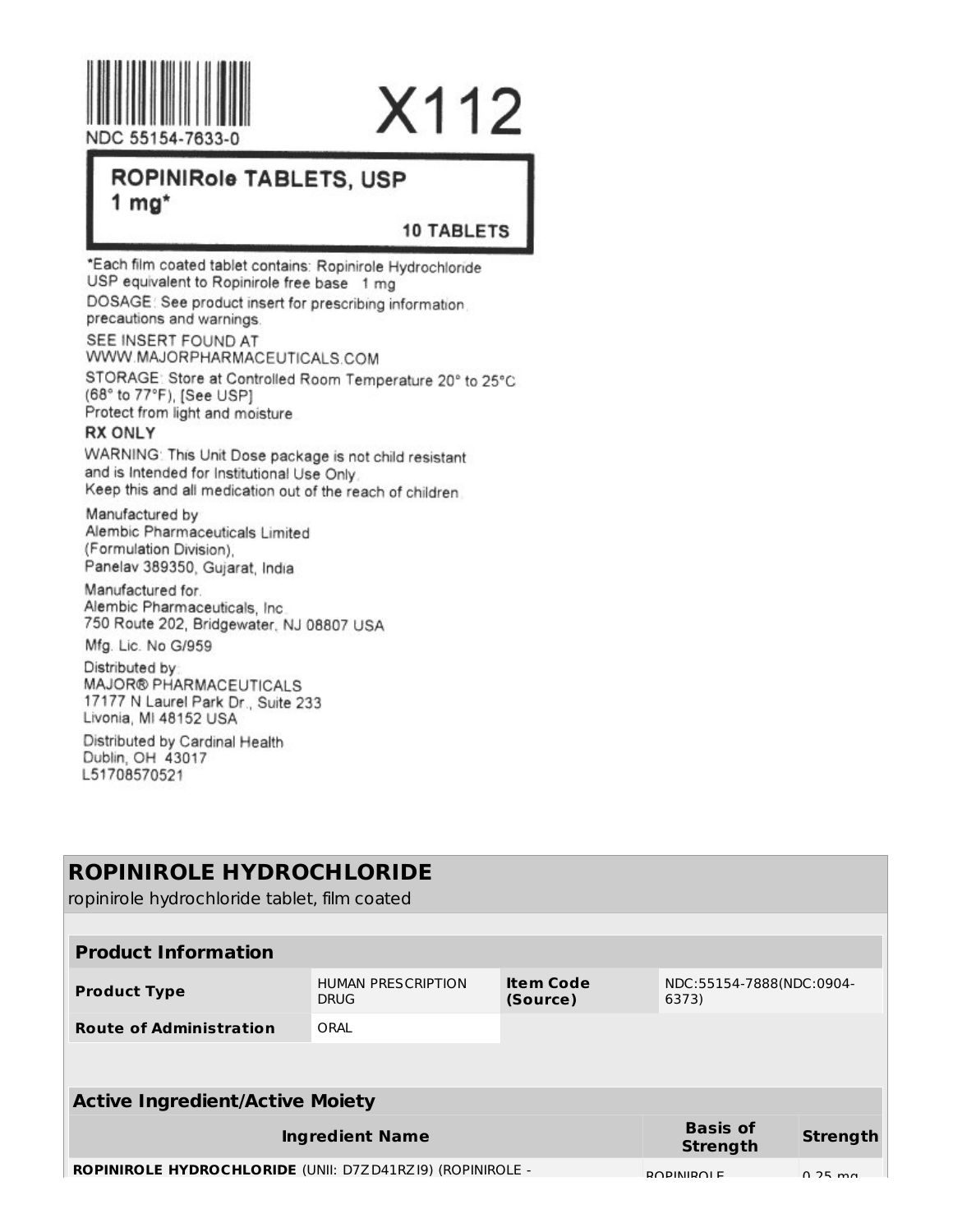|                                           | <b>Inactive Ingredients</b>                     |                                                           |                                       |                                     |  |  |
|-------------------------------------------|-------------------------------------------------|-----------------------------------------------------------|---------------------------------------|-------------------------------------|--|--|
| <b>Ingredient Name</b><br><b>Strength</b> |                                                 |                                                           |                                       |                                     |  |  |
|                                           | <b>CROSCARMELLOSE SODIUM (UNII: M280L1HH48)</b> |                                                           |                                       |                                     |  |  |
|                                           |                                                 | LACTOSE MONOHYDRATE (UNII: EWQ57Q8I5X)                    |                                       |                                     |  |  |
|                                           |                                                 | MAGNESIUM STEARATE (UNII: 70097M6I30)                     |                                       |                                     |  |  |
|                                           |                                                 | MICROCRYSTALLINE CELLULOSE (UNII: OP1R32D61U)             |                                       |                                     |  |  |
|                                           |                                                 | HYPROMELLOSE, UNSPECIFIED (UNII: 3NXW29V3WO)              |                                       |                                     |  |  |
|                                           |                                                 | POLYETHYLENE GLYCOL, UNSPECIFIED (UNII: 3WQ0SDWLA)        |                                       |                                     |  |  |
|                                           |                                                 | POLYSORBATE 80 (UNII: 60ZP39ZG8H)                         |                                       |                                     |  |  |
|                                           |                                                 | <b>TITANIUM DIOXIDE</b> (UNII: 15FIX9V2 P)                |                                       |                                     |  |  |
|                                           |                                                 |                                                           |                                       |                                     |  |  |
|                                           | <b>Product Characteristics</b>                  |                                                           |                                       |                                     |  |  |
| Color                                     |                                                 | <b>WHITE</b>                                              | <b>Score</b>                          | no score                            |  |  |
| <b>Shape</b>                              |                                                 | ROUND (Circular, Biconvex)                                | <b>Size</b>                           | 7 <sub>mm</sub>                     |  |  |
| Flavor                                    |                                                 |                                                           | <b>Imprint Code</b>                   | H:121                               |  |  |
|                                           | <b>Contains</b>                                 |                                                           |                                       |                                     |  |  |
|                                           |                                                 |                                                           |                                       |                                     |  |  |
|                                           |                                                 |                                                           |                                       |                                     |  |  |
|                                           | <b>Packaging</b>                                |                                                           |                                       |                                     |  |  |
| #                                         | <b>Item Code</b>                                |                                                           |                                       |                                     |  |  |
|                                           |                                                 | <b>Package Description</b>                                | <b>Marketing Start</b><br><b>Date</b> | <b>Marketing End</b><br>Date        |  |  |
| $\mathbf{1}$                              | NDC:55154-<br>7888-0                            | 10 in 1 BAG                                               | 10/01/2014                            |                                     |  |  |
| $\mathbf 1$                               |                                                 | 1 in 1 BLISTER PACK; Type 0: Not a Combination<br>Product |                                       |                                     |  |  |
|                                           |                                                 |                                                           |                                       |                                     |  |  |
|                                           |                                                 |                                                           |                                       |                                     |  |  |
|                                           |                                                 | <b>Marketing Information</b>                              |                                       |                                     |  |  |
|                                           | <b>Marketing</b><br>Category                    | <b>Application Number or Monograph</b><br><b>Citation</b> | <b>Marketing Start</b><br><b>Date</b> | <b>Marketing End</b><br><b>Date</b> |  |  |
| <b>ANDA</b>                               |                                                 | ANDA090429                                                | 10/01/2014                            |                                     |  |  |

| ROPINIROLE HYDROCHLORIDE<br>ropinirole hydrochloride tablet, film coated |                                          |                              |                                   |  |  |
|--------------------------------------------------------------------------|------------------------------------------|------------------------------|-----------------------------------|--|--|
| <b>Product Information</b>                                               |                                          |                              |                                   |  |  |
| <b>Product Type</b>                                                      | <b>HUMAN PRESCRIPTION</b><br><b>DRUG</b> | <b>Item Code</b><br>(Source) | NDC:55154-7633(NDC:0904-<br>6374) |  |  |
| <b>Route of Administration</b>                                           | ORAL                                     |                              |                                   |  |  |
|                                                                          |                                          |                              |                                   |  |  |
| <b>Active Ingredient/Active Moiety</b>                                   |                                          |                              |                                   |  |  |
|                                                                          |                                          |                              |                                   |  |  |